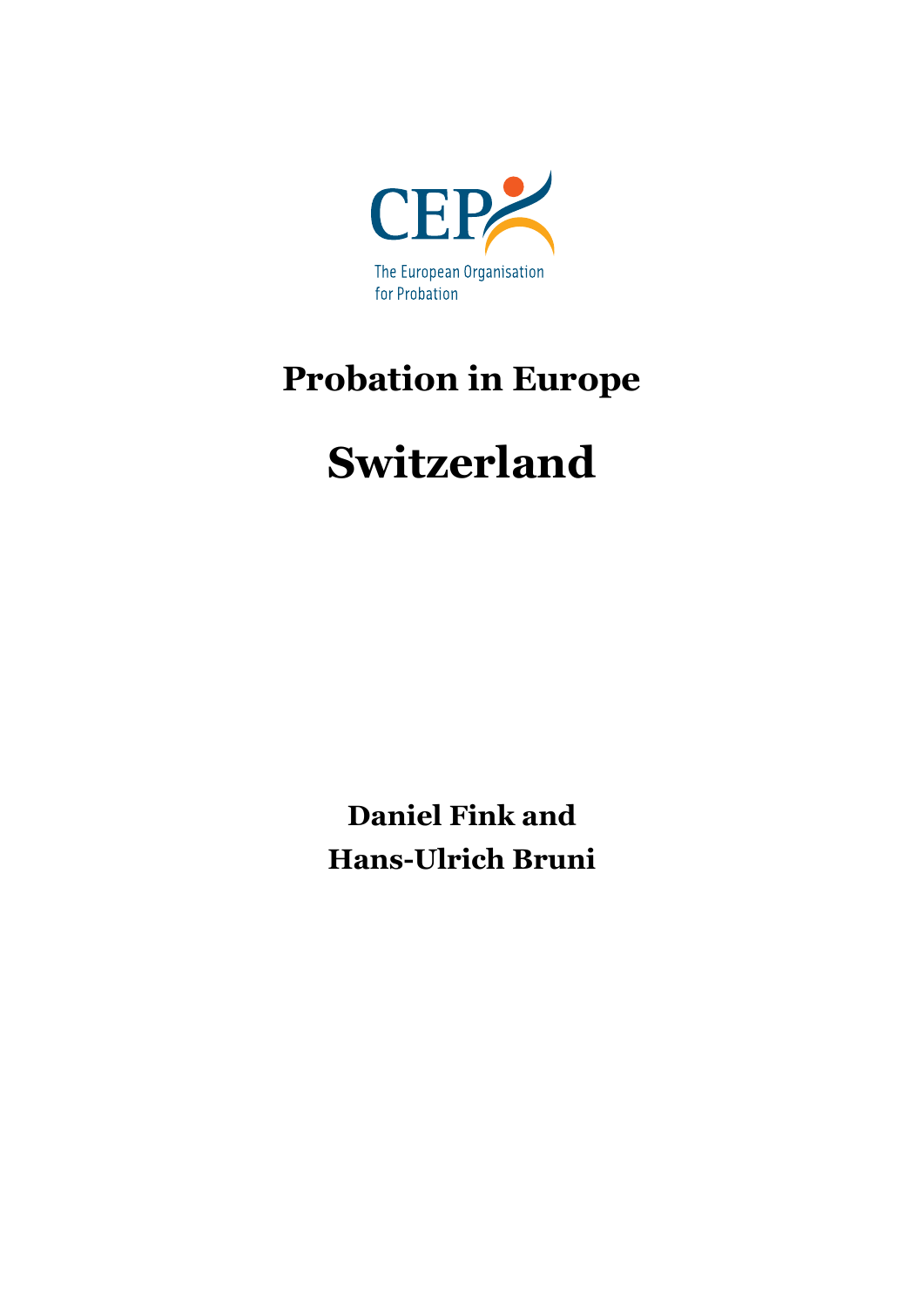

## **Probation in Europe** Switzerland

#### **Daniel Fink, Ph.D.** Lecturer

### in history of crime, justice and prisons in Switzerland Institut de Criminologie et de droit pénal Batochimie CH-1015 Lausanne-Dorigny Switzerland Daniel.Fink@unil.ch

## **Hans-Ulrich Bruni**

Head of service of Bewährungshilfe Basel-Stadt, Vice-President of prosaj, Swiss organisation of probation and social work in justice Klosterfiechtenweg 22 CH-4052 Basel Switzerland Hans-Ulrich.Bruni@jsd.bs.ch, hub@webclub.ch

January 2013

Edited by: **Anton van Kalmthout Ioan Durnescu**

ISBN/EAN: 978-90-820804-0-7

This publication was funded by the Ministry of Justice and Safety of the Netherlands and the Dutch foundation *Stichting Nationale Reclasseringsactie*

Published by:

CEP, Conférence Permanente Européenne de la Probation P.O. Box 8215 3503 RE Utrecht The Netherlands www.cep-probation.org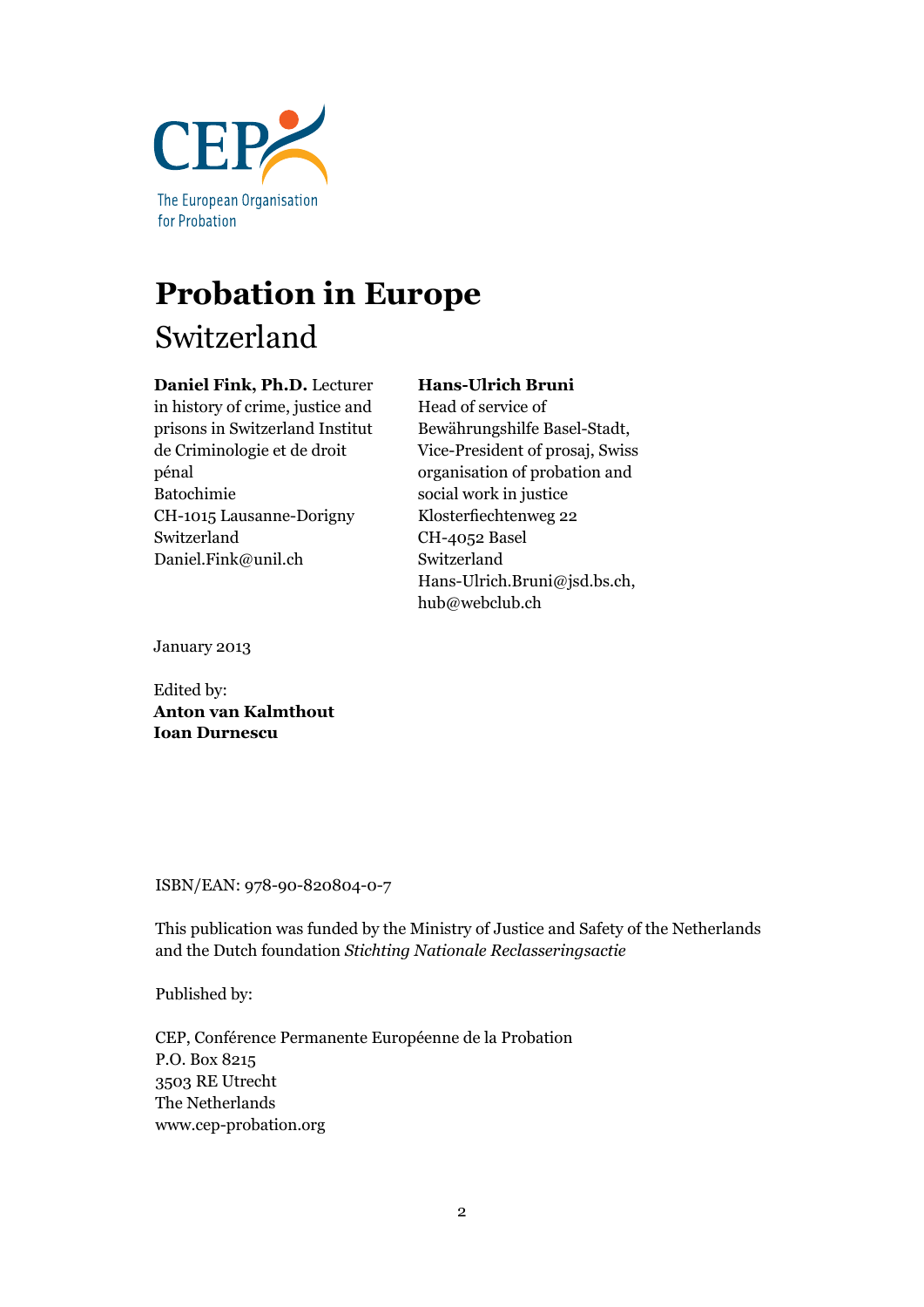## **Table of contents**

| 1. Introduction                                                         | $\overline{4}$ |
|-------------------------------------------------------------------------|----------------|
| 2. Historical Development of the Probation System                       | 6              |
| 3. Legislative Basis of the Probation System                            | 8              |
| 4. The Organization of Probation Services                               | 13             |
| 5. Different Stages of the Criminal Justice Process                     | 17             |
| 6. Probation Methodology                                                | 24             |
| 7. Finances, Accounting, Registration Systems and Evaluation Procedures | 25             |
| 8. Societal Support and Clients' Views                                  | 28             |
| 9. Probation Clients Rights                                             | 29             |
| 10. Developments to be expected                                         | 29             |
| 11. Important Publications                                              | 31             |
| 12. Main Addresses, Phone & Fax Numbers, E-mail Addresses, Home Pages   | 33             |
| Annex 1                                                                 | 36             |
| Annex II                                                                | 38             |
| Summary information on Probation in Switzerland                         | 40             |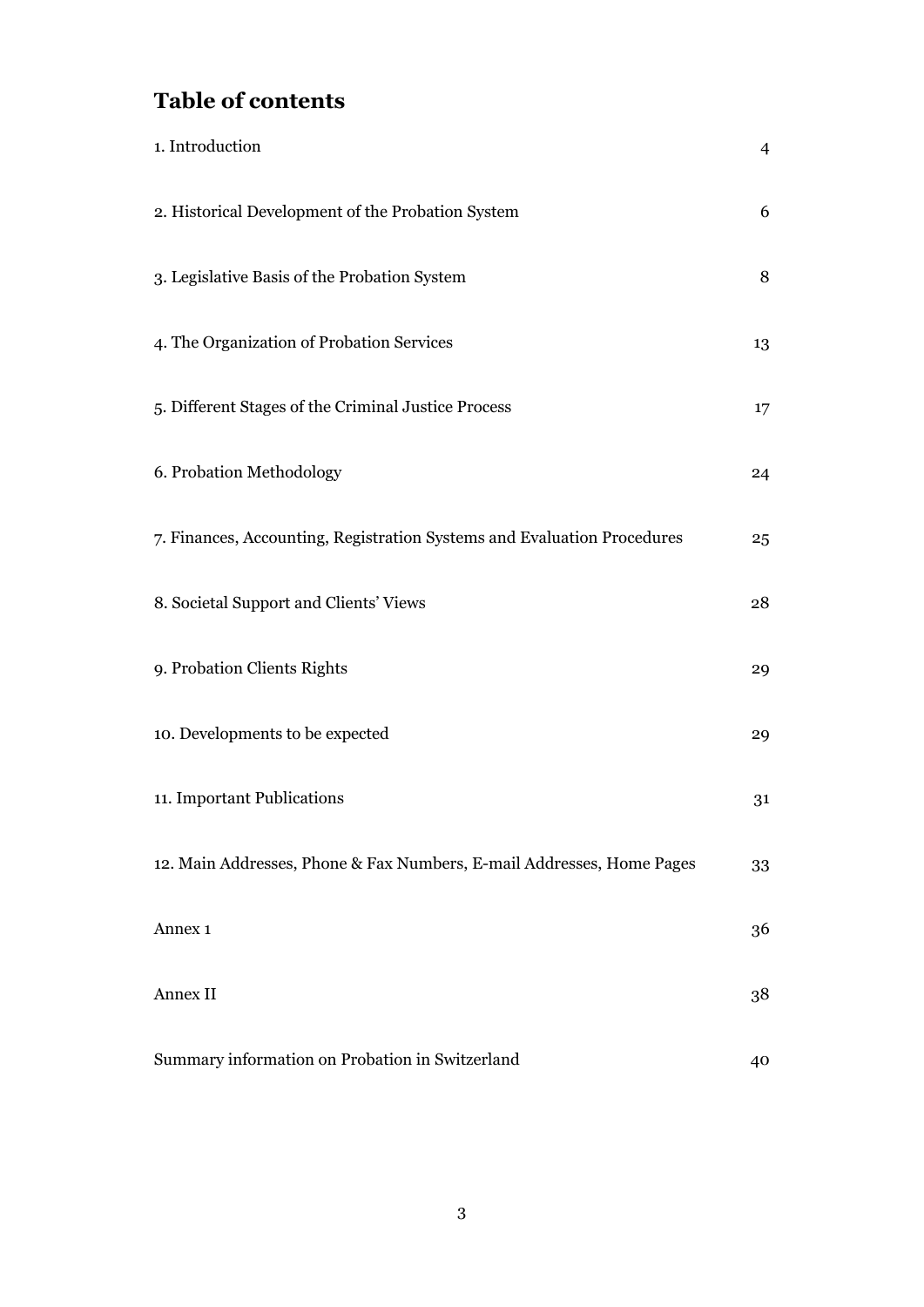## **1. Introduction**

#### **1.1. Probation organizations**

In the Swiss Confederation, with its State structure at the municipal, cantonal and federal levels, the Federal State has still today a weak function in police, justice and prison matters. Cantons are largely sovereign in the organisation of their police forces, court systems and enforcement agencies, among which the probation services. They are however bound to implement federal laws such as the Penal Code and the Code of Criminal Procedure. The cantonal laws regarding the implementation of codes, the organisational structures and work procedures may vary strongly from one canton to the other, reflecting particular histories. The following short description reflects this state of affairs by the frequent use of the adverbs "mostly" or "largely" to indicate solution adopted by most cantons. Alternative solutions are briefly exposed. In this country report, "probation" refers to the legal provisions in which persons are assigned to probation services, "probation work" relates to activities of probation services, whereas the term "probation service" means the agency carrying out probation work.

Probation services are in most cantons organized as public agencies of the cantonal State.

These agencies are considered a state service linked to penal policy matters and therefore placed in the organisational charter of the justice, security or institutions department. In these departments, the probation service is located next to the agency enforcing sanctions, the prison service, the penal registry, the justice administration, to name just a few of these agencies. Only in one canton has the probation service been attributed to the Department of Social Services. In the canton of Vaud, the probation work has been delegated to a foundation, in the canton of Aargau, since 1925, to an association (NGO). In a few cantons, associations are seconding public probation services. However, most probation services do not intervene in penitentiaries where the in-house social service is taking care of social problems of detainees. Taking stock with major developments in the field, the Swiss Association for Probation has been renamed Swiss Probation and Judicial Social Work Association (prosaj). Parallel to this body of professionals, the Conference of the Swiss Directors of Probation Services (CSDP), a largely informal organization, debates mainly strategic issues.

Until 2006, the main field of activities of probation services was to provide support to persons released from prison or being sentenced with a suspended prison term. The task of assistance to persons in pre-trial detention was regulated on a cantonal basis. Since 2007, the probation services of a majority of cantons have to be active in the pre-trial and pre-detention phase as well. In some cantons, probation services manage small workshops and dwellings, in order to provide work places and housing for the people they have to care for. In others, associations (NGOs) have developed professionalized forms of cooperation and have taken over parts of the duties of probation services.

Generally speaking, the majority of directors of probation services and the Swiss Association for Probation and Social Work in the field of Justice support the service or social assistance philosophy of probation work, even though the control function has taken a more prominent role compared to the past two decades. However, with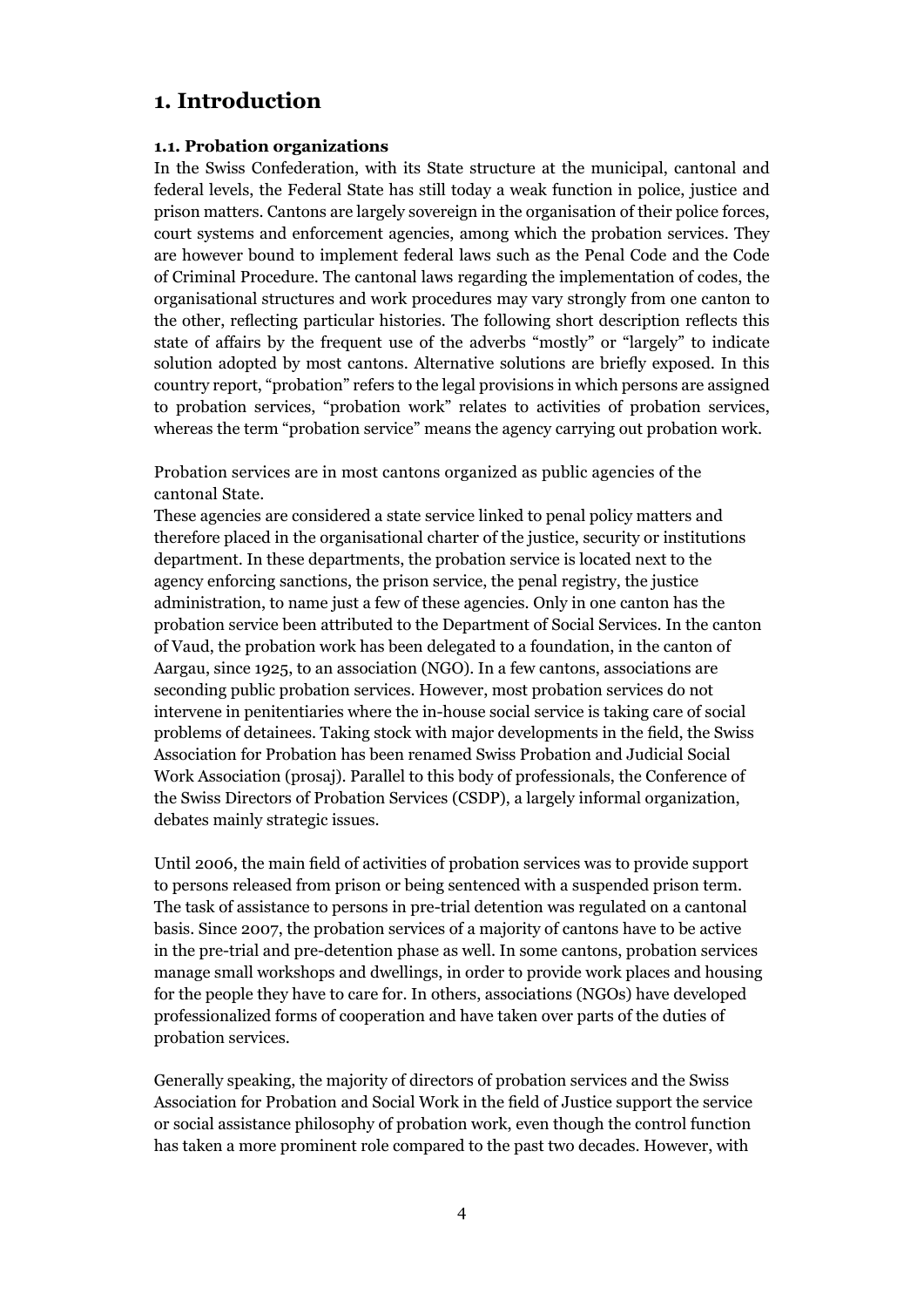public security matters being increasingly scrutinized by the media, politicized by political parties, while budgets are cut, some overburdened services have put the emphasis on managing the recidivism risk and the danger of offenders (Zurich, Basle).

#### **1.2 Probation activities in a nutshell**

Probation services assisted until 2000 mainly persons assigned to them following a sentence with a suspended prison term and persons being released from prison or from institutional treatment programs. A further category of assisted individuals relates to those with ambulatory treatment orders who have to be supervised. In many cantons, community work orders are handled by probation services. In all 6 cantons (out of 26) where electronic monitoring of sentenced persons has been introduced in 1999 (plus 1 in 2003), the probation services are in charge of enforcing and supervising the electronic monitoring assignments. Furthermore, several probation services have already extended their mandate in order to assist persons being held in pre-trial detention. Since 2000, the number of probation services taking up this task has increased considerably.

In 2007, the revised Penal Code(PC) came into force. Before 2007, probation work explicitly related to social work with a view of providing assistance for work and shelter. The revised Penal Code relates to social services with the explicit objective of preventing recidivism and promoting social integration (art. 93 PC). Pursuant to article 94 of the revised Penal Code either the court or the enforcement agency may state conditions for the probation period which can affect, for example, the right to exercise one's profession or the right to drive a vehicle, imply the obligation to undergo medical and psychological treatment or finally, the duty to redress,. The task of the probation services is to supervise the observance of these conditions. Following art. 95 of the revised Penal Code, prosecutors or courts may request a report from probation services before imposing probation and other conditions. The most important extension of the social work task introduced in the revised Penal Code relates to the social assistance which cantons have to provide to persons in the pretrial phase and in pre-trial detention (art. 96 PC), a task many probation services took up even before the new Penal Code came into force. However, the subtlety lies in the fact that it is not the probation services which have been explicitly mandated with this task, but the cantons. In many cantons, however, they have been confirmed to carry it out, but not in all. In some cantons, probation services take over tasks of the social aid services. In others, they manage small workshops and dwellings for its clientele. In a minority of cantons, professional staff is assisted by volunteers who assist one or two probationer find work or housing, sort out debts or stabilize social relations with a partner, children or the larger family.

In recent times, five cantons have taken up risk assessment programs. In one, every person who enters pre-trial or expulsion detention gets scrutinized; in the other, all probationers will be screened with regard to their potential recidivism score. In both cases, the higher the score, the more probation services will seek the cooperation of the person scrutinized.

Probation services work in general only with adults. Minors are assisted by social workers employed by the judiciary specialized for minors. If probation services assist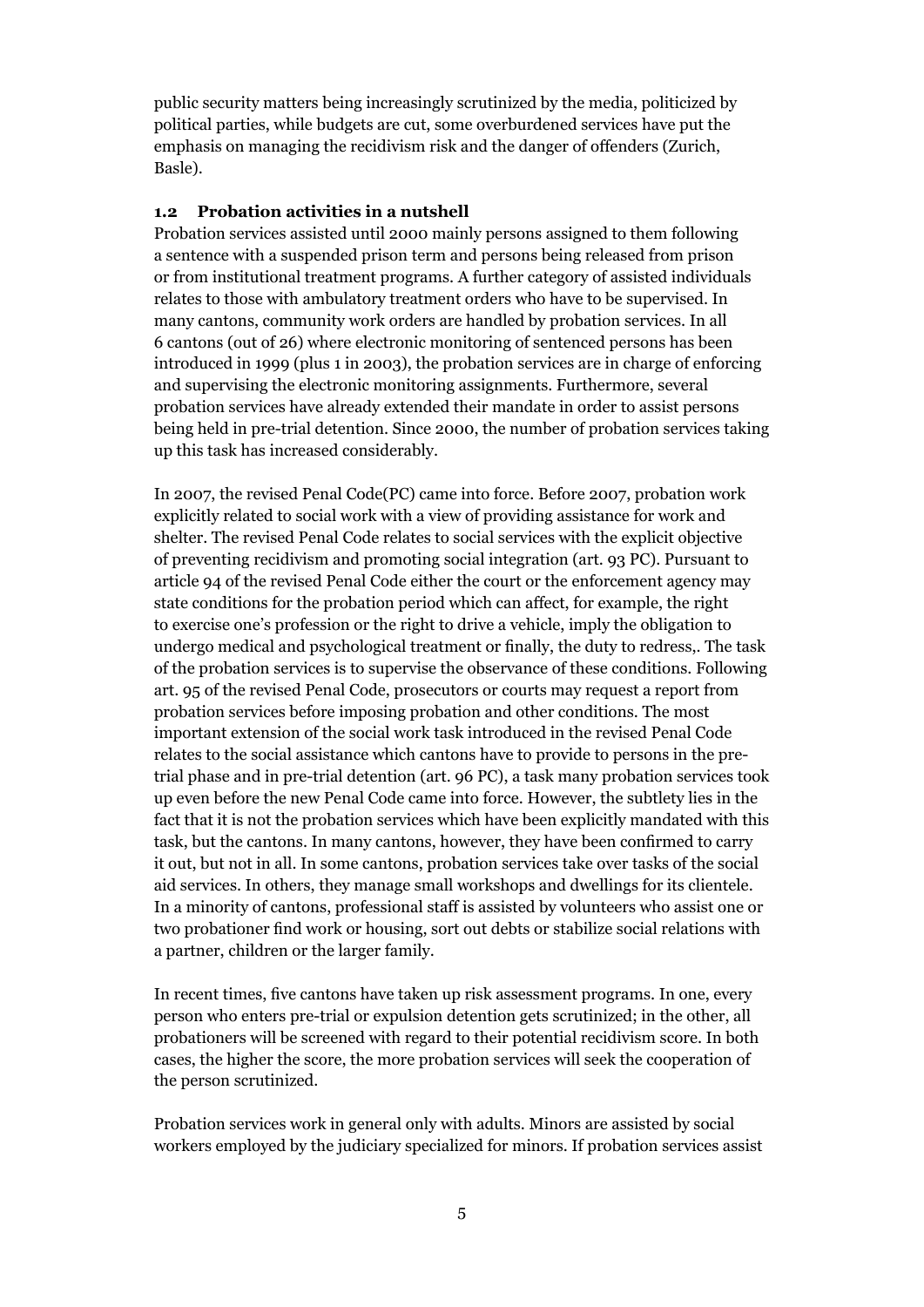women and men as well as foreigners living in Switzerland, there may be differences – even strong differences – between the cantons in support given to foreigners with an expulsion order.

#### **1.3 General remarks about the implementation of Probation Rules**

In Switzerland, legislative work is undertaken in a very consultative way and requires therefore much time. The last revision of the general part of the Penal Code, the part which is concerned with sanctions and probation, was started in 1984 and was concluded in 2006. It entered into force on 1<sup>st</sup> January 2007. The Conference of Directors of Probation Services (CDPS) and the Swiss Association of Probation and Social Work in the Justice (prosaj) were strongly involved in the process of revision. Both organisations supported major innovations regarding the mandate and activities of the probation services. The European Probation Rules (EPR) which were elaborated between 2007 and 2009 could therefore not be used in the legislative process. However, several rules and principles of the EPR entered into the definitions of the mandate, the tasks and the work guidelines of probation services. The main change of the 2007 Penal Code related to the introduction of a full chapter on probation. Probation work is today understood as support for persons on pre-term release or sentenced to community sanctions, both under conditions of supervision. Furthermore, non-compulsory social assistance has to be made available to persons in pre-trial detention and those taken up in a penal procedure – probation services may be in charge of this work or another organisation. Before 2007, probation work was centred on debt management, housing and work, socio-educational counselling, supervision being a necessary correlate. Since 2007, probation services have also to be directing their work towards prevention of recidivism. Continued assistance and risk management evaluation have become the pre-requisites of these new tasks. Furthermore, in 2007, the Conference of Directors of Probation Services issued ethical guidelines on probation work which are valid for social workers active in the field of justice.

The current rules of the Penal Code on probation and the ethical guidelines have not been evaluated with regard to the degree of complying with the European Probation Rules. It is a task to be carried out in the future by prosaj. A working group has been set up to plan the monitoring action of the implementation of the Rules in probation practice.

#### **2. Historical Development of the Probation Service System**

#### **2.1 History from the origins to 2008**

The origins of probation services date back to the first thirty years of the 19th century. Philanthropic organizations and ladies' committees, both on a volunteer basis, provided aid and support to released prisoners and occasionally also to convicts. Realising the relative success of the organizations combined with the increasing number of applications for conditional release led to the demand for legally binding and accountable supervision. Critics of non-profit organizations contended that patronizing services on the basis of Christian charity alone could not be efficient. In accordance with the main view of that field of State activity, the term carved was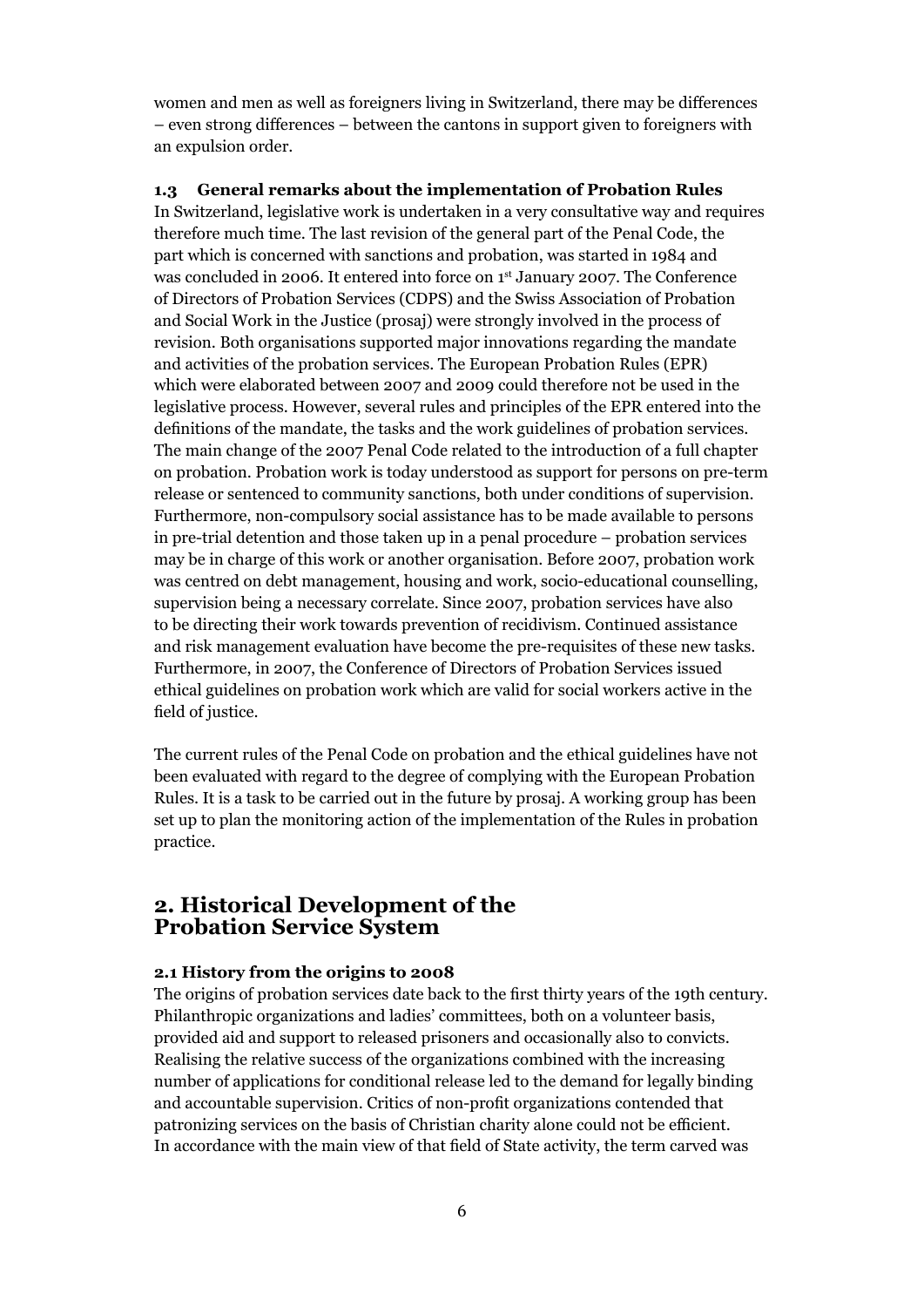in German *Schutzaufsicht* and in French *Patronage*, which has been translated as "*protective supervision*" (see former contributions for Switzerland in the CEP-Publication *Probation in Europe*). Protective supervision refers to supervision of individuals who have been released on parole or have conditions (ger.: Weisungen, fr. règles de conduite) imposed on release, with or without parole. From the middle of the 19th century on, the function of supervision was combined with material support schemes, expected to exercise some protective effect with regard to recidivism. As of 1900, protective supervision and conditions could also be imposed by courts in the case of suspended prison sentences.

The first legal basis for protective supervision was created in 1838. The canton of St. Gall was the first to regulate assistance after release on parole. Art. 5 of the St. Gall law on criminal matter of 1838 read as follows: "After the end of the time served, the released person – in case he is a citizen or a foreigner with a residence permit – has for at least three months and up to three years to report to a patronizing agency." An association was created in 1839 to implement this regulation. In 1868, the canton of Aargau was the first canton which combined explicitly the conditional release with a compulsory assistance and a monitoring of the moral behaviour of the released persons. Despite the fact that protective supervision was introduced in most cantons between 1850 and 1880, 10 cantons were still without such an organisation in 1880. In some, the churches provided support to those released, mostly on a voluntary base, with more moral content than with material assistance. Existing agencies did not cooperate and did not offer staff training courses. There was no association of professionals.

It was the Association for Prison Reform (fr.: Association pour la réforme pénitentiaire) which provided the impetus for a national conference of heads of protective supervision agencies in 1880. After several attempts, it finally convened in 1904 and integrated the Association for the Prison Reform. The Penal Code of 1939, in force since 1942, required the set-up of some cantonal protective supervision activities (art. 47 PC), but left open the organizational form in which these activities should be carried out (art. 279 PC). According to article 47 PC, these agencies had to provide material assistance and judicial supervision. In a further article, the code mentioned explicitly support for released persons with regard to work and shelter. In order to harmonize the application of these rules, the Conference of the Heads of Cantonal Services formulated a set of recommendations, adopted by more than half of all cantons before 1953.

As more social workers were hired in the agencies for protective supervision, a long lasting debate started in the 1960s, mainly about the content to be given to article 47 of the Penal Code. According to the new assistance perspective in probation, priority had to be given to social work, and supervision should only be viewed as a necessary auxiliary function. Instead of control and punishment, more weight was to be given to the social deficiencies of the clients and long-term assistance viewed in terms of reintegration, resocialization and rehabilitation. In doing so, the clients had to be given more responsibilities and empowered to manage their offence free life. Increasingly, social workers were using the contractual approach to judicial social work. To document this shift of perspectives, agencies started in the 1970s to call themselves probation services (Bewährungsdienst) or service de probation, the work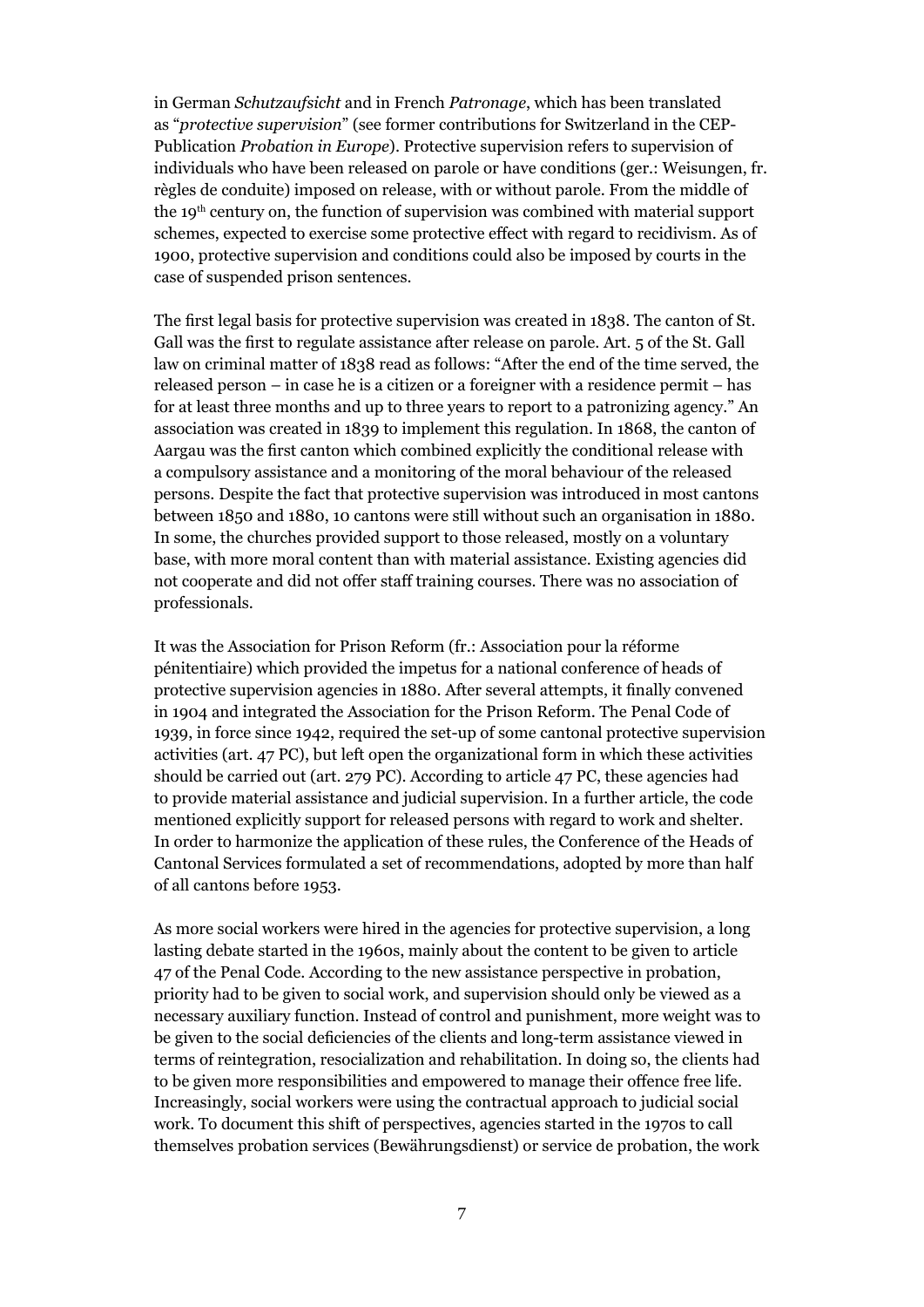Bewährungshilfe, assistance de probation (in English probation aid). It followed a continuous adaptation of services to the changing clientele, organizational changes within the agencies, and new financial demands on the part of probation services in order to assist their clientele.

In 1971, three proposals for a revision of the general part of the Penal Code were submitted to the legislative body. The first proposal sought to change the term protective supervision to the one of probation service. The second one aimed at initiating probation services to individuals released from remand. The final proposal was designed to cease the monitoring function. These changes were rejected in the parliamentary debate.

In 1983, a revision of the general provisions of the Penal Code, focused on the sanctions system, was initiated. It was seen as an opportunity by representatives of probation services to implement a codification of modern principles of probation. In 1993, an amended draft was circulated for comment to interested parties. After numerous modifications, a final proposal for a revision of the general provisions of the Penal Code was submitted to Parliament in 1998. It was adopted without changes regarding probation on 13 December 2002. After final minor rectifications, the revised Penal Code became effective on 1<sup>st</sup> January 2007.

#### **2.2 Recent History from 2008 to 2011**

The revised Penal Code of 13 December 2002 introduced the term probation and defined the mandate, the activities and some work principles of probation work. The code emphasized especially the auxiliary function of probation services in the management of criminal justice and the enforcement of sentences. The main change relates to the prominence given to the prevention of reoffending. Now there exists also a strong legal base for the support of offenders in the pre-trial phase; however this task is not specifically attributed to the probation service.

On 1st January 2011, a nationally unified Code of Criminal Procedure came into force. It confirms the mandate defined in the penal code for cantons to provide assistance to persons caught up in a criminal procedure or being held in pre-trial detention. In most cantons, this task is performed by probation services.

As a consequence of the adoption of the concept of continuous social work in the field of criminal justice and to unite all professionals working in the field of justice, the Swiss Association of Probation changed its name in 2010. It is now the Swiss Probation and Judicial Social Work Association (prosaj).

## **3. Legislative Basis of the Probation Service System**

#### **3.1 Legislative Basis**

At the national level, the mandate and activities of the cantonal probation services have been defined for the first time in the Penal Code of 1937, in force since 1942. Before that date, most cantons had some regulations, sometimes since the middle of the 19th century (see chapter on history). As described in the chapter on recent historical developments, the decisive revision of the legal foundation of the name,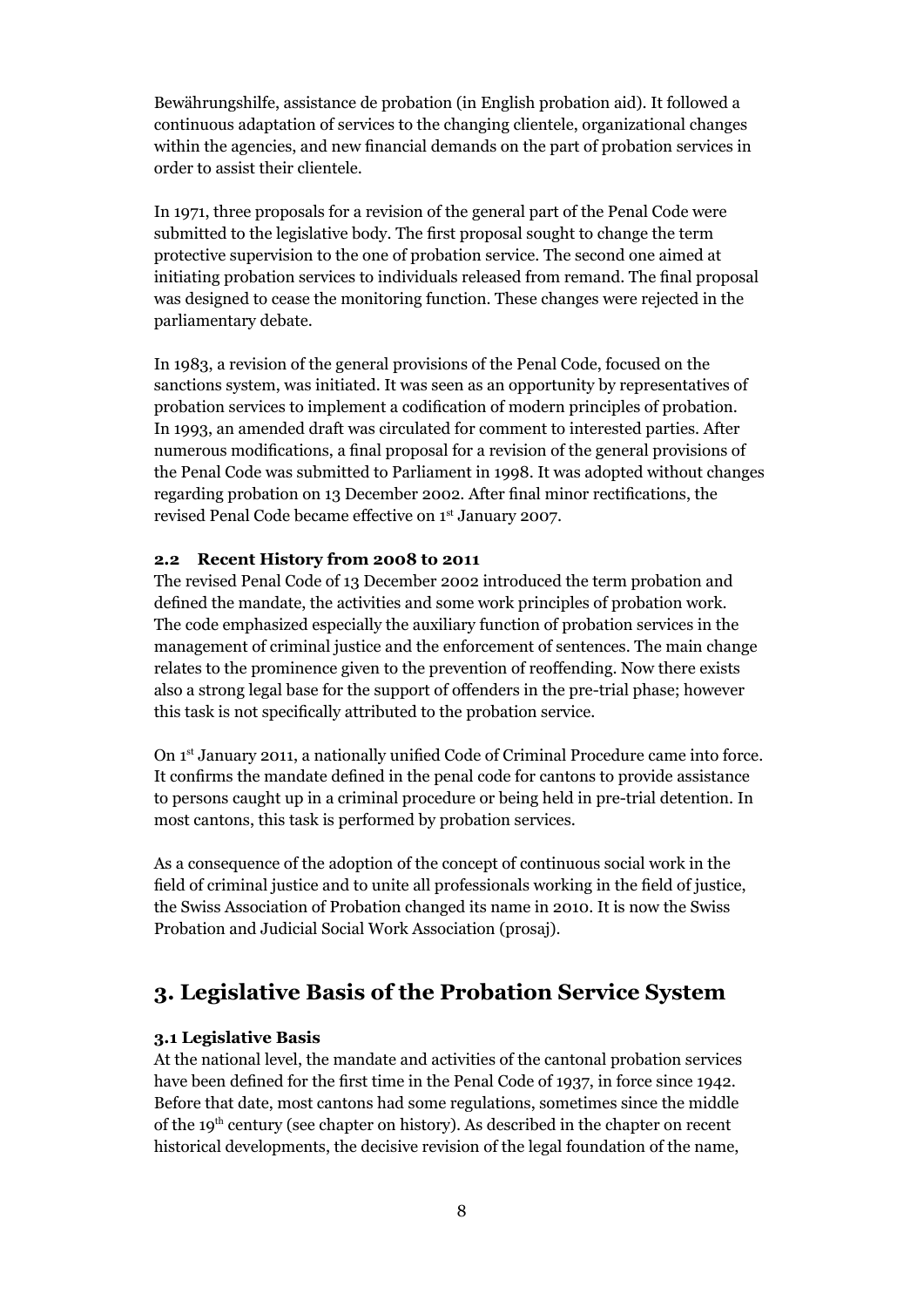mandate and activities of probation services took place in 2002, when the revised Penal Code was adopted by the Swiss Parliament.

The recent revision of the Penal Code concerned especially the general part relating to the rules defining the sanction system. The main aim of the revision was to reduce the use of short prison term up to 6 months and replace it by pecuniary penalties (360 units) and community work orders (180 units). Fundamentally, prison terms should be imposed only in cases where more than six months (180 units and more) were requested. Sentences had to be expressed in per diem rates; only afterwards would the most effective form of punishment be sought. More flexibility was offered to sentencing authorities as all sanctions could now be handed down suspended, partially suspended or unsuspended, within some lower and upper limits. From the very start of its implementation, parts of the new sanction system were strongly criticized by some prosecutors, mostly from the French speaking part of Switzerland. In the focus of the critique was the reduction of the use of the short prison sentence up to 6 months. Tabloids took up the critique as well as right wing parties. However, the Swiss legislative machinery working very slowly, a change is hardly to be seen before some time.

On the other hand, the protection of society from violent offender should be increased through a more flexible system of possible long term imprisonments. And finally, new legal provisions for probation activities were introduced, the cantons still being independent to implement any organisational structure to carry out these activities. The relevant provisions are defined in the new articles 93, 94, 95 and 96 of the Penal Code described in more detail in the next chapter.

Even though several cantonal agencies had already changed their denomination, the revision defined social work on behalf of released persons or otherwise supervised individuals as probation. This change is an expression of the strategic orientation towards a more socio-educational professionalism and a broader, socially supportive responsibility of the agencies towards their clientele. However, there were other developments insofar as some probation services took over the authority for enforcing community sanctions (e.g. in the cantons of Zurich, Berne, and Lucerne). These new developments are not without controversy among heads of probation services, as some consider these tasks to be contrary to the more socio-supportive and educational character of probation activities.

In order to abide with the new hierarchy of missions for probation services, some cantonal services have started to streamline their work towards risk management. They use evaluation tools to sort out offenders with greater and lower probabilities of reoffending. The higher risk offenders are the new main clientele, the lower risk cases being handed over to social services. These developments are also controversial among heads of services as this actuarial orientation of probation work is not without danger of stigmatizing people instead of supporting them. The moral dilemma is increased by the fact that application of risk calculations to determine the degree of offender supervision is lacking a scientific base as it will most probably never be possible to reach certainty in prediction. A high degree of probability is not equivalent to certainty.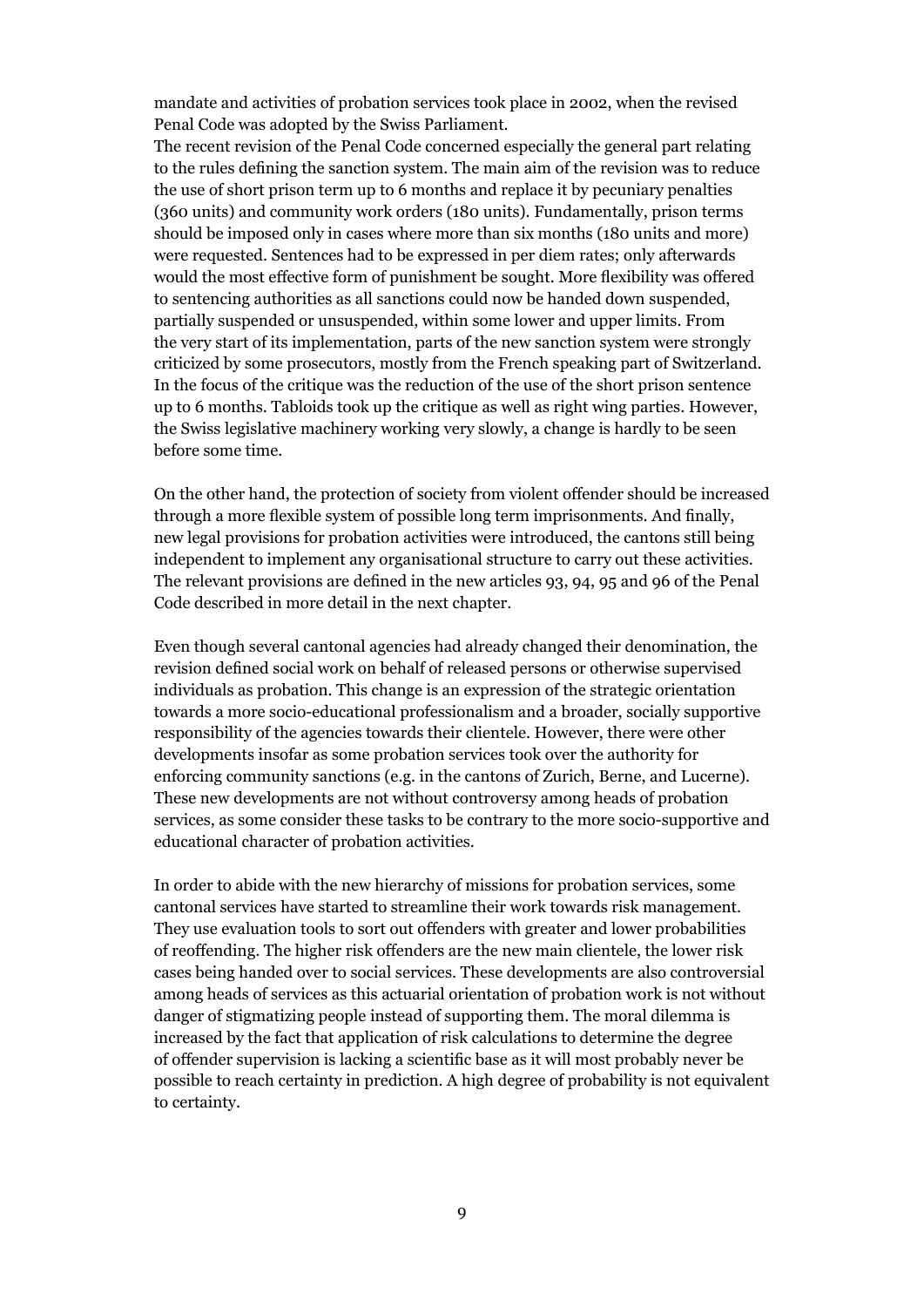#### **3.2 Mission and Mission statement**

The current prevailing interpretation of the mission of probation leads, on the provisions of the Penal Code(Art. 93 and 376 PC 2002 – for the wording see Annexe 1), to the definition of the following tasks for probation services:

- Preventing recidivism
- Promoting social integration on the basis of a trusted relationship with the client
- Providing comprehensive assistance based on social work methods
- Assessing the client's possibilities and abilities in order to define objectives for the probation time
- Assessing the client's material deficiencies in order to determine a support plan
- Continuous assistance or voluntary social assistance pursuant to article 96 of the revised Penal Code
- Involving as much as possible individual citizens, and the professional networks of relevant private and public institutions
- The greatest possible involvement of society in the work of integration.

The function of probation assistance work leads to a special role dilemma. The duties of social workers and probation professionals are twofold: on one hand they represent the criminal justice system, on the other they work with offenders toward rehabilitation and reintegration. The probation professional in his or her role as social worker or social educator will foremost be responsible for his client's interests. As a representative of the criminal justice system, he or she has to take the position to abide by the imposed measures, which could result in additional punishments in case of new offences or non-observance of conditions. This fundamental ambiguity over role und function influences all aspects of social work. This dual responsibility demands, from both the agencies and the individual professional, constant evaluation of ethical attitudes in their probation activities.

#### **Ethical Guidelines**

Until the middle of the 1960s, ethical guidelines about the intervention of protective supervision services were rarely discussed. With the awareness of the importance and the status of probation practice, employees started adopting the professional code of the Swiss Professional Association of Social Work (SPASW). In spring 2007, the Conference of Swiss Probation Managers published guidelines based on the code of the SPASW and created a professional code of ethics for social work in the field of justice:

*The individual is the focus of the work. The probation services aim at increasing the performance of the individual on many levels in order to improve integration*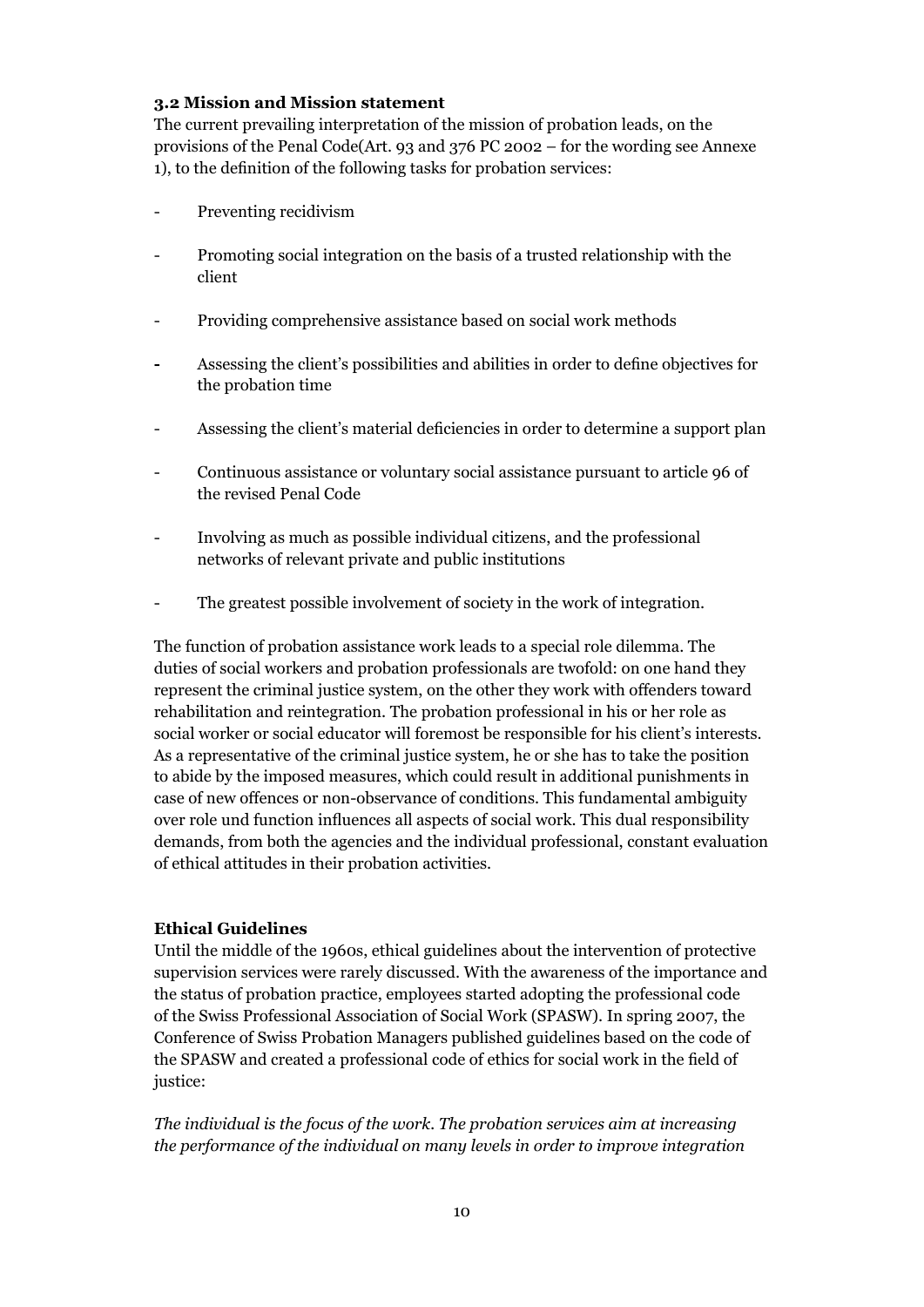*into society. The probation services implement within their framework the legal mandate entrusted to them and guarantee professional information. They are confident that the person in their care has the potential to change and the ability to learn. They recognize the right of society to be protected from criminal actions and the right of the individual to be protected from the violation of his or her personal integrity. Additionally they support the victim's right to redress and compensation.*

Increasingly, the activities carried out by probation services are defined and undertaken in relation to the requirements of the European Commission of Human Rights as well as the European principals of the penal system ("Prison rules") and the European Probation Rules developed by the Council of Europe.

#### **3.3 Crime Prevention**

In Switzerland, crime prevention, as other fields of policy, must be understood in terms of the three levels of the state action. Only in those fields where the Federal State has some competence, can it undertake nationwide prevention programmes. There is no national crime prevention master plan or programme, but a few national prevention programmes with special focus, of varying political relevance, mostly loosely coordinated and diversely funded.

- The main one relates to the field of drug abuse. The Swiss drug policy, pursued by the Federal Office of Public Health, is based on the four pillars of prevention, therapy, risk reduction and repression. Whereas policy is defined at the national level, its implementation is the duty of the cantons.
- Another programme, developed by the Federal Office of Social Security, aims at reducing violence exercised against youth and by juveniles. For the time being, local prevention programmes shall be supported by making them known, evaluate them, and by disseminating best practices. It is combined with a more general effort to find some ways to keep in check the representation of violence in TV youth programmes and in video games.
- A national program relates at the elimination of domestic violence, led by the Federal Agency for Equality of Women and Men. This agency works to support coordination, enhance knowledge management, networking, evaluation and research among organizations active in the field, from police forces to victim support groups to probation services.
- A further field of prevention activities relates to fire arm abuse. Being a nation of citizen soldiers, the number of arms per inhabitant is (most probably) exceptionally high and the number of abuses (in cases of homicide, assault, suicide) important. Several legal measures have been taken to limit access to firearms, but no formal prevention programme has being implemented so far in this field.
- Finally one may mention the problem of hooliganism. Some efforts of prevention have been made recently, most notably the establishment of a database with known trouble-makers, but repression rather than prevention remains the order of the day.

In many cantons, probation services take an active part in crime prevention projects, the most important being supervision and support for offenders with addiction problems or prevention of reoffending of violent offender in the domestic area. Whereas in the first, social workers of the probation services have to be aware of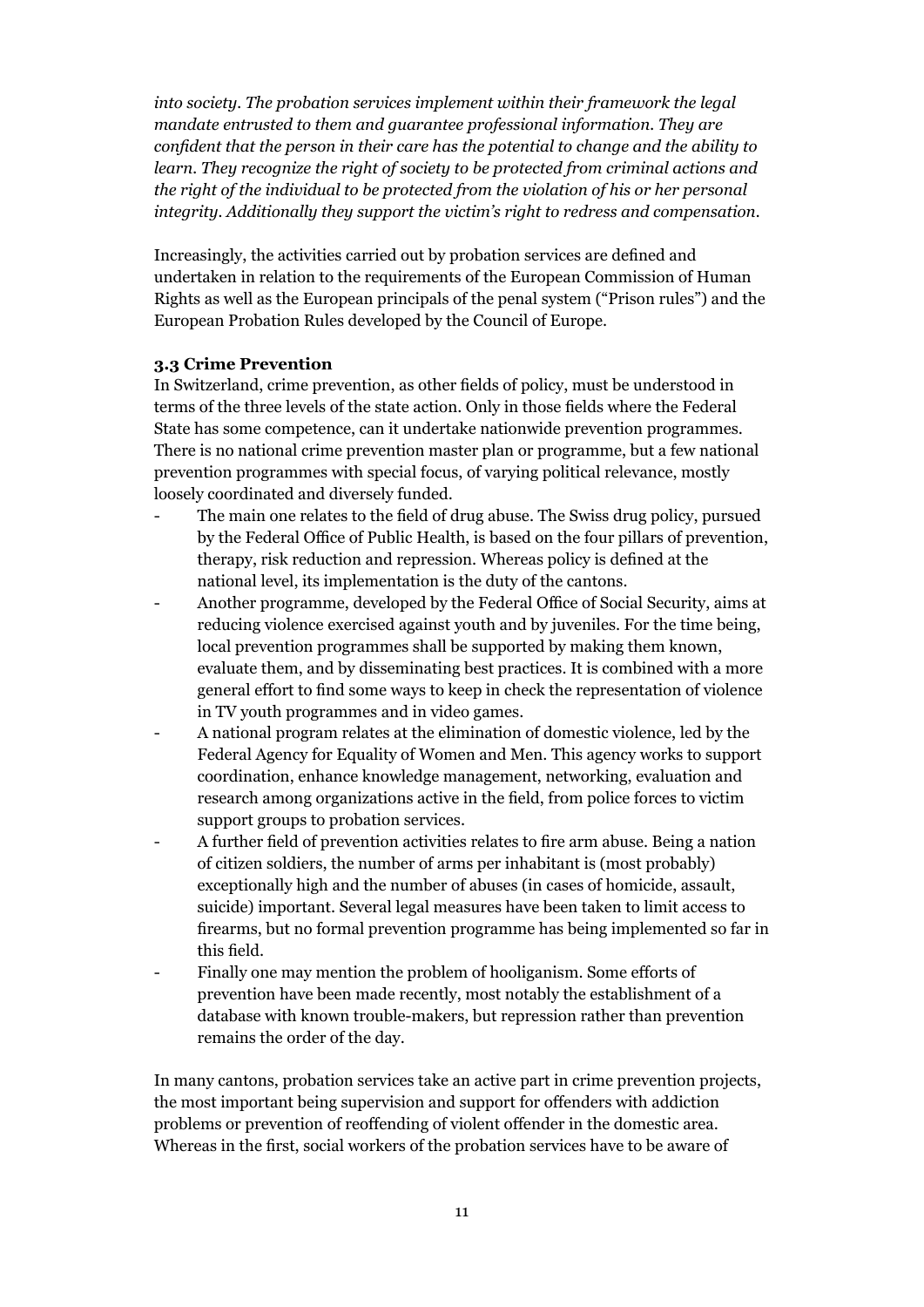socio-medical support schemes and liaise with professionals of drug addiction and recidivism prevention programmes, in the second they have to undertake new tasks of counselling individuals who have a restraining order to stay over from their home. On a cantonal level, few probation services have taken up pilot-projects of offendervictim-compensation. Whereas in some cantons, the probation services move towards becoming auxiliaries of the justice system, leaving social work to the social services, in others, with the aim of prevention, they have received the responsibility of managing social subsidies in order to them more leverage to deal with their clientele.

#### **3.4 Victim protection**

Institutions for victim protection in Switzerland are not run by probation services, but by other institutional or private organisations created within the framework of the Law on assistance to victims of violence (Opferhilfegesetz, Loi sur l'aide aux ictims d'infraction).

#### **3.5 Volunteers involvement**

Since 2000, a third of all cantons involve volunteers in probation assistance. In 2009, it concerned 9 out of the 26 cantonal services, with 300 volunteers in action. Berne alone had 190 volunteers, Zurich 40 and Basle 30, which means that some 90% of all volunteers were active in these 3 cantons.

Basically any resident in Switzerland may join the group of volunteers of probation services. Conditions are not as yet very formalised. Persons applying should have no penal records, be open minded and communicative, share some ideals to provide social assistance for those less well off and enjoy stable living conditions. All cantons who involve volunteers provide some initial training and coaching. They request a regular reporting (all 3 months) about the assisted offenders and offer, in necessary, supervision sessions. No study has so far been undertaken so as to know who the people are who engage in voluntary probation assistance.

#### **3.6 Summary on the implementation of the EP rules at the level of legislation**

Generally speaking, legislation on the national level complies with central aspects of the EPR rules. Rule 1 on the standard mandate of probation services is fully implemented in all cantons and rule 8 which regards the definition of its mandate as defined by national law is equally implemented. Volunteers are involved in a minority of cantons where they get adequate instruction and where they receive support, when necessary (rule 8). Contacts with victims are rare because probation services remain offender-centred (rule 95). Whereas one or two probation services took up mediation activities (rule 97), those remained until now at an experimental stadium. Due to the fact that cantons are sovereign in the implementation of crime and penal policies, there are only national crime reduction strategies and programs on a voluntary base. Those are defined in a specific, inter-cantonal organisational structure. They are mostly theme specific and target the public at large.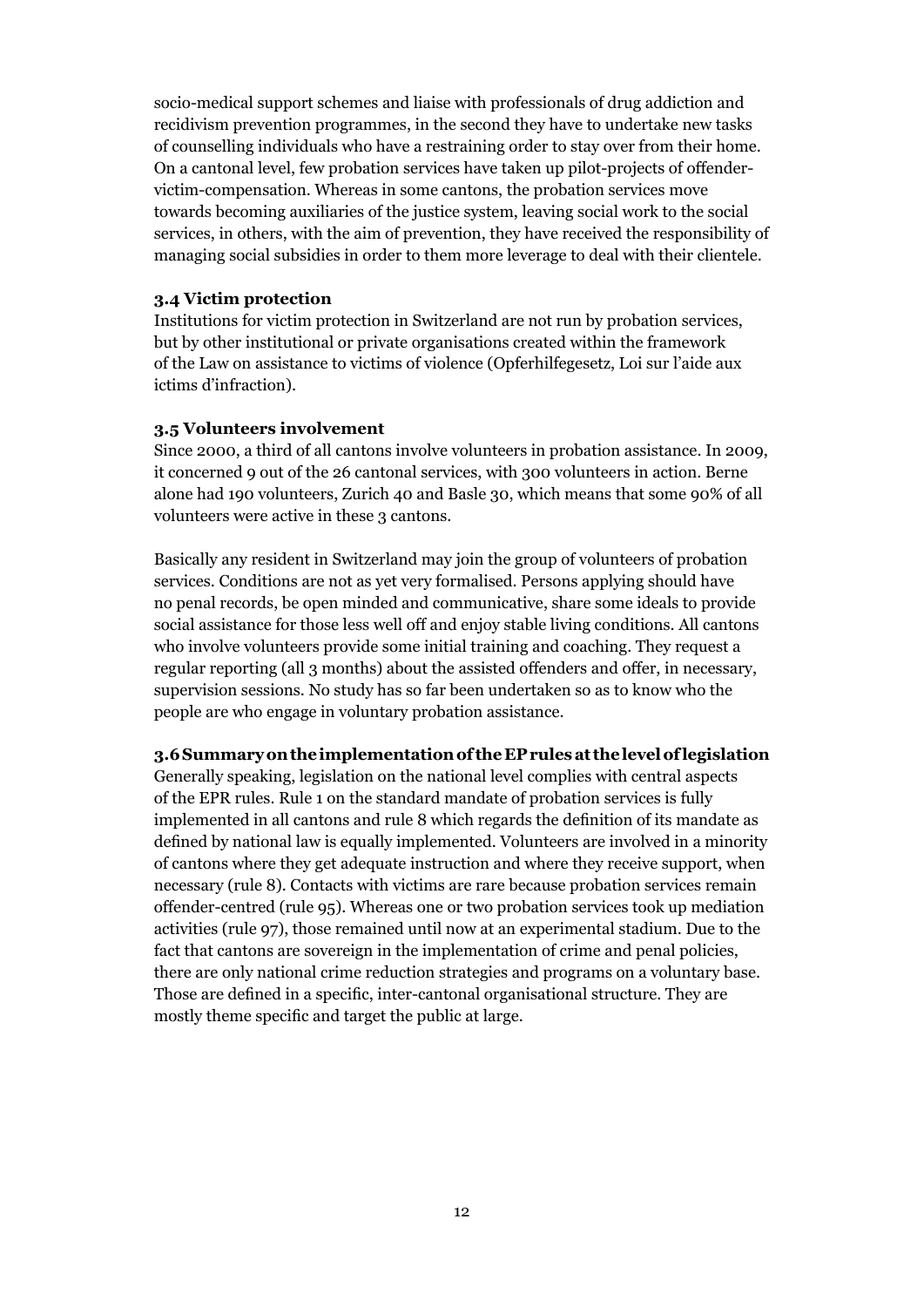## **4. The Organization of Probation Services**

#### **4.1 Main characteristics**

Except for the drafting of provisions in the Penal Code relating to probation, the Federal State has no active responsibility in the running and organizational set-ups of probation services. Neither does it have a charge of supervision. Article 376 of the revised Penal Code compels cantons to provide an organization to implement probation activities pursuant to Article 93 of the revised Penal Code. The only field in which the Federal State may become active is providing funds for pilot projects in the field of probation.

In order to harmonize to some degree regulations, practices and discourses on these matters, cantons have put up conferences, such as the Conference of the Directors of Justice and Police Departments. Of an equal level, three regional conferences of representatives of cantons deal with the enforcement of sanctions, prisons and probation, one for the French and Italian speaking cantons (7 cantons, the so-called Latin Conference), one for the oriental (8 cantons) and one for the central and northwestern part (11 cantons) of Switzerland. Representatives of the Federal State are regular guests in these conferencing and coordinating bodies, called concordats. The Latin one, the sole one with a full-time secretariat, goes as far as to draft regulations which, in a highly complex procedure with cantonal parliaments, become for these cantons compulsory regulations with a status equivalent to law.

The cantons have developed different organizational structures for their probation services. In the common legal framework, both public and private probation services coexist; some work with qualified professionals only, others mixing professionals with volunteers. Irrespective of the organizational structure, financial resources are always provided by the cantons.

In practice a majority of cantons have services governed by public law, which are integrated mostly in the judicial system. Other cantons have incorporated probation services into the department of social services. One canton has set up a private foundation (Vaud), another canton a non-profit organization in order to run probation activities (Valais). These organizational differences mainly affect the type of work relations between staff and organization, as employees are either civil servants or under private contract, and the allocation and management of resources. Finally, whether the organization is a recognized partner of the justice and police department affects the ease with which information about clients can be obtained – an integrated service manages this easier than an external NGO. The clients themselves should not suffer any negative consequences in the way their case is managed.

#### **4.2 Internal organization**

Probation Services are organized with low hierarchical structures. Even larger agencies employ, besides social workers and administrative personnel, a very limited staff with executive functions. The latters are responsible for the agency's planning, financing, running, and public relations. While larger cantons have probation services with more than thirty employees, smaller ones may have only one person in charge. In small cantons the probation employees may also fulfil functions in the enforcement of sentences and corrective measures for adults and also – though seldom for juveniles.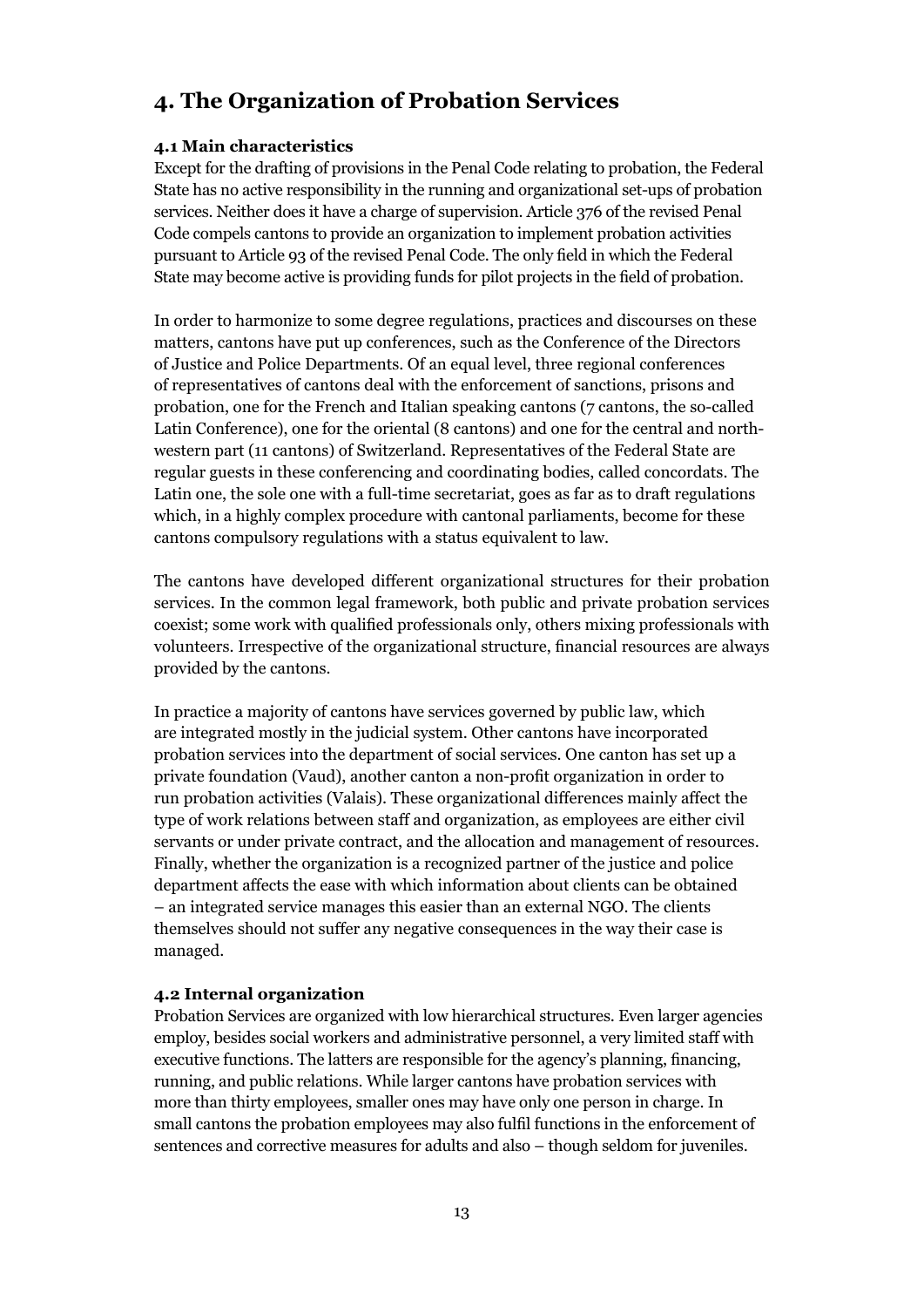Different mandates and working conditions make it difficult to compare individual workloads of services or social workers. Depending on the type of calculation, on average it fluctuates between 55 and 70 clients with extreme minimal and maximal values if one considers only the case load at the end of year. If one adds all new cases during the year, the average figure would have to be doubled.

Th e allocation of tasks to social workers is based on two main criteria: geography and function. In order to render access easier, some services set up within their own canton offices reporting to one head office, but carrying out independently the specific tasks such as admission/reception, social welfare, support, income or debt management, supervision, and medical care. Other services, in addition to the traditional probation tasks, have formed special teams, which provide assistance to detainees, be it pre-trial clients or clients in penitentiaries, foreign nationals in expulsion centres, or inmates of therapeutic institutions. Since the 1990s, an ever increasing number of probation services are involved in carrying out alternative sanctions, since a majority of the cantons have delegated to probation services the handling of community work orders and electronic supervision as parts of alternatives to prison terms. In order not to confuse roles and functions, these tasks are performed by special teams.

#### **4.2.1 Probation workers**

In 2010, there were 185 equivalent full-time posts. 130 are used for social work and counselling, 35 for administrative functions, 20 for executive tasks. Due to the size of probation services in Switzerland, only the services of the largest cantons have full-time executives, in part with a deputy. In others the executive function occupies only a fraction of a full-time position. Consequently, in several services, the executive staff spends a large portion of its time with counselling. Very few services have personnel employed exclusively for managerial tasks such as accounting, human resources or public relations.

The number of persons being employed in 2010 is estimated by the authors at 250 to 300, due to the important number of employees working part-time. Probation work is the feminized part of the male dominated justice and prison field since in many cases women are in the majority. However, of the 26 cantonal probation services, only 3 are headed in 2011 by a woman. Agencies employ, with rare exceptions, only Swiss citizens. Persons working in probation services are mostly over 30. Heads of services are on average over 45 years old and have been working in probation services for many years.

The absence of unified working procedures and the lack of a specialised university syllabus in the field of probation work mean that probation services have to organize on the job training for newly hired employees. Any further training and continuing education is also the responsibility of the agencies.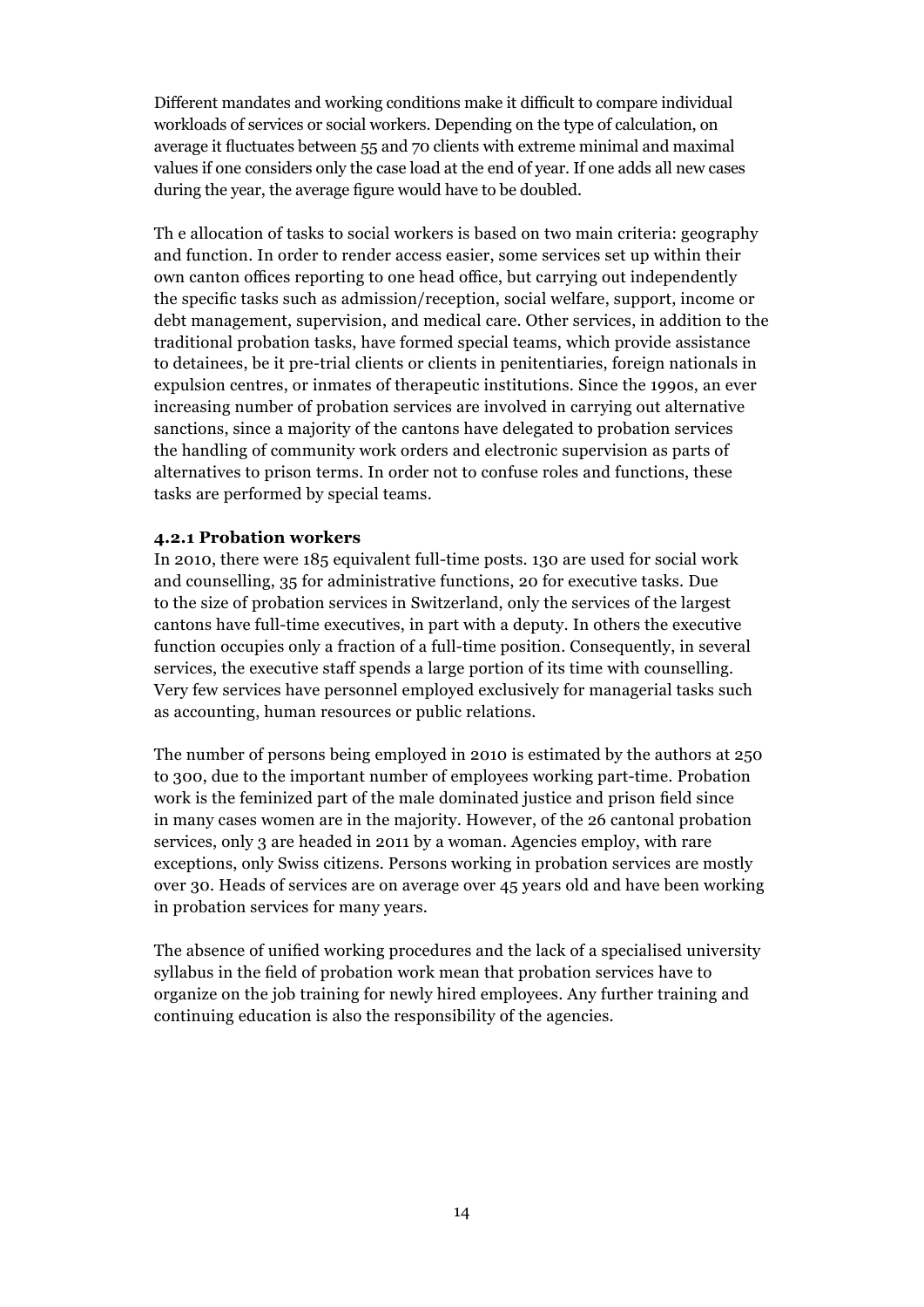#### **Table 1.** *The staff structure in 2010*

| Number of staff                                                            | 185 full-time posts (for some 250 - 300 employees) |
|----------------------------------------------------------------------------|----------------------------------------------------|
| Management staff                                                           | few                                                |
| <b>Executive staff</b>                                                     | 20                                                 |
| Supporting staff (e.g. secretary,<br>bookkeeping staff, ICT staff<br>etc.) | 35                                                 |
| Social workers, councillors                                                | 130                                                |

#### **4.2.2 Education, training requirements and opportunities**

The employment of trained social workers in probation services began in the 1970s when the number of schools for social work increased. Before that period, individuals with a police or military background as well as persons from penitentiaries numbered prominently in protective supervision; they worked alongside a few people with a background in education, psychology, or theology. Today, the vast majority of employees in probation work are social workers and professionals with sociopedagogical background.

Just as there are no unified training requirements to become a probation worker, there are no standard training courses. Heads of probation services are free to choose the personnel they believe will best fit the job. However, due to the language barriers, the territorial divide and other factors, the labour market is very local. The recruitment of probation workers is therefore done through advertising in the local daily papers, specialized journals and in schools of social work. Criminal records the new recruits are checked. Those hired have a trial period lasting up to six months, depending on the canton.

No data is available about the renewal of staff on a national level. Based on personal knowledge, the authors assume that cantons have no problems in this area. Due to the small size of cantons, there are few career paths for the staff. Possibilities of change and advancement are mostly the result of transfers into other social services or treatment centres; moving up through the hierarchical structure of probation services is less likely.

In the late 1990s and again in 2003, a committee of the Conference of Swiss Directors of Probation Services and of members of the Swiss Association for Probation was formed with the objective to evaluate the need for training and continuing education of probation workers. This project is still running. Both organisations took these steps in relation to changes in the structure of the clientele and to respond to new tasks and forms of sentencing introduced in the judicial system (e.g. alternative sanctions).

Social work educational programmes have recently been upgraded to university status. Despite this fact, there are currently no initial training programmes specific for probation work. In order to provide some high level of judicial, sociological and technical training, the Swiss Association for probation initiated in 2000 a 2 to 3 days seminar, taking place every two years, for professionals active in probation work or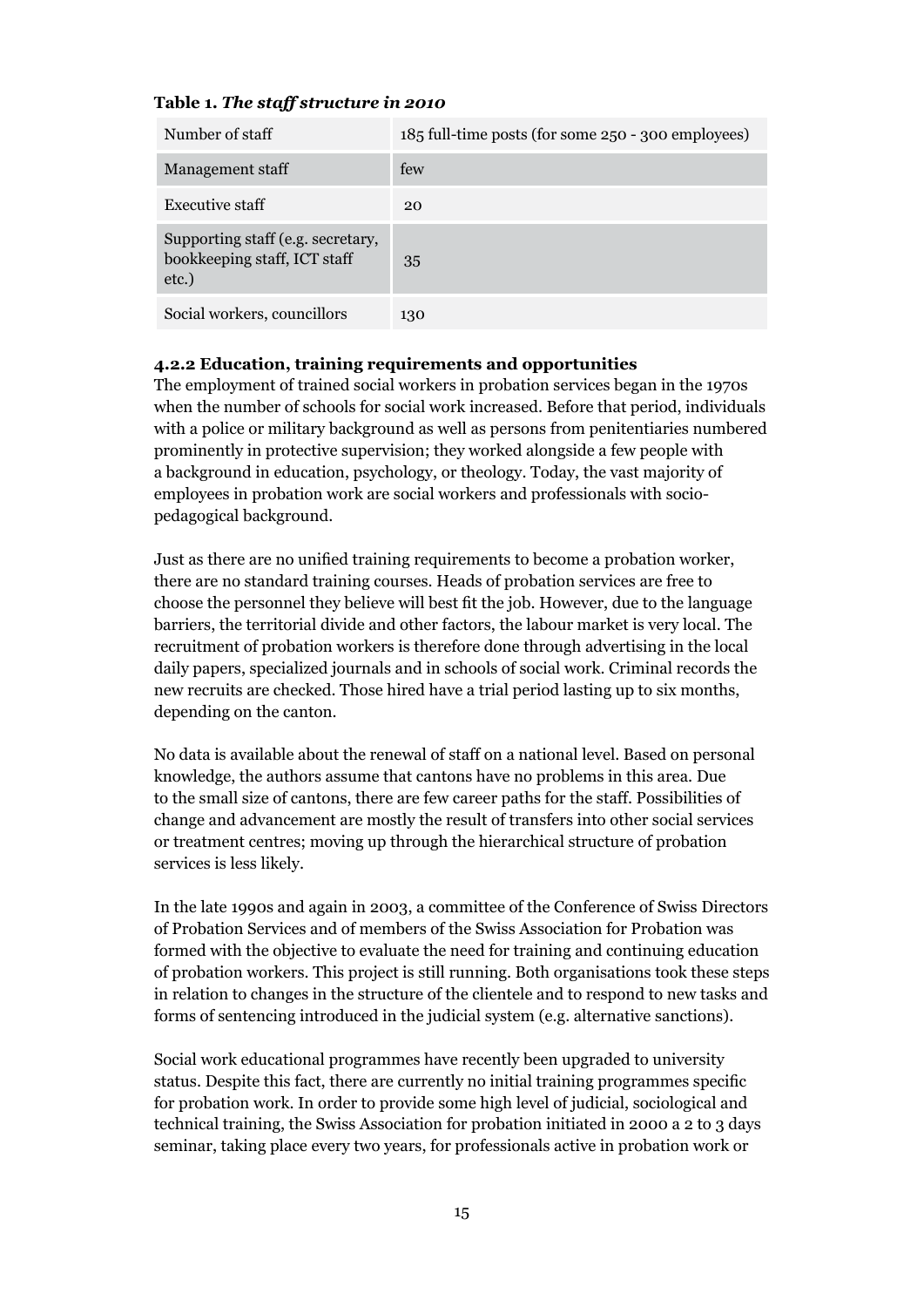social work in the field of justice. In these seminars, current problems and practical solutions regarding the Penal Code, social work in probation and prisons, and several other issues are presented by prominent academics and practitioners and discussed with the participants of the seminar.

#### **4.2.3 Other organizations involved in probation work**

Today 24 cantons have probation services; in the others two, they are organised in form of private institutions, one a foundation, one a NGO. As probation services got more professionalized in the counselling field and socio-educational work, they developed forms of cooperation and inter-institutional exchange with public and private organisations active in the field of psychosocial treatment, medical care and welfare assistance.

#### **4.2.4 Probation and offenders abroad**

Even though cooperation of police and prosecution has strongly increased in border areas such as Basle, Geneva or Tessin, probation services are still defined by the principle of territoriality. Therefore, probation services provide no assistance to national offenders abroad. This task is under the responsibility of the Swiss consular services.

On the Swiss territory, foreign nationals will be assisted as nationals. However, due to the fact that a majority of those released after longer prison terms will be expelled from Switzerland, probation services will rather be involved in preparing the return in the country of origin, rather than preparing a probation period in Switzerland. In case an EU citizen is convicted with a suspended prison sentence, he or she is free to leave the country. Suspended prison sentences are in 95% of the cases not supervised in Switzerland. Only if the sentenced person comes back to Switzerland the courts will only take stock of the judicial antecedents when he or she commits a new offence.

#### **4.2.5 Summary on the implementation of organizational EP rules**

Generally speaking, rules on the organization of probation services are strongly implemented in Switzerland. However due to the size of cantons, probation services are in many cantons very small and an often reduced probation staff has to guarantee the full range of services to the assigned offenders. Therefore, the formal procedures defined in the EPRs in organizational matters may well be reduced to the strict minimum. Nevertheless, the personnel of probation services attends regularly professional meetings on national level and training sessions of a large diversity of social services organizations, professional organizations and penal law faculties. The biggest challenge is for sure the equal treatment of offenders, whatever their nationalities. As 75% of all pre-trial detainees and 50% of sentenced inmates are foreigners, as the staff of probation services is small and the tasks expanding, nondiscriminatory policies will always have to be recalled.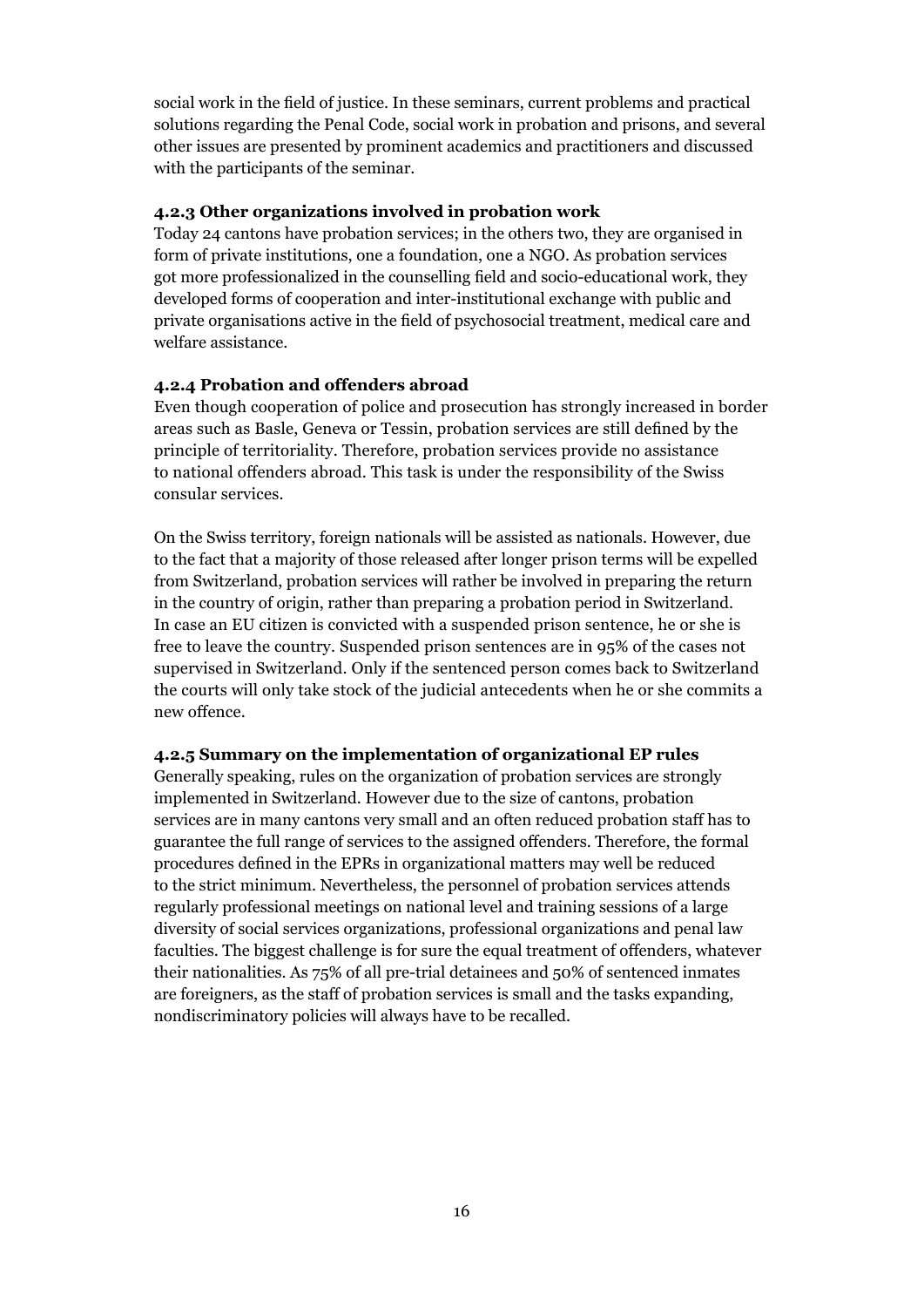## **5. Different Stages of the Criminal Justice Process**

#### **Introductory remarks**

#### *The sanction system*

Since the middle of the 20<sup>th</sup> century, Switzerland has a dual sanction system, punishments and so-called measures. The measures may be imposed on security, medical, psychiatric, addictive or educational grounds. In the majority of cases, a sentence is passed with a punishment (Strafe, peine); in a minority of cases (1% of all convictions) in which the sentenced person is considered to have acted without or with reduced responsibility, under the influence of drugs or alcohol or due to a lack of education, a measure (Massnahme, mesure) will be imposed. In this case, the sentenced person will get some treatment. His or her release will strongly depend on the degree of a recovered state of physical or mental health judged sufficient to prevent reoffending.

Since 1 January 2007, Swiss judges and courts can impose punishments (Strafen, peines) in the form of pecuniary penalties (Geldstrafe, peine pécuniaire), community work (Gemeinnützige Arbeit, travail d'intérêt général) or imprisonment (Freiheitsstrafe, peine privative de liberté). Judges and courts have the duty to determine the quota of punishment, expressed in a per diem rate, and then to choose the form of punishment (day fine system, Tagessatzsystem, système des joursamendes). It may be a suspended, partially suspended or unsuspended sentence. In addition, these punishments can in all cases be combined with a fine which by definition is unsuspended. Sentences entered in the criminal records since 2007 – some 100'000 convictions – consist in 90% of the cases in pecuniary penalties, 90% of which are suspended, in 4% in community work orders (80% suspended) and in 6% in imprisonment (20% suspended).

Since the mid-1990s, following a tragic case of recidivism, the handling of violent offender came under severe public scrutiny and attention of populist media. Those interned due to violent offences were less released and the revision of the Penal Code introduced new restrictions with regard to their release. In the cantons, commissions were established the task of which is to evaluate the recidivism risks of violent offenders who are to be released. A popular initiative which requested the introduction of a lifelong internment was adopted in a popular vote in 2004 – heavily criticized by penal law professors, public law professors, human rights lawyers and legal psychiatrists, no sentence entering into force has been handed down with this sanction so far.

Enforcing punishments and measures is the responsibility of the cantonal authorities. The collection of fines and pecuniary penalties, the implementation of out- and inpatient measures, the enforcement of prison terms may, however, be carried out by different government services, offices or agencies in different cantons. In the majority of these however, the local, mostly small scale prisons and the larger penitentiaries (the largest built with 450 places) have the task of enforcing unconditional prison terms. While the implementation of out-patient measures due to the possible suspension of a prison term can take numerous forms, the in-patient measures are principally executed in psychiatric hospitals and, in cases of drug or alcohol addiction, in therapeutic institutions.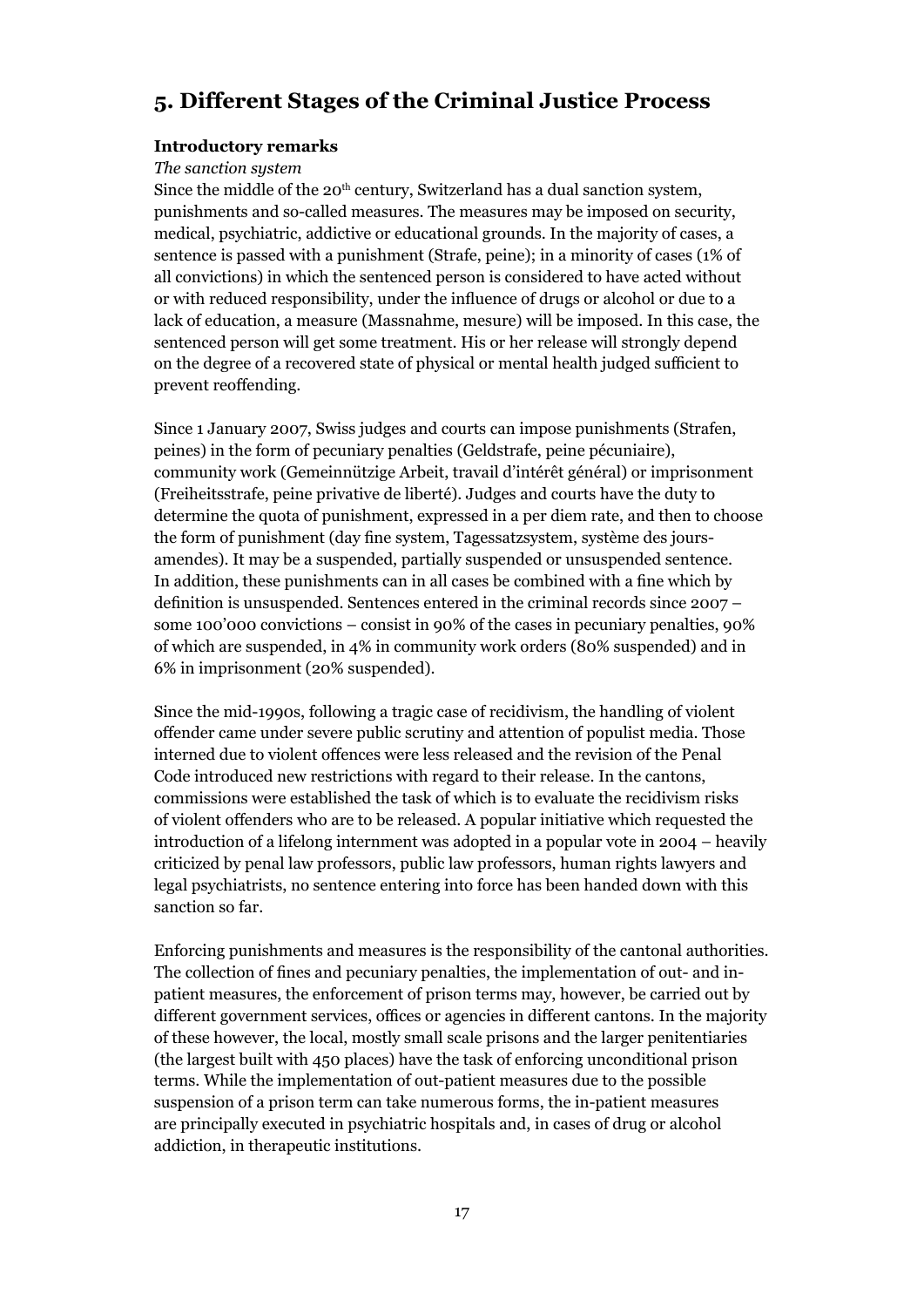#### *The legal characteristics of probation*

The mandate of probation assistance is decreed social assistance. It is no safety measure. It is not an additional punishment such as the ban to exercise a profession or to manage a business. Probation assistance and conditions are traditionally imposed as part of a sanction (additionally to a punishment or measure). In the case of an unconditional prison term, probation assistance is considered as the fourth stage (the first being a short solitary confinement term, the second the communal execution of the prison term, the third the pre-release phase, the fourth the conditional release under condition of probation assistance). Probation is always imposed in connection with an additional judicial order. Probation or parole time, a probation assistance mandate, or conditions are decreed for a minimum of twelve months and a maximum of five years. The parole time can differ in length from that of the probation assistance mandate and/or conditions. In exceptional cases a probation mandate for an indeterminate period of time may be imposed (art.56/59/62/63/64 revised Penal Code). For the concerned clients, disclosure of personal living conditions is mandatory. The withdrawal of a probation mandate or a compulsory measure such as a transfer to an institution or hospital is ordered by the courts. Enforcement authorities or probation services have to implement the decisions.

*Dispositions of the Penal Code regarding probation assistance mandates*

- Conditional release from imprisonment (art. 64a revised Penal Code (CC))
- Conditional release from imprisonment in the case of young adults (18 to 25 years of age) (art. 62. par. 3 revised CC)
- Conditional release from a penitentiary (art. 87 par. 2) and from a military prison (art 34b par. 2 revised army CC)
- Conditional and partially suspended prison sentence (art. 42 and 43 pursuant to art. 44. par. 2 revised CC)
- Conditional sentencing in favour of an out-patient treatment of a psychological disorder (art 63. par. 2 revised CC)
- Conditional release from treatment for individuals with a psychological disorder (art. 62 par. 3 revised CC)
- Extension of time of probation in the case of a suspended prison term (art. 46.2) revised penal code), and a suspended military prison term (pursuant art. 40 par. 2 revised penal code)
- Conditional release from an institution (public or private) for alcohol or drug abuse (art. 62 par. 3 revised CC)
- Social assistance (art. 96 revised CC), especially as regards pre-trial and sentenced detainees who would not get any assistance from the prison social service (see 5.1).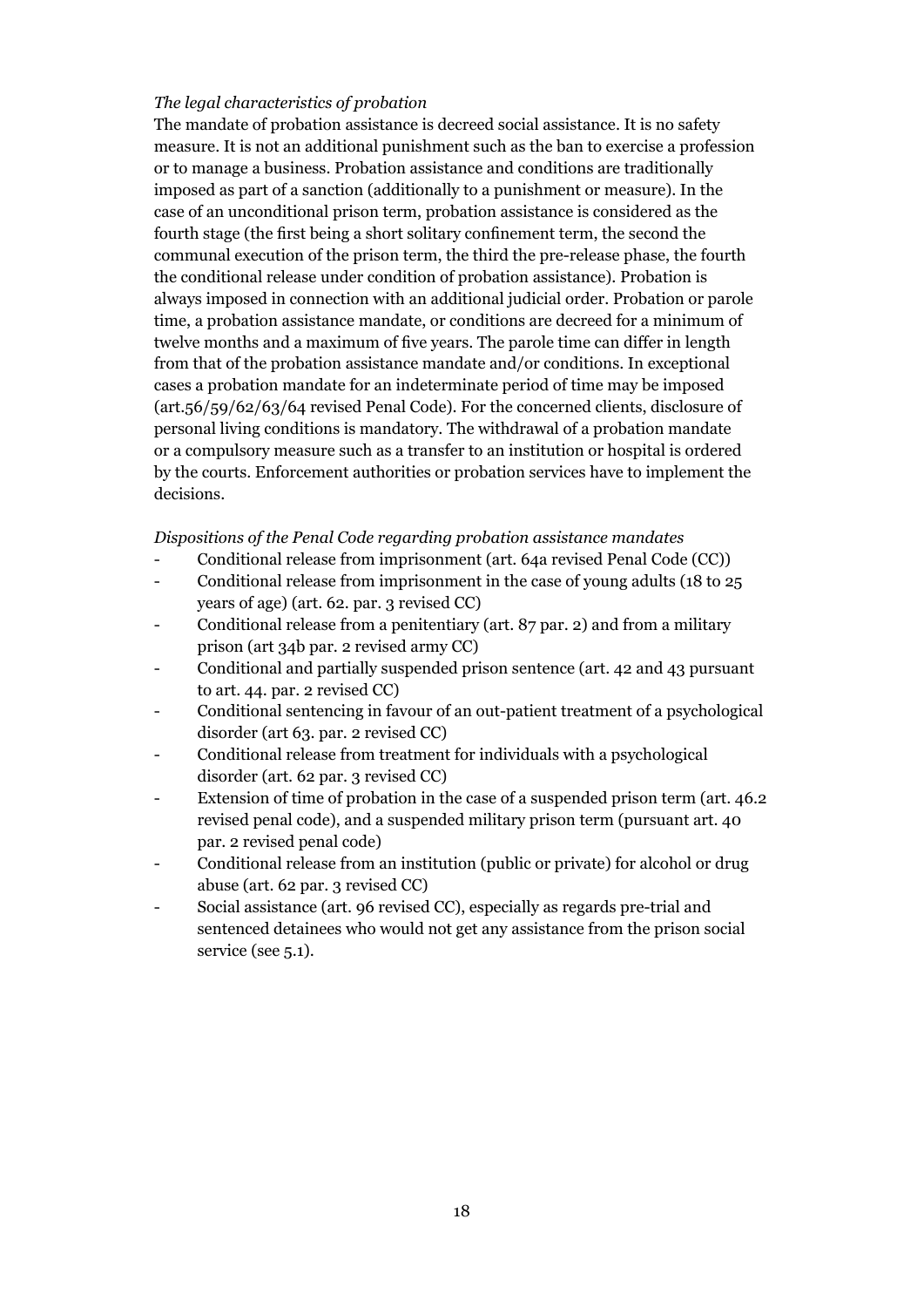#### **5.1 Pre-trial/remand/trial stage**

The work of the probation service on behalf of pre-trial clients may be initiated as soon as the person is detained, in general within 7 days. The first task is to help persons being caught up in judicial procedures in bridging the difficult experience of the first time of imprisonment. In some cantons this type of intervention was introduced with a view of suicide prevention. Later, a social worker may take on a variety of tasks such as contacting family members and relatives, or lawyers, preparing for the time of the enforcement of a sentence or the time of release. Social workers interact closely with the administration of remand prisons, prison staff, magistrates, and lawyers.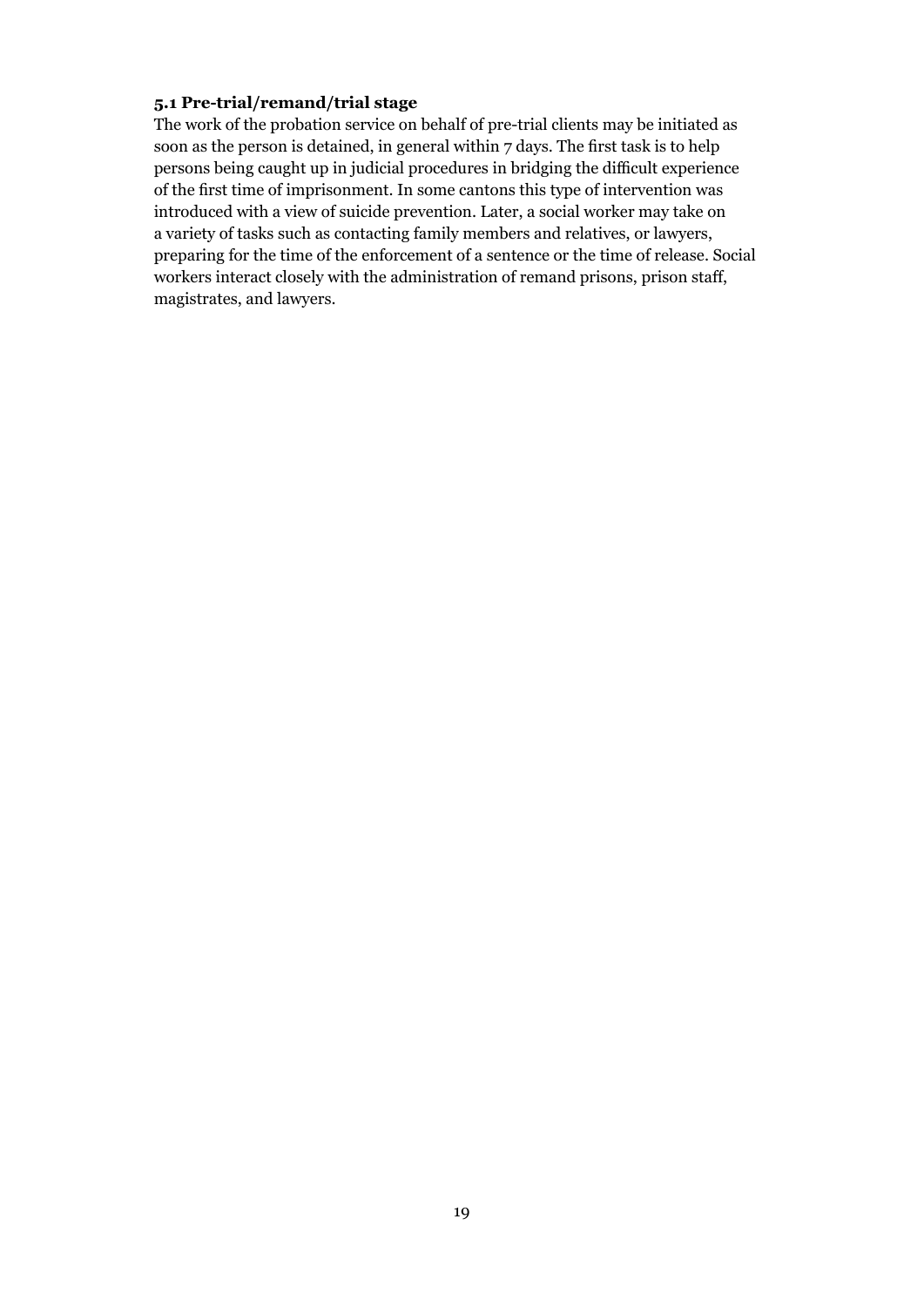## **Table 2***. Sanctioning system and probation involvement in the pre-trial/ trial stage*

| Sanctions/Measures/<br>Penalties/Conditions<br>attached to a conditional<br>decision or sentence | Provided in<br>legislation | Probation<br>service<br>involvement | Main characteristics of<br>the probation activity<br>(e.g. supervision,<br>coordination, reporting,<br>referral, help & support) |
|--------------------------------------------------------------------------------------------------|----------------------------|-------------------------------------|----------------------------------------------------------------------------------------------------------------------------------|
| Unconditional waiver by<br>the public prosecutor                                                 |                            |                                     |                                                                                                                                  |
| Conditional waiver by<br>the public prosecutor                                                   |                            |                                     |                                                                                                                                  |
| Conditional suspension<br>of the pre-trial/remand<br>detention                                   |                            |                                     |                                                                                                                                  |
| Pre-trial/remand<br>detention                                                                    | $\mathbf X$                | $\mathbf X$                         | Help & support                                                                                                                   |
| Police custody                                                                                   | $\mathbf X$                | $\mathbf X$                         | Help & support                                                                                                                   |
| Bail                                                                                             |                            |                                     |                                                                                                                                  |
| Caution                                                                                          |                            |                                     |                                                                                                                                  |
| Surety                                                                                           |                            |                                     |                                                                                                                                  |
| House arrest                                                                                     |                            |                                     |                                                                                                                                  |
| Electronic monitoring                                                                            | $\mathbf X$                | $\mathbf X$                         | Supervision,<br>coordination, referral,<br>help & support                                                                        |
| Community service                                                                                | $\mathbf X$                | $\mathbf X$                         | Supervision,<br>coordination, referral,<br>help & support                                                                        |
| <b>Treatment</b> order                                                                           | $\mathbf X$                | $\mathbf X$                         | Supervision,<br>coordination, referral,<br>help & support                                                                        |
| Training/learning order                                                                          | X                          | X                                   | Supervision,<br>coordination, referral                                                                                           |
| Drug/alcohol treatment<br>program                                                                | $\mathbf X$                | $\mathbf X$                         | Supervision,<br>coordination, referral                                                                                           |
| Compensation to the<br>victim                                                                    | $\mathbf X$                |                                     | coordination                                                                                                                     |
| Mediation                                                                                        |                            |                                     |                                                                                                                                  |
| Semi-detention                                                                                   | $\mathbf X$                | X                                   | Help & support                                                                                                                   |
| Attending a day centre                                                                           |                            |                                     |                                                                                                                                  |
| Liberty under judicial<br>control                                                                | $\mathbf X$                |                                     |                                                                                                                                  |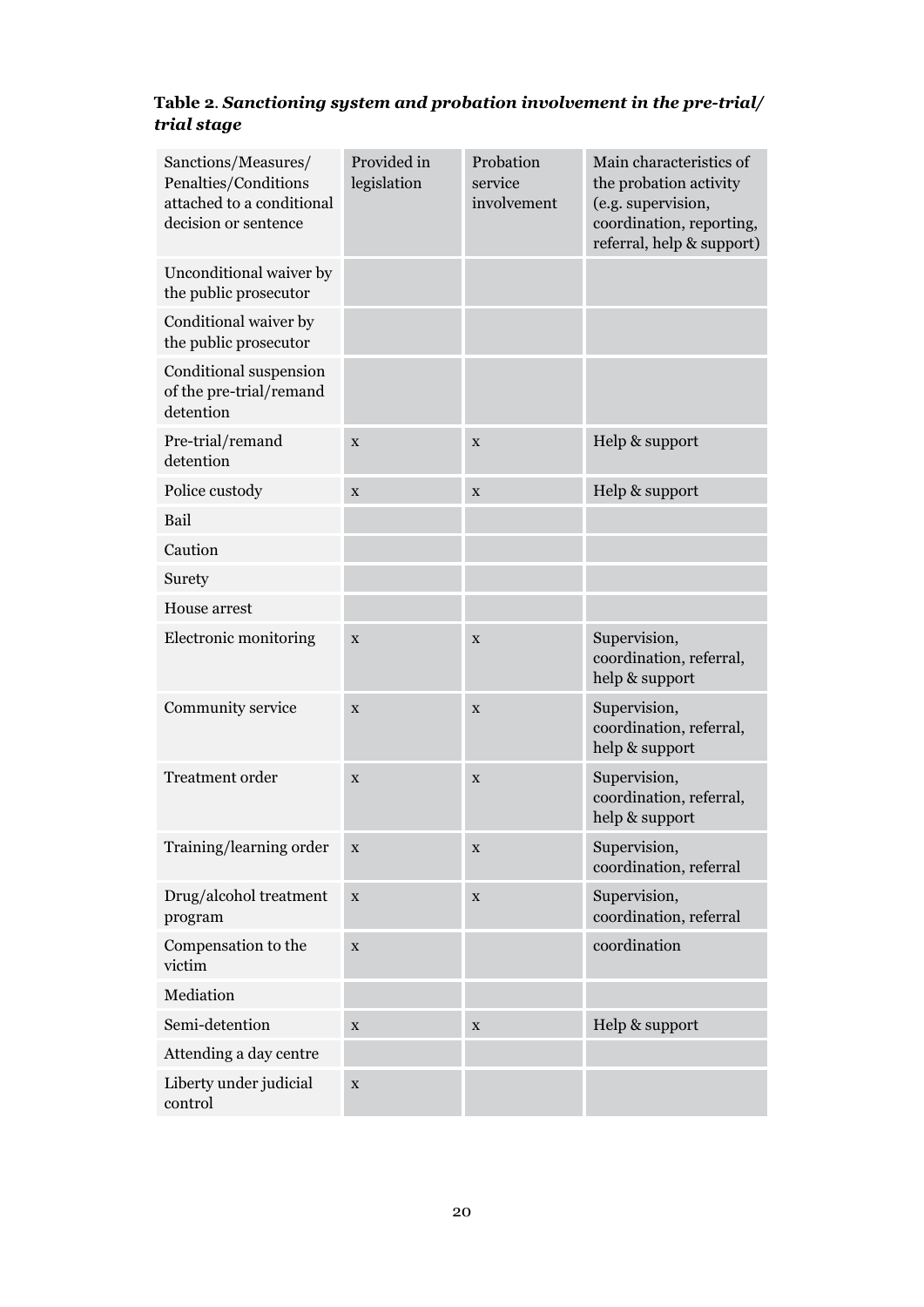| Interdiction to leave the<br>country              | $\mathbf{x}$ |                       |
|---------------------------------------------------|--------------|-----------------------|
| Interdiction to enter<br>different cities/places  | $\mathbf{x}$ |                       |
| Interdiction to carry out<br>different activities | $\mathbf{x}$ | Supervision, referral |
| Interdiction to contact<br>certain persons        |              |                       |
| Psychiatric treatment                             |              |                       |
| Deferment of sentence                             |              |                       |
| Fine                                              | $\mathbf{X}$ |                       |
| Other financial<br>sanctions                      |              |                       |
| Others, please add to<br>this list                |              |                       |

#### 5.1.1 *Pre-trial/pre-sentence report*

According to the revised penal code, probation services may be asked by judges and prosecutors to report on the conduct and social situation of an offender who goes on trial. They have to speak with offenders, rarely pay a visit to their homes, in order to establish a social inquiry and assessment report before a conviction is handed down. Foreign offenders will be included in the case they have residence status or live since a longer time in Switzerland; social inquiries are not carried out for foreign nationals living abroad. As no study has been published on the procedures and the handling of these new tasks by probation services, there is no possibility to provide some information. Every canton has its own system.

#### **5.2 Enforcement stage**

Larger penitentiaries have in-house social services which deal with social problems of detainees and their family. Therefore probation services carry out little social work inside prisons, except for people doing time in small prison facilities where an in-house social service is lacking. In only two cantons (Neuchâtel, Tessin) is the probation service in charge of providing social services to the detainees of the canton. In most others, the in-house social service contacts the probation service as soon as it is known that a detainee will be released conditionally and put under probation.

In principle, a plan for the detention period is prepared for each offender serving an unconditional prison sentence. Detainees living in Switzerland generally get a conditional release (90% of those eligible), whereby it is matched with an obligation to be supervised and assisted. Detainees to be expelled will also get some limited assistance to facilitate the return to their countries of origin. Support comes from various professionals, such as social workers, but also if necessary from doctors, psychiatrists, psychologists, or representatives of religious institutions.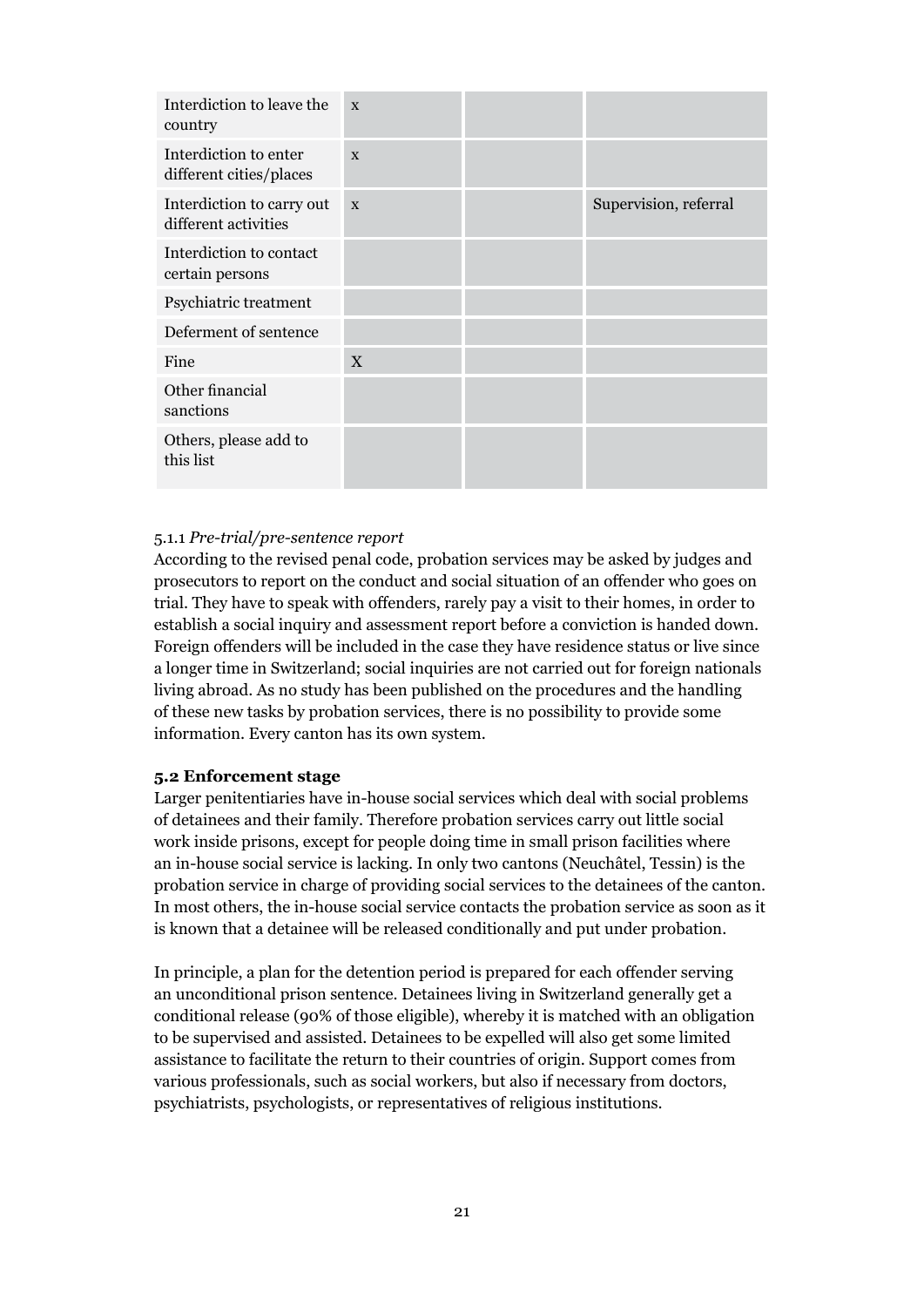The conditional release of detainees who have been incarcerated as repeat offenders, as mentally ill convicts, sentenced alcohol or as drug abusers is more difficult. If the sentence was ordered by the court based on a psychiatric report, the procedure for suspending the sentence is more complex and regulated in the penal code. The conditional release has to be evaluated in relationship to the recovery process of the detainee, at the latest after a period of five years and subsequently every year. A detainee having done 50% of his time may also apply for conditional release. Today, in most cantons, the task of the discharge order is in the hands of the correctional institution, in others in the hands of the courts. If a convict is considered dangerous, the code imposes the evaluation of the risk of recidivism, a task delegated to a regional or cantonal commission. Based on the opinions submitted by various persons and representatives of institutions, the commission decides either to lift the measure or prolong it. The decision is submitted to the enforcement agency.

Social work in prison increasingly means social workers being the "bridge" between the prison population and the outside world. Social workers provide in penitentiaries assistance to detainees to help solve their problems outside the prison, prepare them for conditional release, and establish contacts with families and friends. They work hand in hand with social workers of probation services whose goal is reintegration after release. Treatment measures in prison vary with each individual. Two types of needs which request two different responses: first practical support, which concerns material aspects of living conditions of the client, or his or her family and second existential help, which is far more difficult to determine and to define. Support in this area may help the convict to a better understanding of himself or herself and his or her own past, resulting in improved chances for re-integration in society.

| Sanctions/Measures/<br>Penalties/Conditions<br>attached to a conditional<br>sentence | Provided in<br>legislation | Probation<br>service<br>involvement | Characteristics of the<br>probation activity (e.g.<br>supervision, coordination,<br>reporting, referral, help &<br>support) |
|--------------------------------------------------------------------------------------|----------------------------|-------------------------------------|-----------------------------------------------------------------------------------------------------------------------------|
| Imprisonment                                                                         | X                          | $\mathbf{x}$                        | In a limited number of<br>cantons help & support                                                                            |
| Suspended sentence                                                                   | $\mathbf{x}$               | $\mathbf{x}$                        | Supervision, help & support                                                                                                 |
| Conditional sentence                                                                 |                            |                                     |                                                                                                                             |
| Affidimento in prova                                                                 |                            |                                     |                                                                                                                             |
| House arrest                                                                         |                            |                                     |                                                                                                                             |
| Electronic monitoring                                                                | $\mathbf{x}$               | $\mathbf{x}$                        | supervision, coordination,<br>reporting, referral, help &<br>support                                                        |
| Community service as<br>sanction                                                     | $\mathbf{x}$               | $\mathbf{x}$                        | supervision, coordination,<br>reporting, referral, help &<br>support                                                        |

#### **Table 3***. Sanctioning system and probation involvement in the enforcement stage*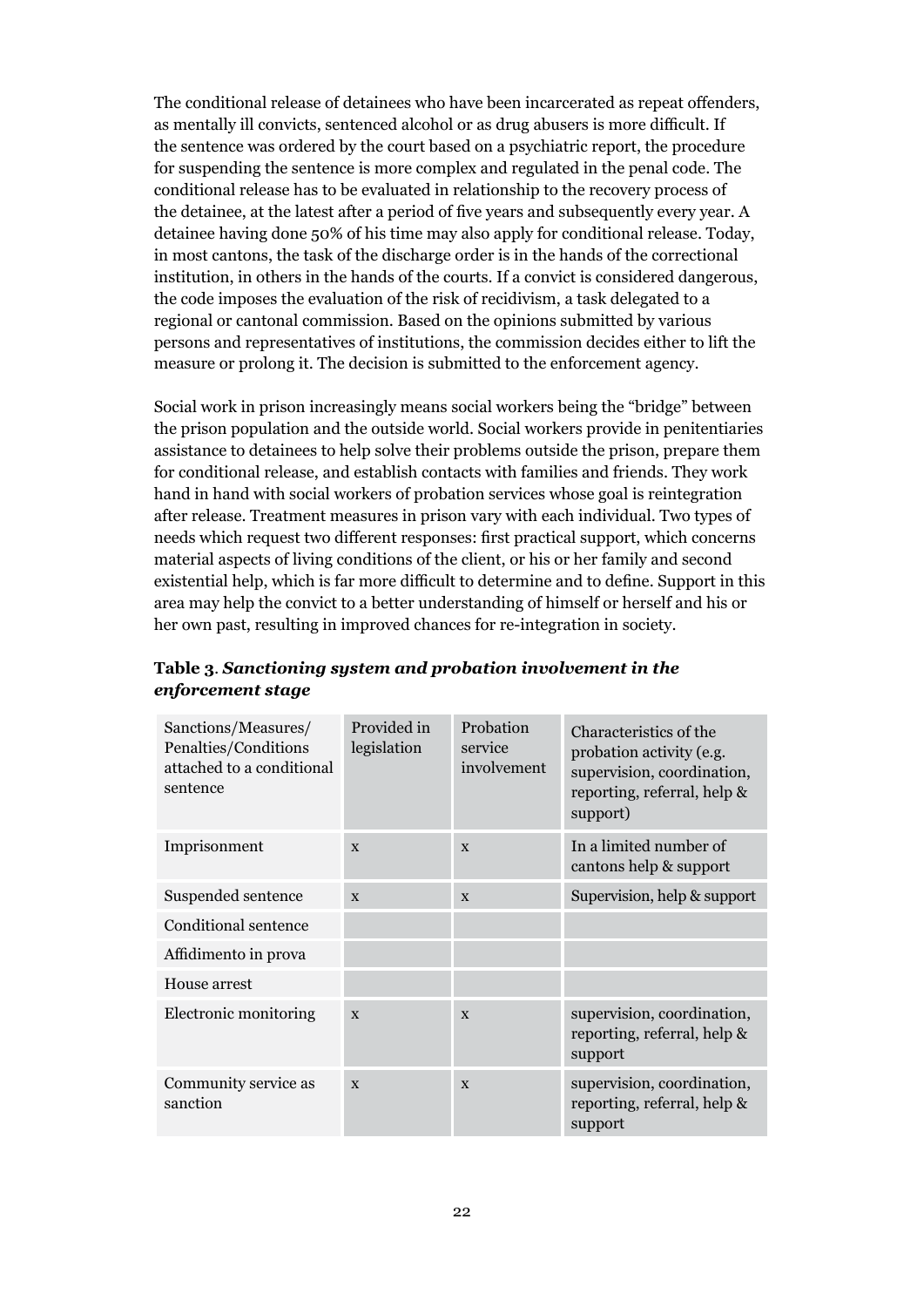| Semi-liberty                                         | X           |                   |                                                                      |
|------------------------------------------------------|-------------|-------------------|----------------------------------------------------------------------|
| Semi-detention                                       | X           |                   |                                                                      |
| Treatment order                                      | $\mathbf X$ | X                 | supervision, help & support                                          |
| Training/learning order                              | $\mathbf X$ | X                 | supervision, coordination,<br>reporting, referral, help &<br>support |
| Drug/alcohol treatment<br>program                    | $\mathbf X$ | $\mathbf X$       | supervision, reporting,<br>help & support                            |
| <b>Educational measures</b>                          |             |                   |                                                                      |
| Compensation to the<br>victim                        |             |                   |                                                                      |
| Mediation                                            |             |                   |                                                                      |
| Attending a day centre                               |             |                   |                                                                      |
| Interdiction to leave the<br>country                 |             |                   |                                                                      |
| Interdiction to enter<br>different cities/places     |             |                   |                                                                      |
| Interdiction to carry out<br>different activities    |             |                   |                                                                      |
| Interdiction to contact<br>certain persons           | X           | $\mathbf X$       | In some cantons                                                      |
| Fine                                                 |             |                   |                                                                      |
| Day fine                                             |             |                   |                                                                      |
| Other financial penalties                            |             |                   |                                                                      |
| In/out patient order<br>(psychiatric treatment)      | X           | $\mathbf X$       | Supervision, help &<br>support                                       |
| Security measures                                    | X           | $\rm\overline{X}$ | Supervision, help &<br>support                                       |
| Combined order                                       |             |                   |                                                                      |
| Community punishment                                 |             |                   |                                                                      |
| Conditional release /<br>Parole                      | $\mathbf X$ | $\mathbf X$       | Supervision, help &<br>support                                       |
| Automatic release                                    |             |                   |                                                                      |
| Open prison                                          |             |                   |                                                                      |
| Penitentiary program<br>outside the prison           |             |                   |                                                                      |
| Other sanctions/<br>measures etc.<br>Please name and |             |                   |                                                                      |
| describe them.                                       |             |                   |                                                                      |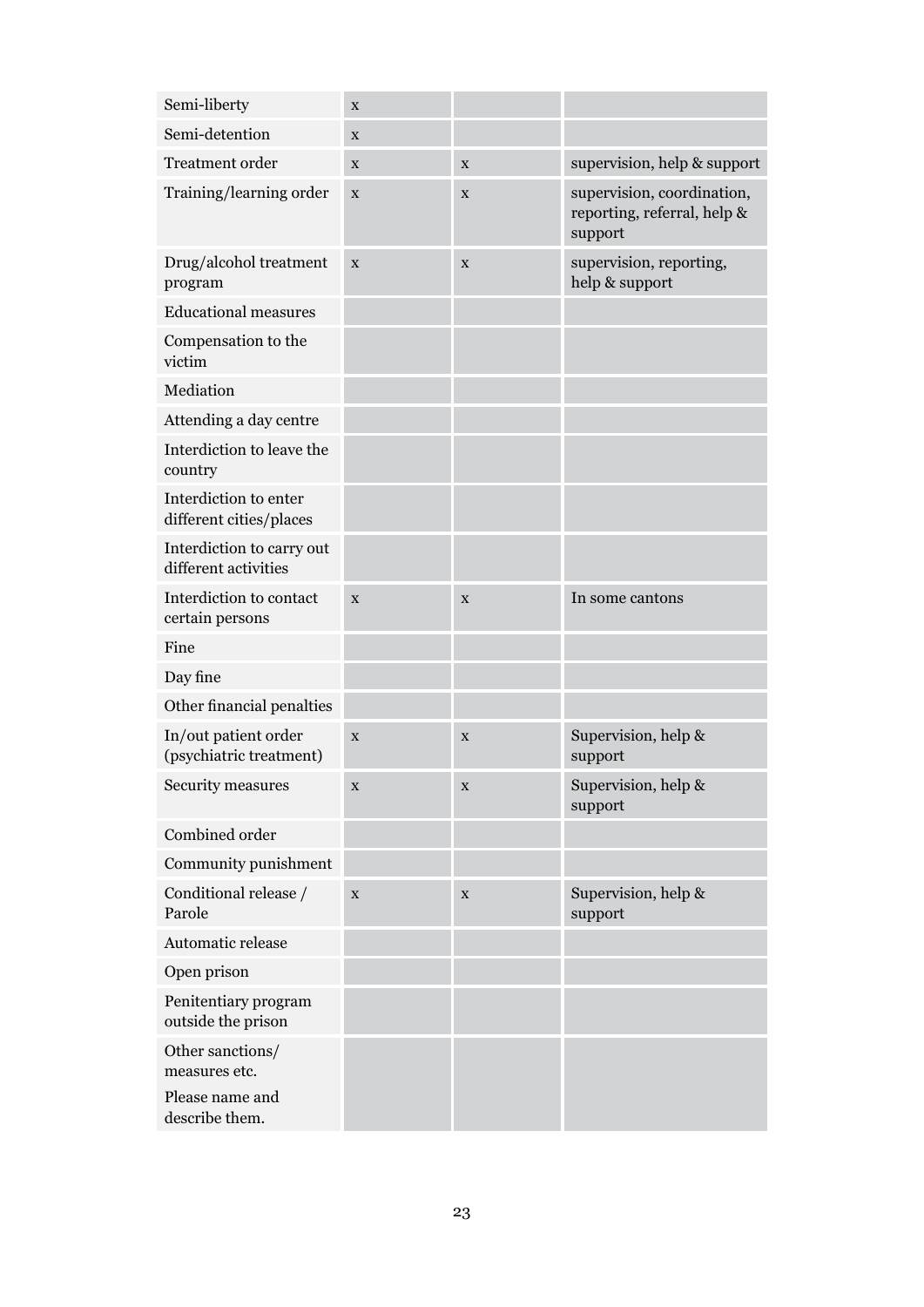#### **Table 4.** *Other probation activities in the enforcement stage*

| Providing support to the families of the<br>offenders/detainees                   | no(with exceptions)  |
|-----------------------------------------------------------------------------------|----------------------|
| Coordinating volunteer prison visitors                                            | no (with exceptions) |
| Preparing offenders for (conditional)<br>release                                  | no (with exceptions) |
| Preparing prisoners for home leave and/<br>or providing support during home leave | no (with exceptions) |
| Providing support to persons that have<br>been pardoned or amnestied              | no (with exceptions) |
| Providing advisory report with respect to<br>amnesty or pardon                    | no                   |

#### **5.3 Care and after-care outside the criminal justice system**

Probation services provide after care counselling and support, often together with private social services which intervene on a voluntary basis. In Switzerland, some 20 cantons offer this service without a formal mandate from the criminal justice system. In total, some 300 persons are assisted at the end of the year, compared to the 5000 probation cases.

## **6. Probation Methodology**

The philosophy of probation work has long been dominated by the social work approach whereby persons being assigned to probation have to be counselled, supported and helped. The aim of social work in the field of justice was to reduce as much as possible social deficiencies with regard to housing, work, finances, and dependencies. There was reluctance to take over the monitoring role linked to the mandate of probation services (see above history).

In the 1990s, the philosophy of social work was enriched with the idea of grounding the social work with a formalized, written contract, whereby the agencies wanted to secure a full consent and cooperation of the assigned client to the objectives to be achieved. This contractual philosophy of social work approach dominates during the following decade.

However, since 2007, a few services have moved towards a security oriented probation work based on risk considerations and actuarial assessments as well as social work focused on the prevention of reoffending and of social integration. Whereas Basle-City imported and implemented the Dutch RISC system by adapting it to the Swiss context, naming it KARA, Zurich developed an assessment tool for risk-oriented sanction execution (ROS) together with three other cantons. Whereas KARA is a crimino-analytical risk assessment tool assisting probation staff to take risk based decisions in offender support, ROS aims at assessing offender risks and needs and develop adequate intervention responses which will all along the period of intervention be evaluated. The ROS tool comes closer to a offender management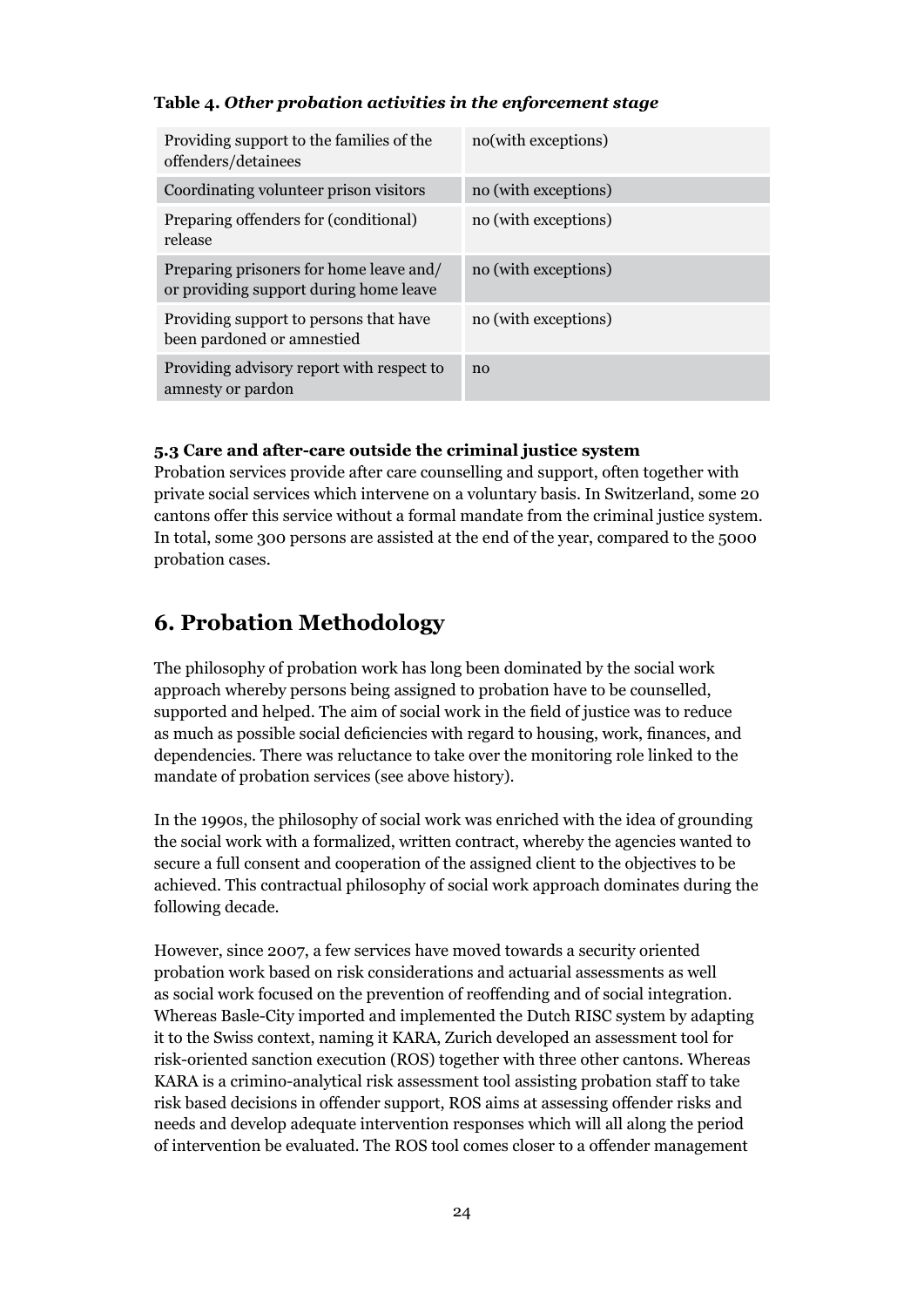system tailored towards reducing risk of reoffending. Whereas the high risk clientele receives an intensive supervision and social support, the low risk clientele is handed over to the social services of the State, in this case the communes. These tools are scientifically supervised, the KARA-tool by the University of Zurich and the ROS-tool by a social science study group. Critical voices have come up with regard to this recent reorientation of probation work which has largely abandoned the aim of reintegration of released persons into society. Improving the living conditions of those released contribute both, to reduce the chances of reoffending and increase reintegration.

The main paradigm of intervention is socio-pedagogical grounded on methods of individual counselling and regular assessments of achievements (attainment of objectives). These forms of intervention are combined with support from partner organisations on behalf of clients. Few services have implemented cognitivebehavioural programmes, learning programmes or organized group work. Even fewer use clinical or psychotherapeutic methods within the framework of probation. The pragmatic and human approach dominates probation work rather than fully theorized and formalized intervention schemes with diagnostic tools, formatted interview schemes, protocols for the supervision work. This partial lack of professionalism is counterbalanced by the human relationship in the services rendered.

There is no accreditation system of methods in the field of probation services. However, the issue of theories, methods and working procedures is regularly raised at the Conference of Directors of Probation Services. Until now, those discussions had seldom a general and practical impact, if one except the concept of continues social work or the ethical guidelines which have become standards in Swiss probation work.

## **7. Finances, Accounting, Registration Systems and Evaluation Procedures**

#### **7.1 Finances**

Generally, the personnel and the operating costs of probation services are fully funded by the cantons. Probation services organized under private law are also subsidized by the cantons on the basis of agreements on objectives and performance. The mandate, scope of work, and thereby defined areas of intervention largely determine the financial resources of the agencies. Additionally, in five cantons probation services are entitled to collect private funds - e.g. from private foundations - to support their work.

Besides these public and private sources, further financing of support services is available through the delegation or assignment of funds in various institutions on the basis of a decision of the probation service. In some cantons the work is restricted to psychosocial care and legal support.

Depending on the canton, agencies can also apply for public funding to provide clients with a more substantial financial support for special personal developments (e.g. educational and working skill programs).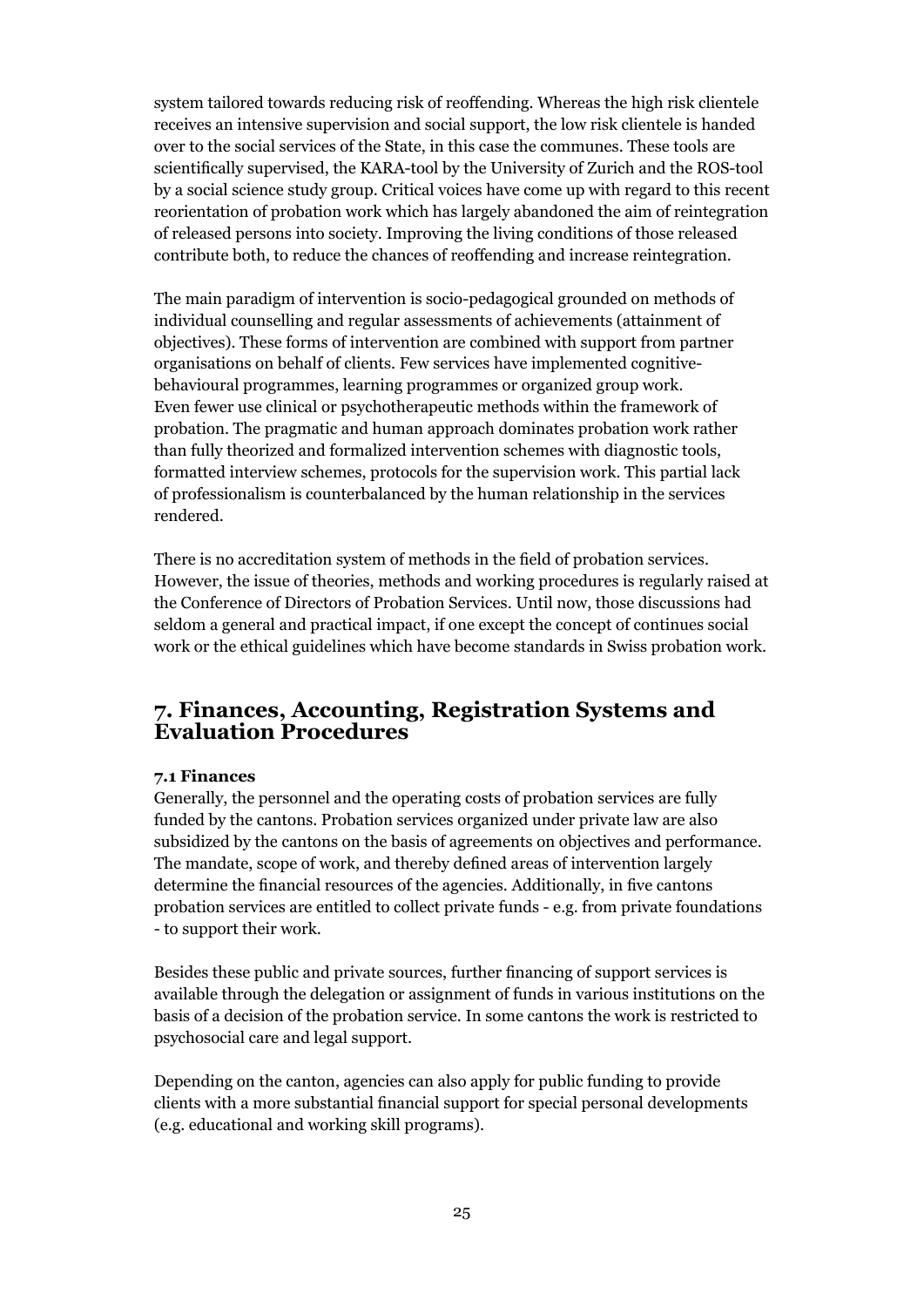In 2009, the total expenditure of cantons for probation services amounted to some 30 million Swiss Francs (20 million EUR). During the same year, some 2 million Swiss Francs (1.3 million EUR) were available for support programs directly administered by the services. Further financial support and social, medical, psychological counselling carried out by partner institutions (social services, institutions for drug and alcohol addicts, clinics and ambulatory services for psychiatric patients) imply important additional costs which however have never been documented.

(20 mio. EUR)

5000 6000

(487,5 mio. EUR)

|  |                                  | <b>Probation services</b> | Prison system |  |
|--|----------------------------------|---------------------------|---------------|--|
|  | Total current yearly expenditure | 30 mio. CHF               | 750 mio. CHF  |  |

Average number of employed staff 200 3000

#### **Table 5***. Prison / Probation expenditure*

#### **7.2 Accounting system**

clients dealt with

Daily average number of offenders/

The administration and monitoring of funds is the responsibility of the probation services, while the responsibility for the budget and accounting is, depending on the canton, the duty of the Justice and Police Department. However, the handling of salaries and the payment of bills of the services is generally done through the Department of Finances of each canton.

The budgets are approved by the cantonal parliaments, which discharge the governments and decide upon new funds for the following fiscal year.

#### **7.3 Registration Systems and Evaluation Procedures**

#### *7.3.1 Registration systems and data handling*

Probation services have no uniform registration system in use. Several social work software packages are available. Some have been built in-house (Zurich, Vaud, Basle-City), others have been conceptualized and written by software providers in cooperation with probation services (Bern, Solothurn, St. Gallen), and others still are standardized packages for social work available on the market.

Some packages provide only a basic information system on the clientele, without offering the possibility to keep track of the encounters and meetings with clients or the statements on clients provided by external, supporting institutions. Others include fully compatible systems which allow the treatment of information from the courts to the services of enforcement of punishments and measures, the penitentiaries and up to the probation services.

#### *7.3.2 Statistics*

Until 2000, Switzerland lacked any statistical data on probation at the national level. The Federal Statistical Office had a mandate to produce judicial and penitentiary statistics, but no probation statistics were compiled. The reason for the absence of statistics is the Swiss federalist structure, i.e. the fact that probation services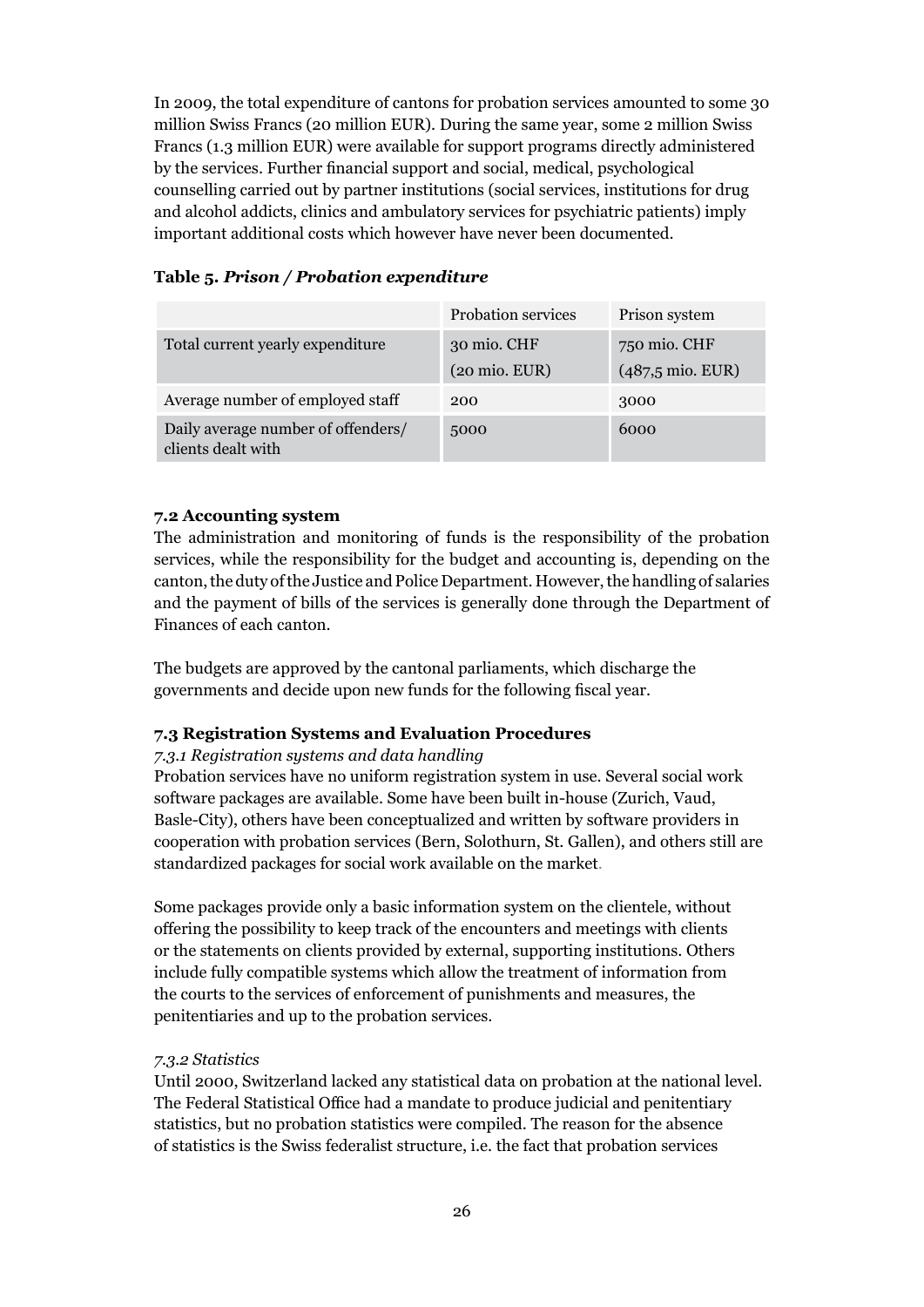are organized within the cantons and that they are held only accountable to their departments. As there is no evaluation or supervision undertaken at the national level, there were no figures available. In the absence of a formalized evaluation system, probation services are ultimately only regulated by way of recourse in courts, parliamentary examination or through the administration of the justice department. These last years, in rare cases, severe recidivism of a client of probation services lead to massive media criticism of probation work in some cantons, did however not initiate a national debate.

The currently published cantonal statistics are in most cases rudimentary and summary. The publications differ widely and are therefore often not comparable. Changes in the registration routines, in the data handling and in the way results are presented lead to additional problems in case of year-by-year comparisons. Only since the end of the 1990s, some cantons have tried to produce computerized statistics.

Starting in 2000, the Federal Statistical Office, in cooperation with the Swiss Association for Probation, made a first attempt to set up comparable statistics at the national level. Three objectives were assigned to this statistical survey:

- To create a unified, nationally aggregated survey on the volume of activities: implementation of traditional probation work, voluntary assistance to individuals following an imposed probation period, voluntary assistance to individuals in detention. Further aspects concerned the financial and human resources of probation services. Necessarily, such a survey was limited because not all social assistance and monitoring activities carried out in the field of justice were registered, e.g. in-house social work in penitentiaries and large prisons.
- To conduct regular discussions about results, the value and importance of national statistics about probation services.
- To evaluate the set-up of probation statistics including all social work in the field of justice which would integrate information on the clientele and the services rendered.
- To develop a follow-up system on recidivism of clients assisted by probation services.

As a result, since the middle of the last decade, a set of aggregated data on activities and resources of probation services is available. The time series cover the years since 2000. There has been regular reporting on the results of probation statistics by the Federal Statistical Office. An evaluation of the work carried out during the years 2000 until 2010 will be undertaken jointly by the Federal Statistical Office and the Swiss Association for Probation and Judicial Social Work.

#### *7.3.3 Evaluation procedures*

Even though there might be evaluation procedures at the cantonal level, no evaluation procedures of probation services are in place at the national level.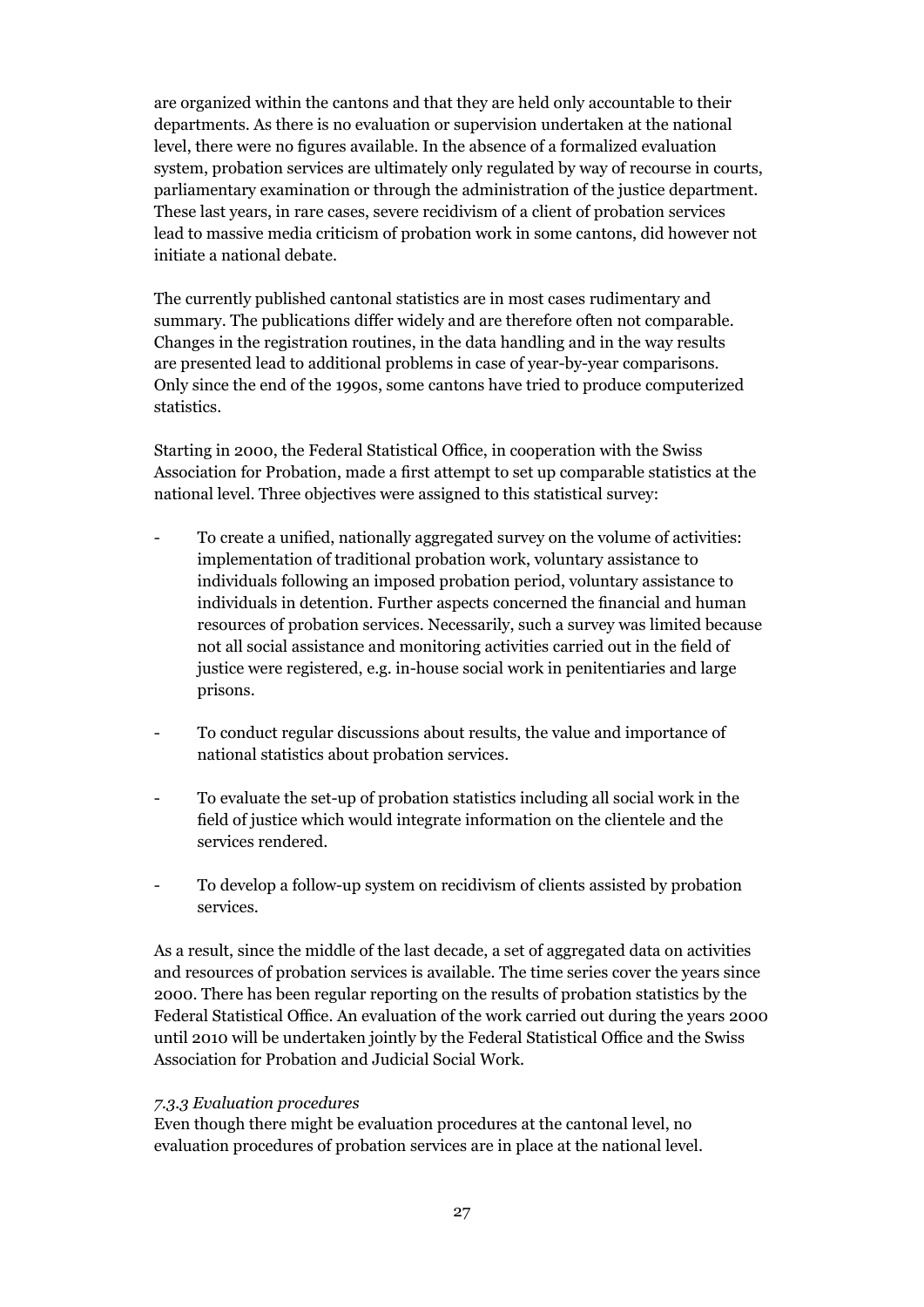With regard to research, a few master theses or academic studies have been written on probation assistance in recent years. One for instance provides a detailed description of all forms of activities of probation services and outlines possible new directions of probation assistance due to the revised Penal Code (Amrein, 2008). An empirical study criticises the classical probation counselling approach and argues in favour of a multi-agency, interdisciplinary problem solving approach in order to tackle the complexities and the dynamics of the re-integration processes (Sommerfeld, 2008).

The Federal Office of Justice sponsors since the mid-1990s pilot projects in the field of enforcement of penal sanctions, alternative sanctions and probation work. The aim is to implement new concepts and to evaluate them with the aim to generalize results of the experimentation phase. The evaluation task is most of the time outsourced to a penal law faculty or an independent evaluation agency. The reports are evaluated and approved by a scientific advisory board appointed by the Federal Office of Justice.

There have been a few projects which have been of concern to probation services, as for example, the implementation of community work orders or the electronically supervised sentence enforcement (as a replacement of enforcement of prison terms). (see also chapter 10).

#### **7.2 Summary on the implementation of the EPR on financial aspects**

Compared with the important financing of the prison system, the probation services may hardly be considered adequately resourced considering that the tasks have been largely increased following the implementation of the revision of the Penal Code in 2007. Due to the work load, but also to educational background, probation services hardly do enough to take stock of research developments and surely do not enough encourage evaluations and research on activities and efficiency of probation work in Switzerland.

## **8. Societal Support and Clients' Views**

#### **8.1 Societal Support and Public Opinion**

On an empirical base, one may affirm that probation services and their activities are widely supported by society, be it by the administration at the cantonal and federal levels, the parliaments, the media, the academia, and the public.

The fact that the mandate of probation services was strengthened extended and modernized in the wake of the revision of the Penal Code in 2002 shows wide support by federal and cantonal parliaments. However, the fact that resources were rather slightly curtailed than expanded, regardless of the fact that new tasks were handed over to probation services, shows the limits of the probation professionals to mobilize sufficient support for their activities in the administration of the judiciary and in cantonal parliaments. With regard to support by the public at large, there is still a general support for probation, which may however quickly slide would a serious fault be detected in its working. There has been a rather rough wind blowing by those having and using voting rights – several initiatives have been adopted (internment,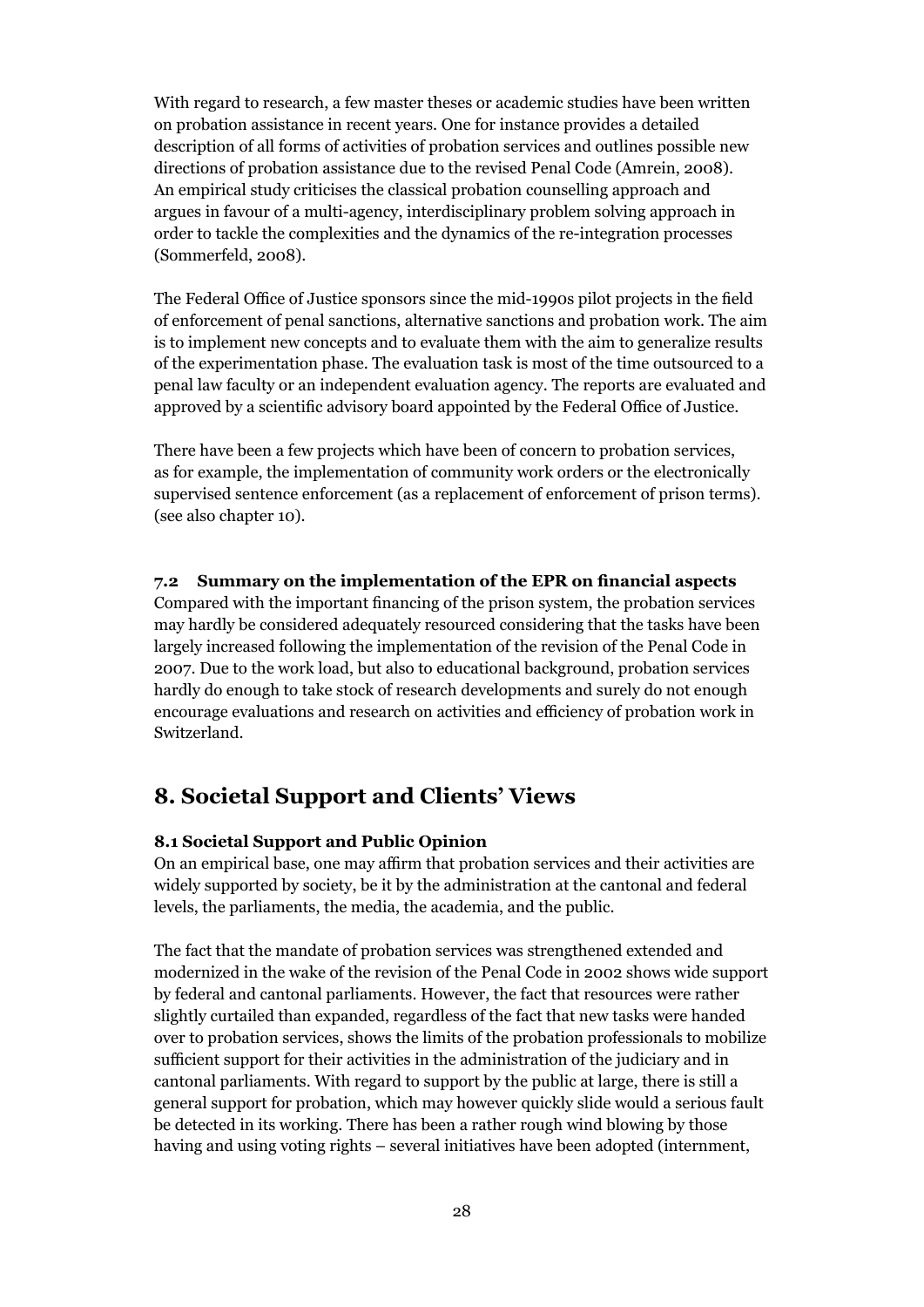expulsion of "criminal foreigners", among others). Critically, one may however add that these "retro-innovations" did not have a strong impact on every-day practice as prison figures did not change and probation work oriented towards integration.

No surveys or studies have been conducted on societal support and public opinion of probation or probation services.

Until today, probation services have done little to promote their activities. However we can mention the exhibition organized by the probation service of Tessin in 2004, parallel to the General Assembly of the CEP and its Congress held in Lugano. Also, on the occasion of the 80 years of existence in 2005, the probation service of the canton of Aargau presented changes in prison conditions and probation work to a larger public. The exhibition took place in a former prison tower, closed as late as 1985. The probation service of Berne organized an exhibition about probation work on the occasion of its 100 years of existence. Being a service with decentralized offices, the exhibition was created with the aim to present it in several locations. A book on the history of the activities and organization of the service was published on this occasion.

#### **8.2 Client' Views**

The clients' views of probation services have not been investigated so far and no information is available.

## **9. Probation Clients Rights**

By imposing probation does not mean that an individual is at the mercy of the probation service. The client is not without rights. The person supervised has the right to be heard and supported; he or she has the right to discretion with regard to support provided by the service.

A person on probation can petition for a reduction of the duration of probation or supervision. If a client repeats an act of misdemeanour, i.e. is sentenced again to imprisonment for a maximum of three months, the evaluating authority can pronounce a warning instead, in order not to undermine the progress made.

During the probation period, the supervised person keeps his or her civil and constitutional rights, unless the agency in charge has decided differently.

Just as there are no explicit written statements on the rights of probation clients, there are no independent studies showing the viewpoint of the clients in regards to the implementation of probation services, forms and means of support.

#### **10. Developments to be expected**

From the perspective of the Federal State, probation is a cantonal matter, bound by legal provisions adopted by the Swiss Parliament. Within the cantons, probation service is determined by status and function, internally in the framework of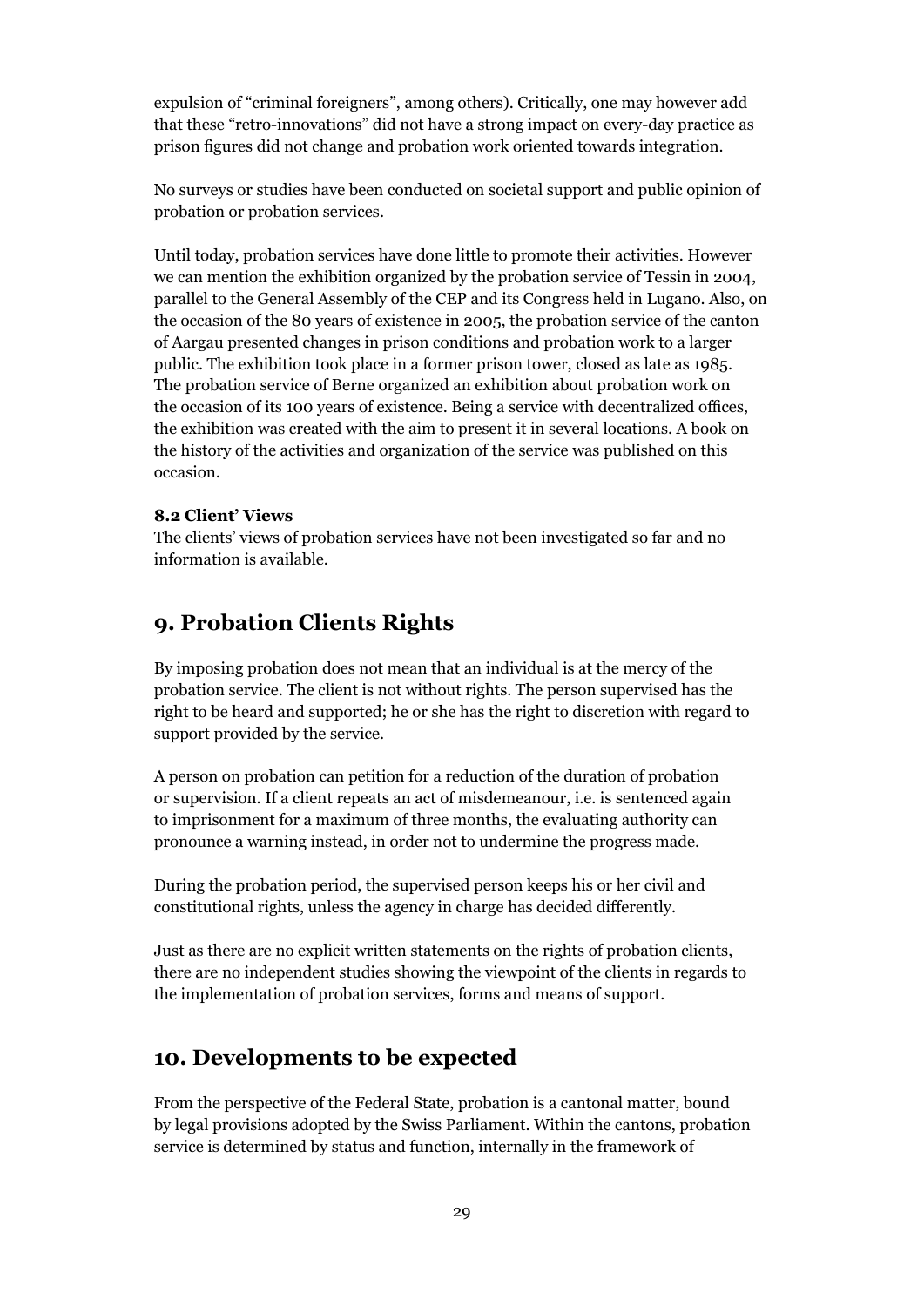the departments it belongs to, externally by the government and parliament. Developments may be pursued by cantonal governments. They may therefore become pilot projects pushed by a canton and financed by the Federal State.

The social work which is performed within the framework of probation services is further developed by debating intervention standards in the inter-cantonal conferences (Concordat). Here, innovative proposals made on activities and organisational structures are debated and recommended; professional and political strategies are worked out to find support and acceptance for innovations in the field of probation. Beside this forum, the training facilities for social work and the professional associations of social workers provide the professionals with stimuli for the evaluation of supervisory concepts and for the revision of intervention principals. Finally, to develop probation services further, an exchange on an international and especially European level may in the future become more important. Since 2000, Switzerland has been hosting two international CEP-Conferences, in 2004 in Lugano (Tessin) and in 2008 in Neuchâtel (Neuchâtel). These conferences were also well attended by Swiss delegates.

#### **10.1 Pilot projects to reform enforcement of sentences and probation service**

#### *1.1.1 Pilot projects funded by the Federal State*

The implementation of new forms of enforcement of unconditional imprisonment has led to the most important modernization of the Swiss probation system. It was done through the experimental introduction of community service and the electronically monitored enforcement of imprisonment. In a few cantons, pilotprojects on mediation have been pursued. More recently, at the end of last decade, pilot schemes have been started with the objective to appraise offenders taken into pre-trial detention, their personal history and social integration as well as the risk of reoffending.

#### *10.1.1.1 Pilot projects in the 1990s*

With the goal to find concrete answers to the question on how to reduce short prison terms, pilot–projects were implemented since the 1990s. In the period of 1991 till 1999, there were 4 pilot-projects, all linked to the implementation of community work orders; two were on national level and two specifically linked to special additional programs in the canton of Zurich.

#### *10.1.1.2 Pilot projects from 2000 till 2010*

As from 2000, electronic monitoring, carried out as a three year pilot project by six probation services, was one subject for scientific evaluation. Another one, undertaken by probation service in Zurich, related learning programs inspired by cognitive behavioural theories. The aim was to change attitudes and behaviours, especially self-esteem and taking up responsibilities. The experimental scheme was in 2003 expanded to include, next to Zurich, St. Gallen and Solothurn. A further pilot project concerned re-appraisal of the offence and redress which started in 1999 in the canton of Berne. Its aim was to support the offender to bring to fully understand motivations and behaviours which lead to the commission of an offence ant to take responsibility for the harm or damage done to the victim.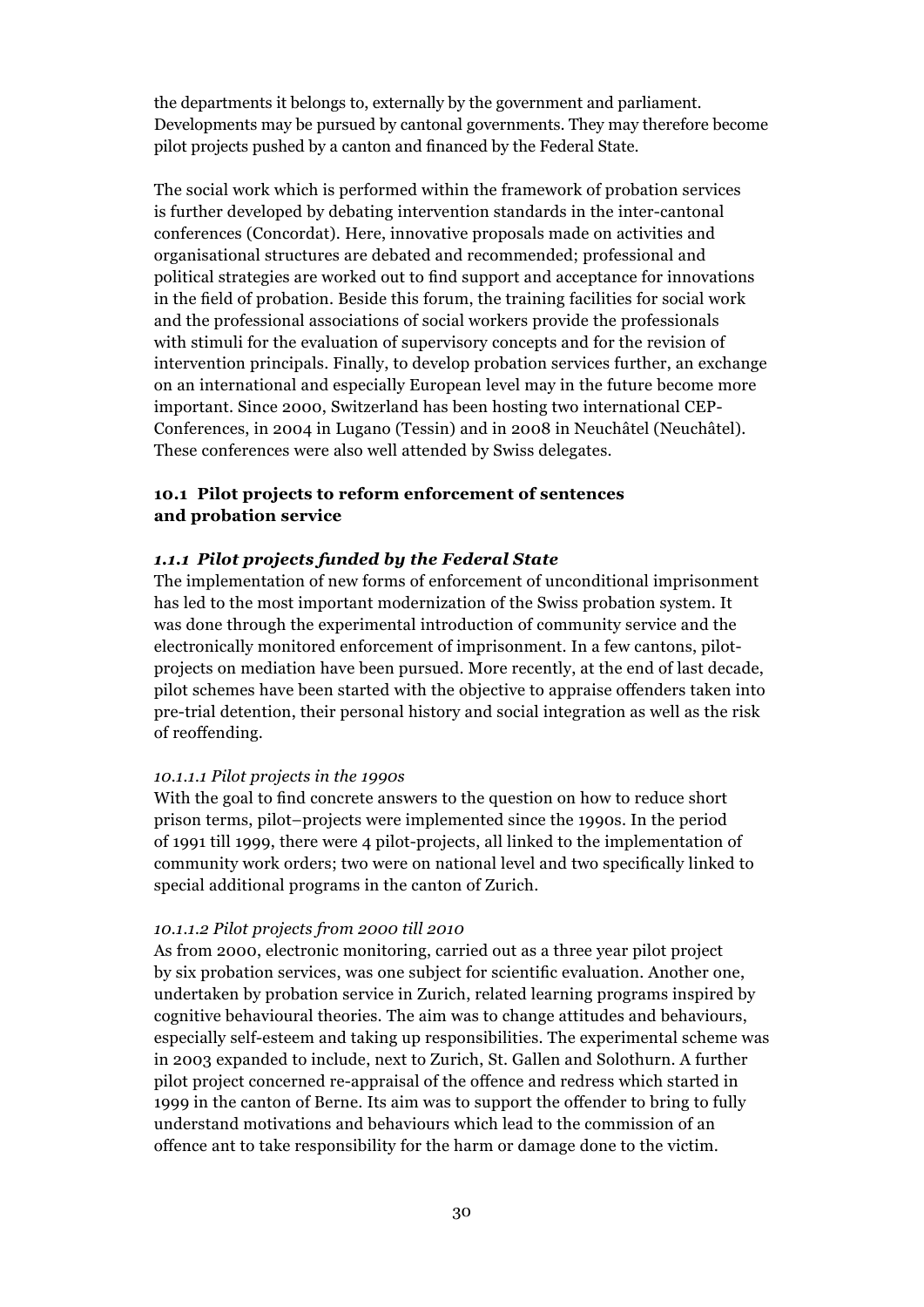#### *10.1.1.3 Pilot projects from 2011*

The only current project funded by the Federal State regards the risk-oriented enforcement of sanctions, developed by the probation service of Zurich, in cooperation with the probation services in 3 other cantons (ROS – risikoorientierter Sanktionenvollzug). Four processes will be objects of implementation and evaluation, namely, risk and needs assessments, intervention planning, interventions and efficiency evaluation.

#### **10.2 Pilot projects undertaken by probation services of the cantons\**

A project regarding risk assessment is currently implemented by the probation service of Basle-City and will be evaluated by the University of Zurich. The project aims at validating a criminological, analytical risk assessment tool (KARA for Kriminologisch-analytisches Risk Assessment). Between 2008 and 2010, the tool, an adapted version of the Dutch RISc, was adapted to Swiss conditions. On  $1<sup>st</sup>$  January 2011, the probation service in Basle-City started a 2 year monitoring phase. By end 2012, an evaluation in combination with a recidivism study will be undertaken.

#### **10.3 Pilot projects undertaken by probation services of the cantons**

During the last 10 years, the following programs or pilot projects were completed

- Out-patient treatment for sex offenders, St. Gall
- Probation Service for dangerous offenders, Zurich
- Foreign nationals and criminal justice, Zurich
- Earning remission to pay fines, Zurich
- Criminal justice-Mediation, out-of-court settlement, Zurich
- OPTIMA-New Public Management, Thurgau
- Clients' Data Management and Documentation, Zurich
- Quality manual for Probation Service, Luzern
- BEWIS, EDP Application, Solothurn
- Quality management in probation and criminal justice, Zurich
- Counselling of removed offenders of domestic violence, St. Gall
- Offender Learning Programs, 2003 Zurich, St. Gall, Solothurn
- Offence-oriented practice of Supervision, 2004 Zurich, Solothurn
- Domestic violence offender counselling 2005/06, St.Gall, Solothurn, Basle-Country, Zurich

## **11. Important Publications**

#### *Recent studies*

Amrein, Silvia, Umbruch in der Bewährungshilfe, Neue Ansätze und Herausforderungen, Master in Advanced Studies in Delinquancy, Riskmanagement and Reintegration, Fachhochschule Zürich, Winterthur, 2008; on http://www.fr.ch/sprob/files/pdf9/neue\_ansaetze\_und\_herausforderungen.pdf

This study provides an assessment of the state of probation activities carried out just before the revision of the Penal Code and describes the challenges the probation services will have to face in the years ahead.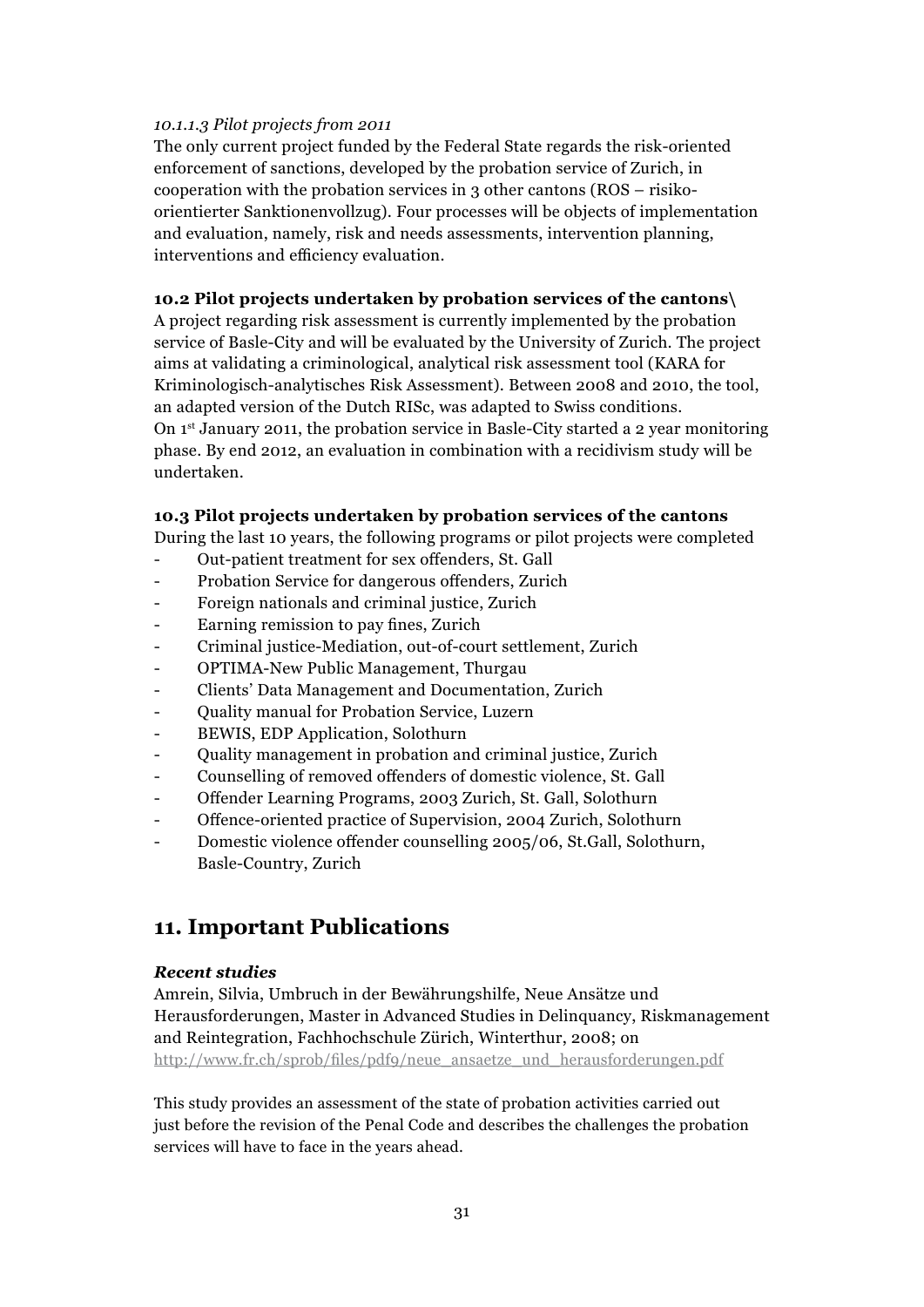Baechtold Andrea, Strafvollzug, Straf- und Massnahmenvollzug an Erwachsenen in der Schweiz, Bern, 2009

The standard textbook on legal aspects regarding the execution of sanctions in Switzerland. Presentation of common features and differences of cantonal laws. Baechtold Andrea, Bewährungshilfe, in: Niggli Marcel, Wiprächtiger Hans, Kommentar zum schweiz. Strafgesetzbuch, 2008

Contribution in the standard, most elaborated commentary of the Swiss Penal Code; most detailed analyses of the legal provisions regarding probation services, their mandate and activities

Mayer Klaus, Schlatter Ursula, Zobrist Patrick, Das Konzept der risikoorientierten Bewährungshilfe, in: Bewährungshilfe, Jg. 54, 2007, Heft 1.

Description of the concept, workings, implementation and evaluation of the ROS-Tool, developed in the canton of Zurich and used together with some other cantons

Sommerfeld, Peter. Fundamentale Kritik an der Praxis der Bewährungshilfe. In: info bulletin - bulletin info, Informationen zum Straf- und Massnahmenvollzug, Fokus: Neuer Wind in der Bewährungshilfe. (2). S. 11-12, 2008

Sommerfeld Peter, Rüegger Cornelia, Gautschi Joel, Von der sozialen Integration zur Risikoorientierung im Justizvollzug, in: SuchtMagazin, Bern, Oktober 2009

Critical assessment of current probation practices by one of the few researchers working on probation, the most critical point identified being the absence of overarching, networkstyle intervention forms in current offender support schemes. Calls for more social work focused on integration.

Studer Brigitte, Sanja Matter (Hrsg.), Zwischen Aufsicht und Fürsorge, Die Geschichte der Bewährungshilfe im Kanton Bern, Stämpfli, Bern, 2011

A short history of the 100 years of the probation services of the canton of Berne

#### *Official documents*

*Swiss Federal Justice Office* Special issue on probation in the SFJO's Infobulletin 2/2008

#### *Swiss Federal Statistical Office*

Fink Daniel, Die Bewährungshilfe 2000-2006, November 2009, BFS, Neuchâtel Fink Daniel, Die Bewährungshilfe 2001-2009, Oktober 2011, BFS, Neuchâtel

Data are available in German and French on sentencing, prisons, parole, probation, community services, electronic monitoring, with key figures in English as well on: www.justice-stat.admin.ch Thema: Kriminalität und Strafrecht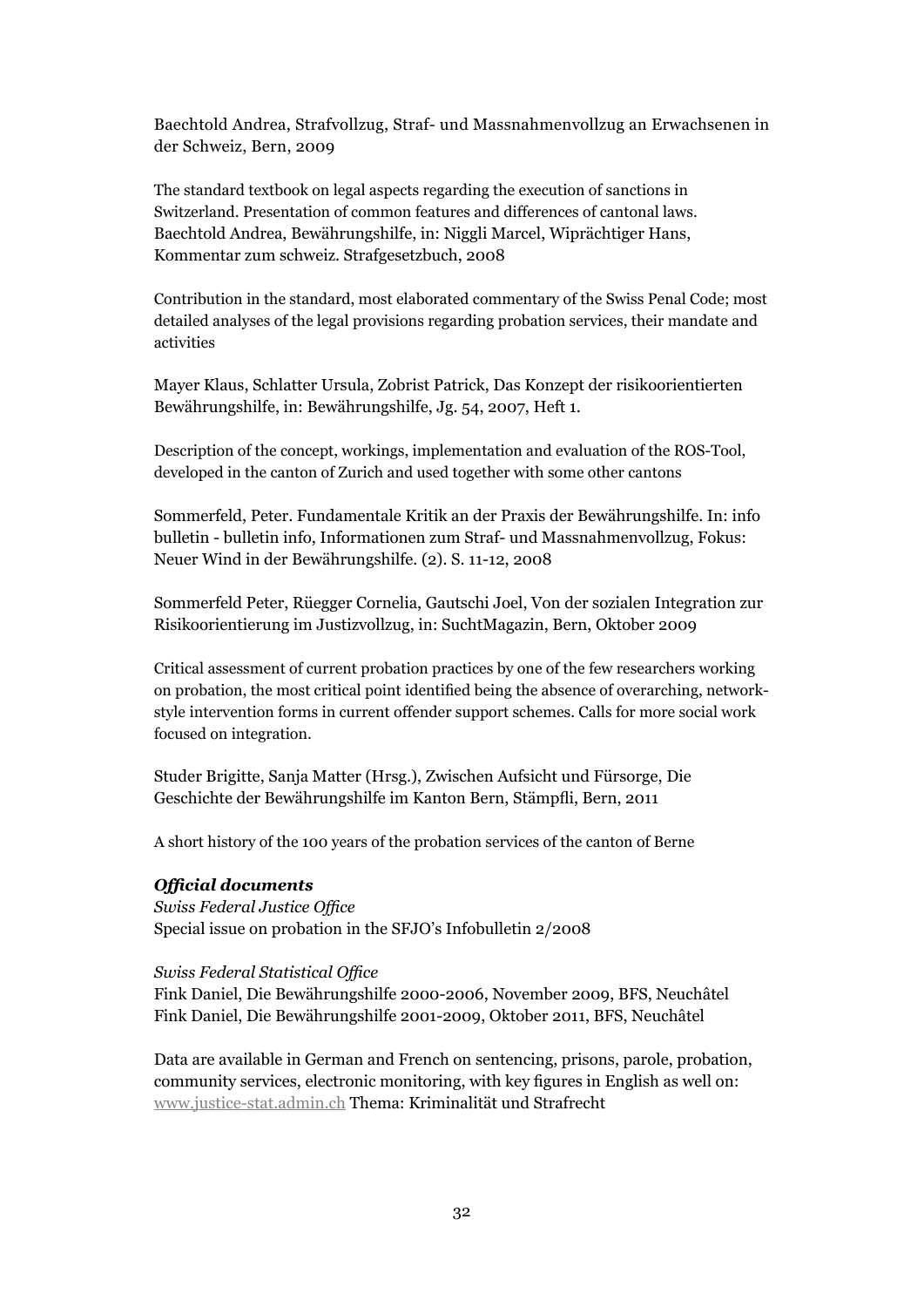### **12. Main Addresses, Phone & Fax Numbers, E-mail Addresses, Home Pages**

#### **Aargau**

Amt für Justizvollzug Sektion Vollzugsdienste und Bewährungshilfe Bahnhofplatz 3c 5001 Aarau Tel. 0041 (0) 62 835 15 50 Fax 0041 (0) 62 835 16 09 www.ag.ch

#### **Appenzell A.I.**

Bewährungshilfe des Kantons Appenzell I.Rh. Marktgasse 2 9050 Appenzell Tel. 0041 (0) 71 788 95 23 Fax 0041 (0) 71 788 95 29 www.ai.ch

#### **Appenzell A.R.**

Departement Sicherheit und Justiz des Kantons Appenzell Ausserrhoden Geschäftsstelle Bewährungshilfe Rathaus 9043 Trogen Tel. 0041 (0) 71 343 63 52 Fax 0041 (0) 71 343 63 59 www.ar.ch

#### **Basel Landschaft**

Amt für Bewährungshilfe Vereinshausstrasse 18 Postfach 1125 4133 Pratteln Tel. 0041 (0) 61 826 97 60 Fax 0041 (0) 61 821 62 64 www.baselland.ch

#### **Basel Stadt**

Amt für Justizvollzug Bewährungshilfe Postfach 348 4018 Basel Tel. 0041 (0) 61 365 75 55 Fax 0041 (0) 61 365 75 60 www.justizvollzug.bs.ch

#### **Bern**

Abteilung Bewährungshilfe und alternativer Strafvollzug des Kantons Bern (ABaS) Gerechtigkeitsgasse 36 Postfach 652 3000 Bern 8 Tel. 0041 (0) 31 633 55 00 Fax 0041 (0) 31 633 55 10 www.be.ch/abas

#### **Fribourg**

Service de probation - Bewährungshilfe Route des Arsenaux 9 Case postale 97 1705 Fribourg Tel 0041 (0) 26 305 14 30 Fax 0041 (0) 26 305 14 28 www.admin.fr.ch/probation

#### **Genève**

Service de Probation et d`Insertion de Genève 3, Sentier des Saules Case postale 27 1211 Genève 8 Tel. 0041 (0) 22 327 54 53 Fax 0041 (0) 22 327 43 13 www.geneve.ch/penitent/spi

#### **Glarus**

Sozialdienst des Kantons Glarus Winkelstrasse 22 8750 Glarus Tel. 0041 (0) 55 646 67 10 Fax 0041 (0) 55 646 67 09 www.gl.ch

#### **Graubünden**

Amt für Justizvollzug Graubünden Bewährungsdienst Gäuggelistrasse 16 7000 Chur Tel. 0041 (0) 81 254 12 60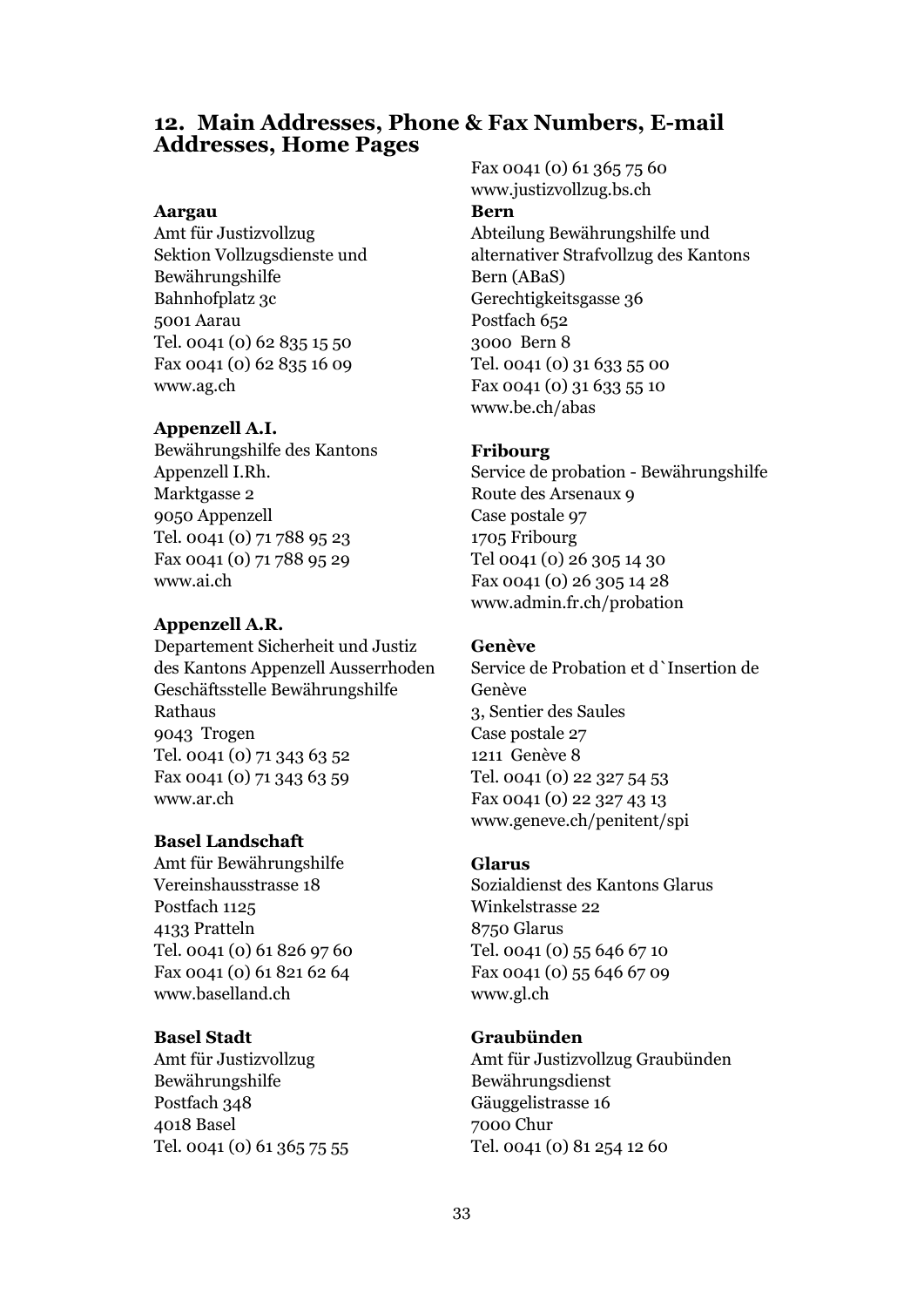Fax 0041 (0) 81 254 12 79 www.ajv.gr.ch

#### **Jura**

Service de l'action sociale, Office de patronage Faubourg des Capucins 20 2800 Delémont Tel. 0041 (0) 32 420 51 40 Fax 0041 (0) 32 420 51 41 www.jura.ch

#### **Luzern**

Militär, Zivilschutz und Justizvollzug Vollzugs- und Bewährungsdienste Bundesplatz 14 6002 Luzern Tel. 0041 (0) 41 228 59 66 Fax 0041 (0) 41 228 74 87 www.vbd.lu.ch

#### **Neuchâtel**

Service de probation Rue Jeanne-de-Hochberg 3 2001 Neuchâtel Tel. 0041 (0) 32 889 61 35 Fax 0041 (0) 32 889 62 50 www.ne.ch/prob

#### **Nidwalden**

Bewährungshilfe Nidwalden Rathausplatz 9 6371 Stans Tel. 0041 (0) 41 618 75 73 Fax 0041 (0) 41 618 77 01 www.nidwalden.ch/sozialamt

#### **Obwalden**

Sicherheits- und Gesundheitsdepartement des Kantons Obwalden Polizeigebäude, Postfach 1561 6061 Sarnen Tel. 0041 (0) 41 666 66 90 Fax 0041 (0) 41 666 66 30 www.ow.ch

#### **Schaffhausen**

Bewährungsdienst Schaffhausen Mühlentalstrasse 105 8201 Schaffhausen Tel. 0041 (0) 52 632 74 73 Fax 0041 (0) 52 632 77 85 www.sh.ch

#### **Schwyz**

Bewährungshilfe Kanton Schwyz Bahnhofstrasse 14 Postfach 1163 6431 Schwyz Tel. 0041 (0) 41 819 16 75 Fax 0041 (0) 41 819 16 79 www.sz.ch

#### **Solothurn**

Amt für Justizvollzug Bewährungshilfe Werkhofstrasse 15 Postfach 157 4502Solothurn Tel. 0041 (0) 32 627 28 31 Fax 0041 (0) 32 627 28 34 www.so.ch

#### **St. Gallen**

Amt für Justizvollzug Bewährungshilfe Oberer Graben 38 9001 St. Gallen Tel. 0041 (0) 71 229 36 99 Fax 0041 (0) 71 229 45 20 www.bewaehrungshilfe.sg.ch

#### **Thurgau**

Bewährungsdienst Kanton Thurgau Bahnhofstrasse 4 8590 Romanshorn 1 Tel. 0041 (0) 71 461 27 11 Fax 0041 (0) 71 461 10 78 www.tg.ch/bewaehrungshilfe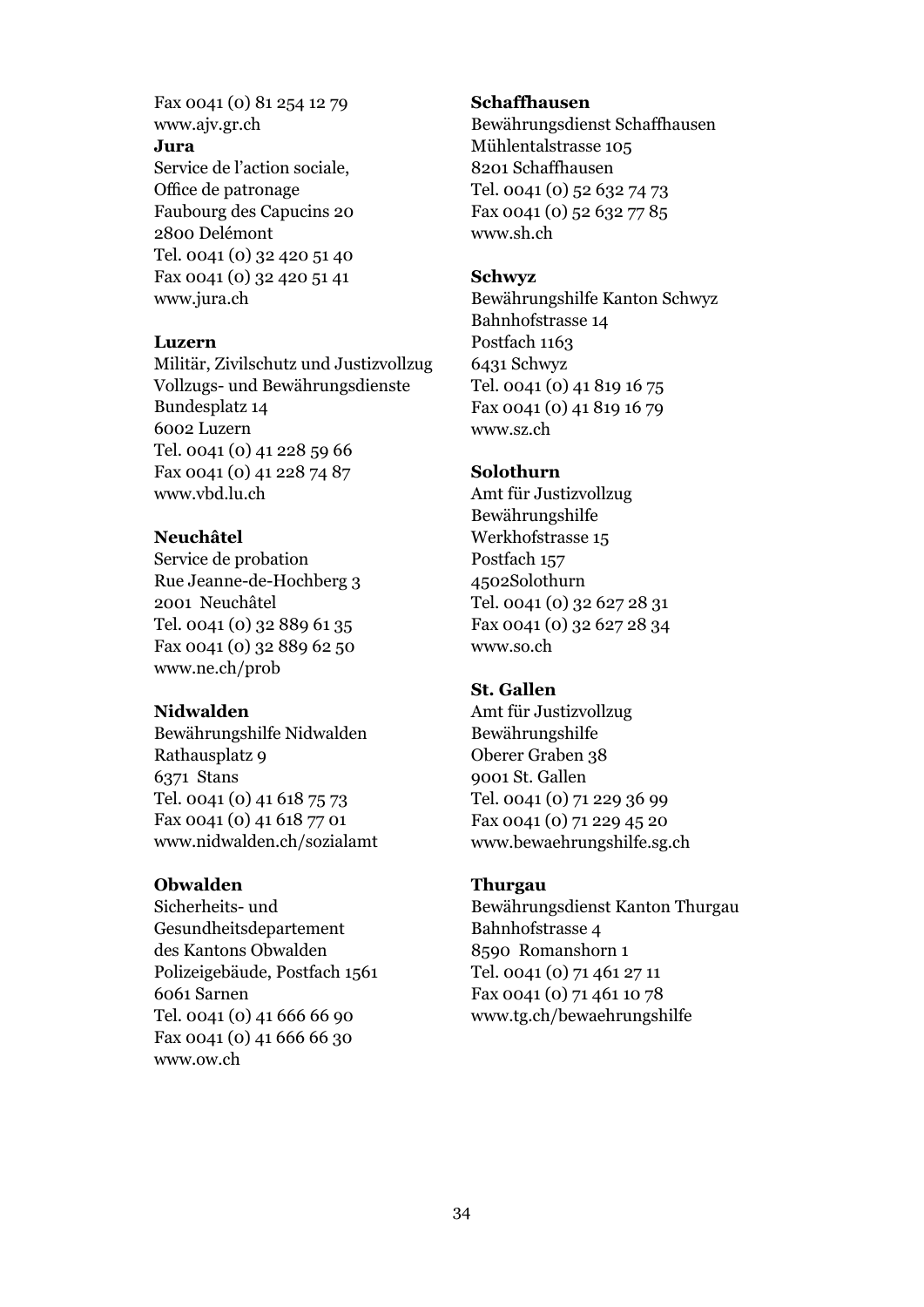#### **Ticino**

Ufficio di Patronato del Cantone Ticino Piazza Molino-Nuovo 15 casella postale 4229 6900 Lugano Tel. 0041 (0) 91 922 85 66 Fax 0041 (0) 91 922 85 81 www.ti.ch

#### **Uri**

Justizdirektion Uri Bewährungsdienst Rathausplatz 5 6460 Altdorf Tel. 0041 (0) 41 875 22 39 Fax 0041 (0) 41 875 22 73 www.ur.ch

#### **Vaud**

Fondation vaudoise de probation Chemin des Croisettes 28 Case postale 85 1066 Epalinges Tel. 0041 (0) 21 321 48 00 Fax 0041 (0) 21 321 48 01 www.probation-vd.ch

#### **Valais**

Société Valaisanne de Probation Avenue de la gare 39 1950 Sion Tel. 0041 (0) 27 606 50 55 Fax 0041 (0) 27 606 50 54 www.vs.ch

#### **Zug**

Amt für Straf- und Massnahmenvollzug Bewährungshilfe Postfach 157 6301 Zug Tel. 0041 (0) 41 728 50 11 Fax 0041 (0) 41 728 50 19 www.zug.ch

#### **Zürich**

Justizvollzug des Kantons Zürich Bewährungs- und Vollzugsdienste Feldstrasse 42 Postfach 8090 Zürich Tel. 0041 (0) 43 259 81 11 Fax 0041 (0) 43 259 84 41 www.justizvollzug.zh.ch

#### **Bundesamt für Justiz**

Sektion Straf- und Massnahmenvollzug Bundesrain 20 3000 Bern Tel. 0041 (0) 31 633 55 00 Fax 0041 (0) 31 633 55 10 www.ejpd.admin.ch

#### **Bundesamt für Statistik**

Sektion Kriminalität und Strafrecht Espace de l'Europe 10 2010 Neuchâtel Tel. 0041 (0) 32 713 60 11 Fax 0041 (0) 32 713 68 57 www.statistik.admin.ch

#### **Schweizerische Vereinigung Bewährungshilfe und soziale Arbeit in der Justiz**

Association Suisse de Probation et de Travail Social dans la Justice (prosaj) Gerechtigkeitsgasse 36 Postfach 652 3000 Bern 8 Tel 0041(0) 31 633 55 08 www.prosaj.ch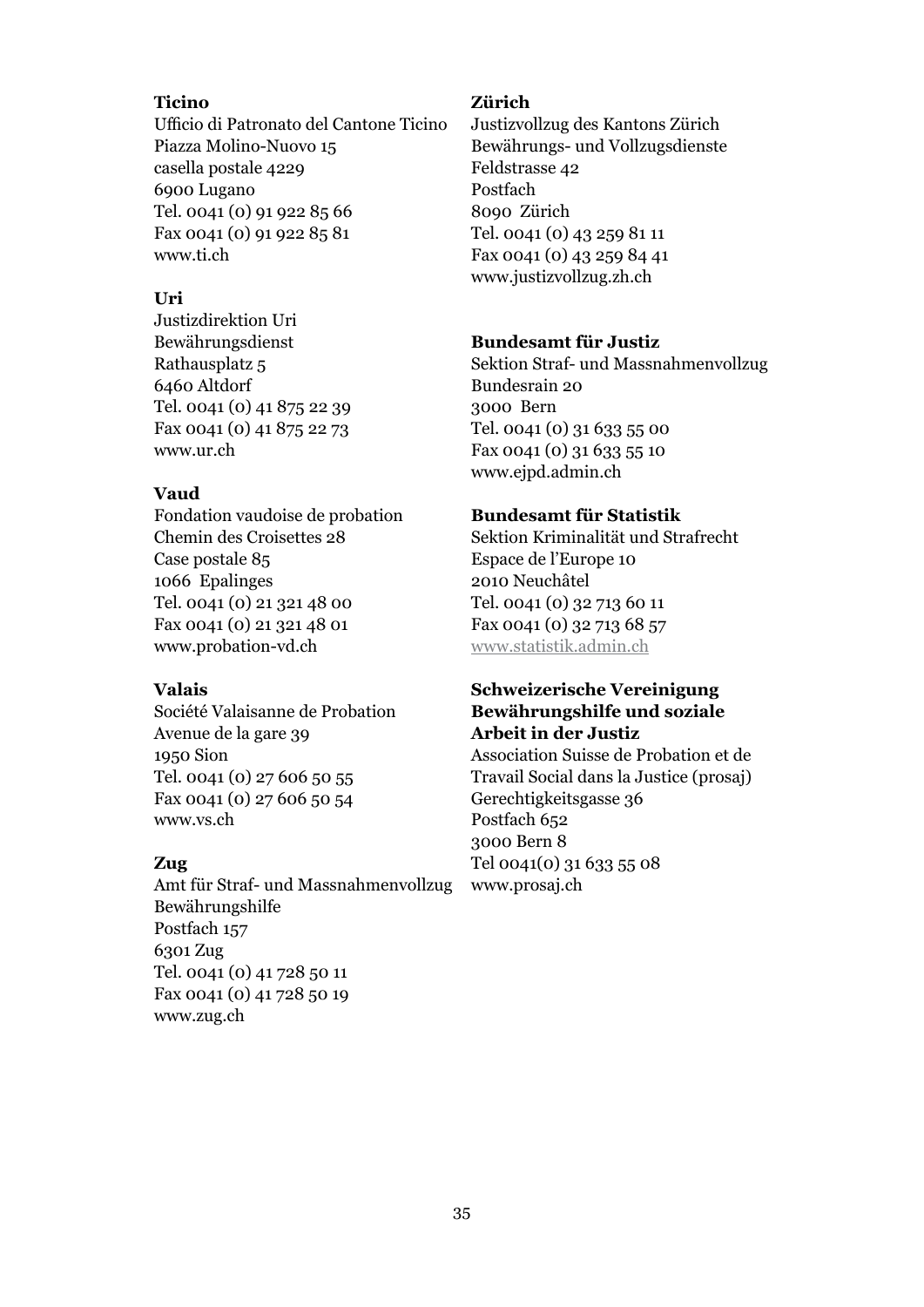## **Annex 1**

#### **Probation - Volume and type of social work**

|                                                                                       | 2005  | 2006     | 2007  | 2008  | 2009  | 2010  |
|---------------------------------------------------------------------------------------|-------|----------|-------|-------|-------|-------|
| Mandates: assignements to probation                                                   |       |          |       |       |       |       |
| TOTAL (as from 2007 with<br>social assistance in prisons)<br>                         |       |          | 4'798 | 4'644 | 4'583 | 4581  |
| assignments to probation (resp. until 2006<br>protective supervision) in case of      | 2'104 | 1'993    | 1'299 | 1'141 | 1'031 | 1052  |
| suspended or partially suspended<br>sentence                                          | 281   | 325      | 194   | 233   | 229   | 289   |
| ambulatory treatment with suspension<br>of the prison term                            | 345   | 293      | 181   | 155   | 101   | 113   |
| conditional release from prison or<br>treatment institution                           | 990   | 955      | 924   | 753   | 701   | 650   |
| rules of behaviour (exclusively, until<br>2006)                                       | 292   | 256      |       |       |       |       |
| others (until 2006)                                                                   | 196   | 164      |       |       |       |       |
| social assistance (as from 2007)1)                                                    |       |          | 3'499 | 3'503 | 3'552 | 3529  |
| Mandates: conclusion of assignements to probation                                     |       |          |       |       |       |       |
| TOTAL (as from 2007 with<br>social assistance in prisons)                             |       | $\cdots$ | 5'014 | 4'220 | 4'445 | 4'720 |
| assignments to probation (resp. until 2006)<br>protective supervision) in case of     | 1'916 | 1'902    | 1'598 | 1'315 | 1'155 | 1'070 |
| suspended or partially suspended<br>sentence                                          | 236   | 196      | 214   | 225   | 255   | 225   |
| ambulatory treatment with suspension<br>of the prison term                            | 356   | 245      | 203   | 162   | 148   | 162   |
| conditional release from prison or<br>treatment institution                           | 969   | 1'157    | 898   | 768   | 667   | 768   |
| rules of behaviour (exclusively, until<br>2006)                                       | 237   | 210      |       |       |       |       |
| others (until 2006)                                                                   | 180   | 131      |       |       |       |       |
| social assistance (as from 2007)                                                      |       |          | 3'416 | 2'905 | 3'290 | 3'650 |
| Assisted persons at year end, new mandates and<br>new additional task during the year |       |          |       |       |       |       |
| Number of persons assisted at year<br>end, 31.12.                                     |       |          |       |       |       |       |
| Total with community work and electronic<br>monitoring orders                         |       |          | 8'610 | 7'297 | 6'952 | 7'613 |
| community work orders and electronic<br>monitoring orders                             |       |          | 1'485 | 1'159 | 757   | 1,508 |
| Total without community work and<br>eclectronic monitoring orders                     | 7'738 | 7'523    | 7'125 | 6'075 | 6'195 | 6'105 |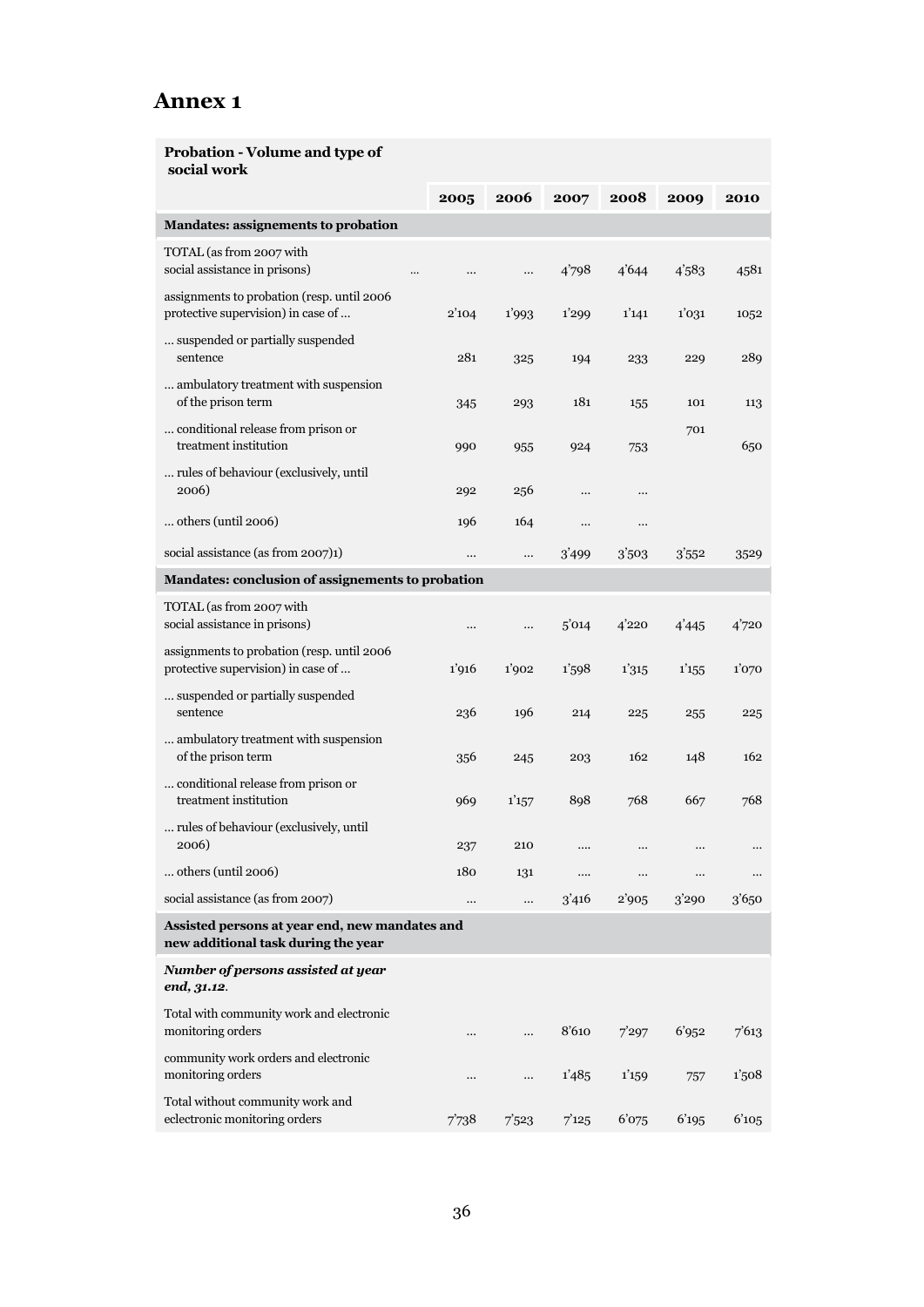| mandates                                                                       | 4'932     | 4'788    | 4'835  | 4'730    | 4'783 | 4'646    |
|--------------------------------------------------------------------------------|-----------|----------|--------|----------|-------|----------|
| of which "classical" probation assistance                                      |           |          | 3'161  | 2'793    | 2'600 | 2'556    |
| of which social assistance (as from 2007)                                      |           |          | 1'674  | 1'937    | 2'183 | 2'090    |
| additional tasks (as from 2007)                                                |           |          | 1'032  | 590      | 683   | 870      |
| voluntary assistance                                                           | 411       | 331      | 1'258  | 755      | 729   | 589      |
| assistance in prisons (until 2006)                                             |           | 2'395    | 2'404  |          |       |          |
| Number of persons newly assisted<br>during the year                            |           |          |        |          |       |          |
| Total with community work and electronic<br>monitoring orders (CWO, EMO)       |           |          | 11'211 | 9'802    | 7878  | 7'312    |
| community work orders and electronic<br>monitoring orders                      |           |          | 4'770  | 4'261    | 2'246 | 1'940    |
| Total without community work and<br>eclectronic monitoring orders              | 8'024     | 7282     | 6'441  | 5'541    | 5'632 | 5'372    |
| mandates                                                                       | 2'104     | 1'993    | 5'132  | 4'881    | 4'893 | 4'909    |
| of which "classical" probation assistance                                      |           | $\cdots$ | 1'299  | 1'141    | 1'031 | 1'052    |
| of which social assistance (as from 2007)                                      |           |          | 3'499  | 3'503    | 3'552 | 3'529    |
| additional tasks (as from 2007)                                                |           |          | 334    | 237      | 250   | 328      |
| voluntary assistance                                                           | 162       | 124      | 1'309  | 660      | 739   | 463      |
| assistance in prisons (until 2006)                                             | 5'758     | 5'165    |        | $\ldots$ |       | $\cdots$ |
| Staff und numbers of clients per post                                          |           |          |        |          |       |          |
| Staff of probation services (full time<br>equivalent)                          | 196       | 190      | 197    | 181      | 184   | 178      |
| of which social workers                                                        | 123       | 125      | 127    | 123      | 125   | 113      |
| Average national rate of clients per job<br>(number of clients)                | 63        | 60       | 56     | 49       | 50    | 54       |
| Average national rate of clients per job (number<br>of clients, inkl. CWO/EMO) | $\ddotsc$ |          | 101    | 94       | 81    | 84       |

Source: Probation statistic of the Swiss Federal Statistical Office

© SFSO - Statistical Encylopedia of Switzerland, 2011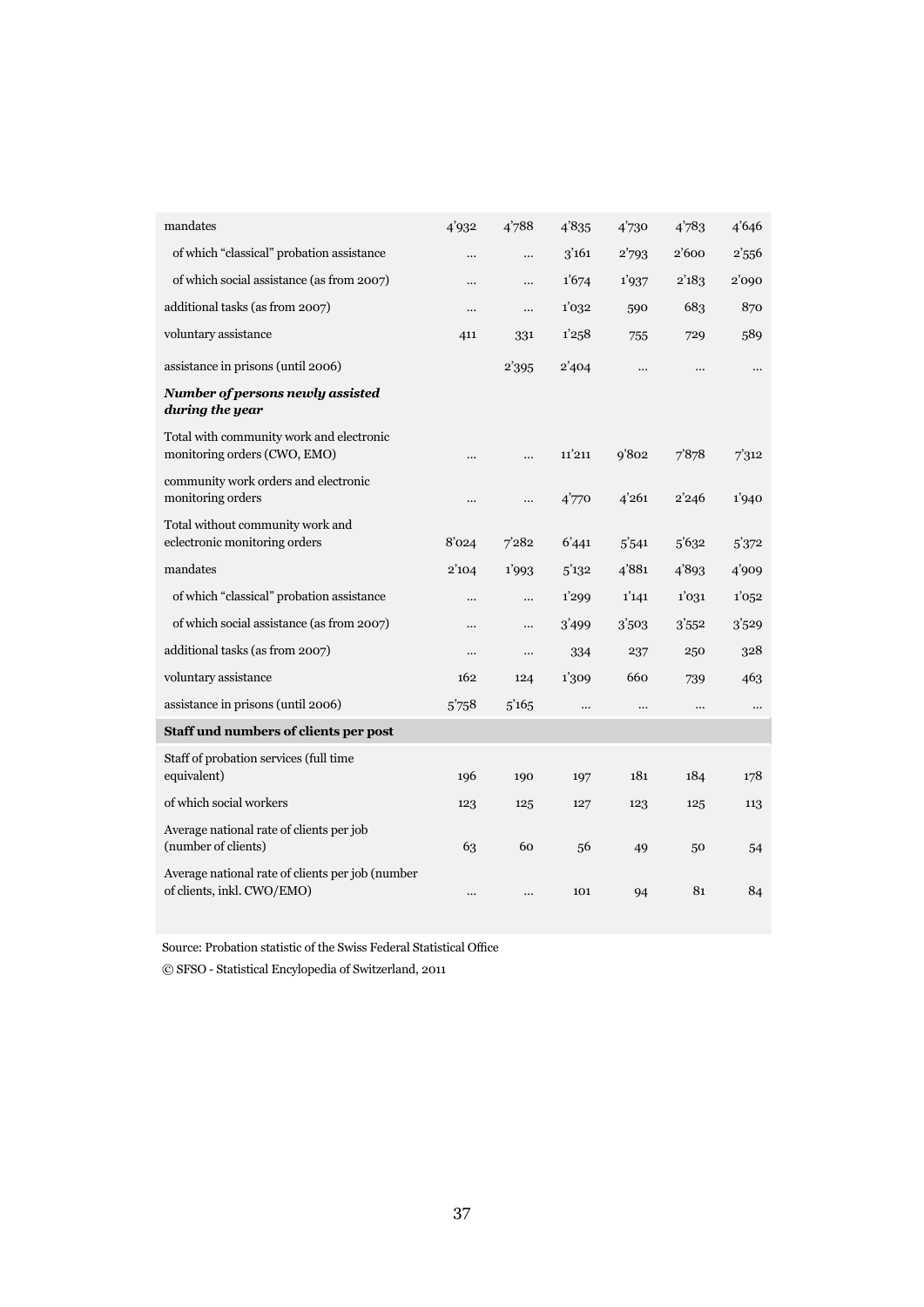## **Annex II**

#### **Swiss Penal Code 13.12.2002, General Part, in force 01.01.2007**

Section 5. Probation Assistance, Conditions, and Voluntary Assistance

#### **Article 93**

Probation Assistance

1 Probation service shall prevent recidivism and socially integrate the supervised person. The agency responsible for probation services renders and provides the necessary social and professional aid.

2 Employees in probation services have to keep confidentiality. Only with prior written permission by the client they shall provide information about the personal circumstances or communicate those to third parties. Judicial agencies may apply for a report of good conduct of the client.

#### **Article 94**

**Conditions** 

Possible directives of the judicial system or court orders for the period of probation involve the right to exercise the profession, residency, to drive a car, redress as well as medical and psychological support.

#### **Article 95**

Common Provisions

1 The court and the judicial service may request a report from the agency responsible for probation services and directives before decreeing probation service and directives. The person affected may respond to the report. Dissenting comments shall be recorded in the report.

2 The order of probation and the directives shall be included and justified in the court order or the decree.

3 If the convict doesn't accept probation services or disregards the directives, or if the directives cannot be carried out, or are no longer necessary, then the appropriate authority shall send a report to the court or the sentencing authority.

- 4 In the cases pursuant to paragraph 3 the court or sentencing authority may:
- a. Prolong the probationary term by half;
- b. Nullify probation service or re-order it;
- c. Change or nullify the directives or order new directives.

5 In cases pursuant to paragraph 3 the court may revoke the sentence or conditional imprisonment, or if there is serious doubt that the convict will not commit a new offence, it may order remand to a prison facility or impose sanctions.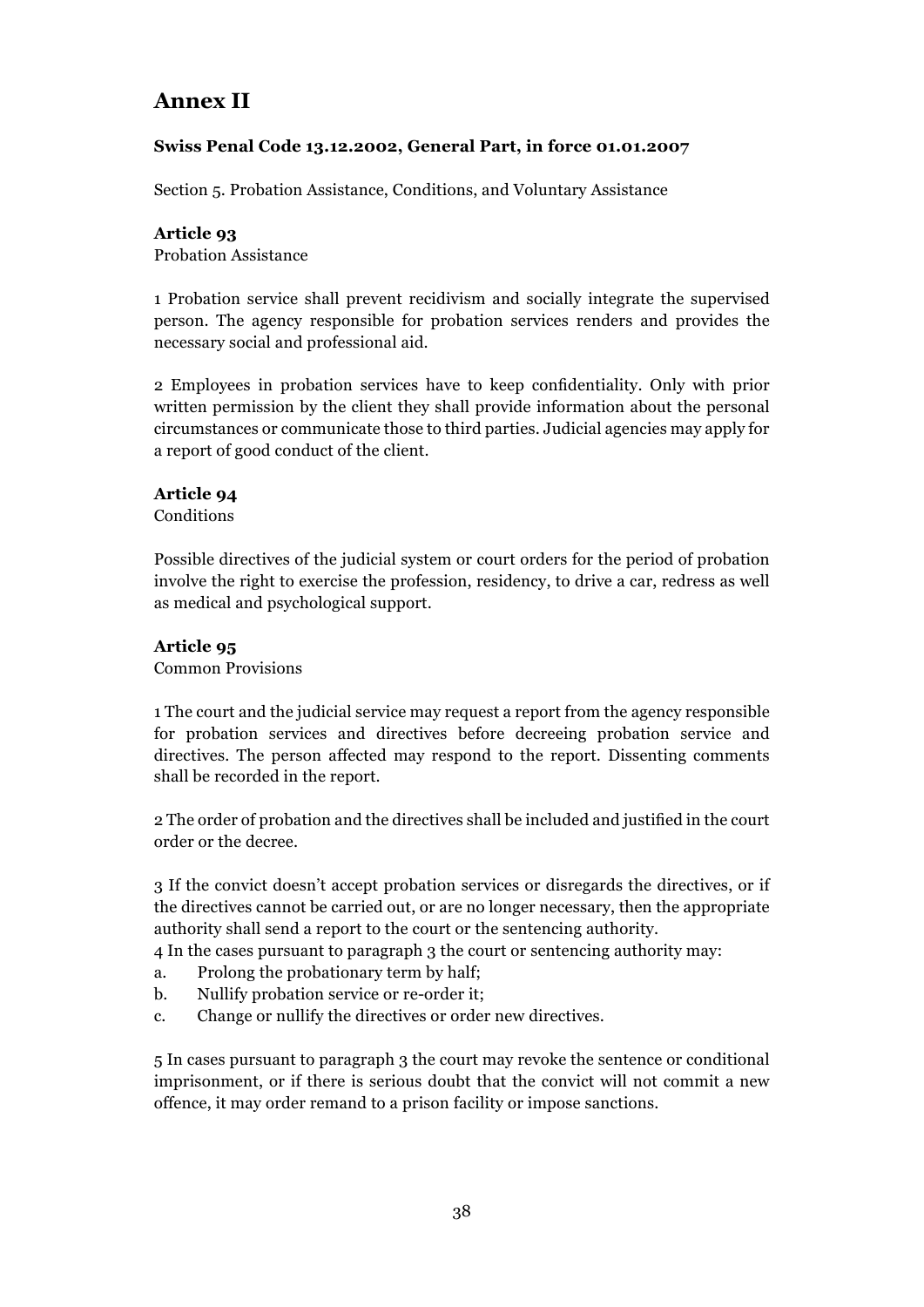## **Article 96**

Voluntary Social Service

For the duration of the criminal proceedings and the enforcement of the punishment the cantons guarantee social assistance, which is offered on a voluntary basis.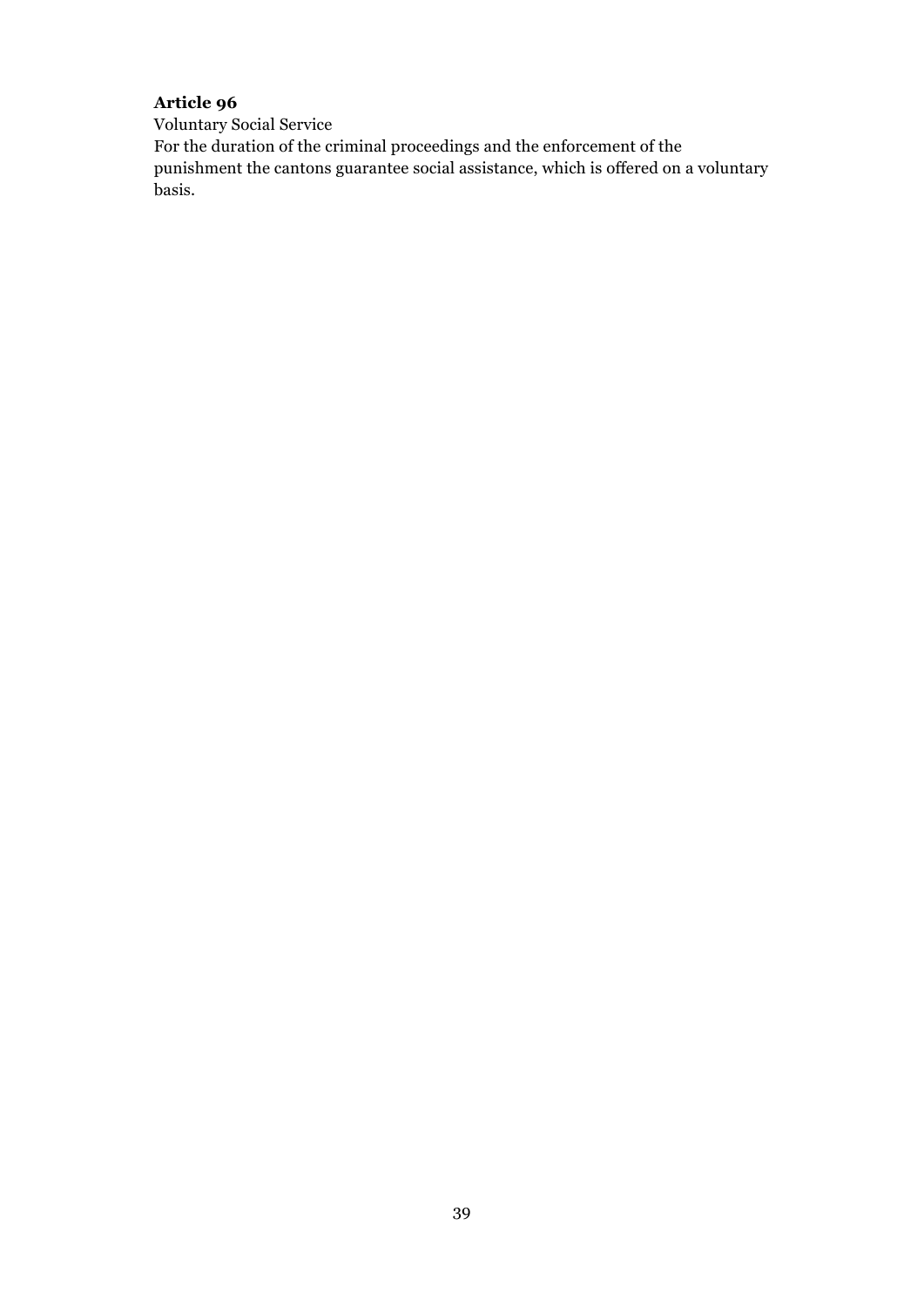

## **SUMMARY INFORMATION ON PROBATION IN SWITZERLAND**



#### **General Information**

- Number of inhabitants: 7.95 million at December 2010.<sup>1</sup>
- Prison population rate per 100,000 inhabitants: 78 at 7 September 2011.
- Link to Probation Services: -
- Links to websites:
	- www.prosaj.ch (Schweizerische Vereinigung Bewährungshilfe und Soziale Arbeit in der Justiz);
	- www.bj.admin.ch (Swiss Federal Office of Justice)
	- www.justice-stat.admin.ch (Swiss Federal Statistical Office).
- Member of the CEP in: 1986.

#### **Characteristics of the Probation Services**

- Within the decentralized Swiss probation system, each of the 26 canton autonomous in police, justice and penitentiary matters, has its own Probation Service. The cantons are free to choose the structure of the Service. Therefore, public as well as private Probation Services exist alongside each other. Irrespective of the organizational structure, financial resources are always provided by the cantons. Besides, additional resources (to fund special support programs) can be provided by private sources or foundations.
- In practice, the majority of cantonal Probation Services are public agencies. Within most cantons, these public Probation Services are integrated in the judicial system. Some cantons, however, incorporated the Services into the Department of Social Services. Probation Services take in two cantons the form of a private foundation and of a non-profit organization.
- Probation Services have no rigid hierarchical structure. Even larger agencies (which have no more than thirty employees) only employ one manager or director. They are responsible for the agency's management, its representation towards the public and are personally accountable that the clients' cases are followed up.
- Some public Probation Services are entitled to work with voluntary probation officers. By the end of 2009, 400 volunteers were involved in probation work within nine cantonal Probation Services. The majority of these volunteers (259 of them) are working for the services of the cantons of Berne (190), Zurich (40) and Basle-City (30). The rare NGO-like organized Probation Services only work with qualified professionals.

<sup>1</sup> Swiss Federal Statistical Office; www.statistik.admin.ch see Bevölkerung Daten, Indikatoren, and Freiheitsentzug, Strafvollzug Daten, Indikatoren; or International Centre for Prison Studies (2009), *Prison Brief for Switzerland.* London: King's College. Available online at: www.kcl.ac.uk/depsta/law/research/icps/worldbrief/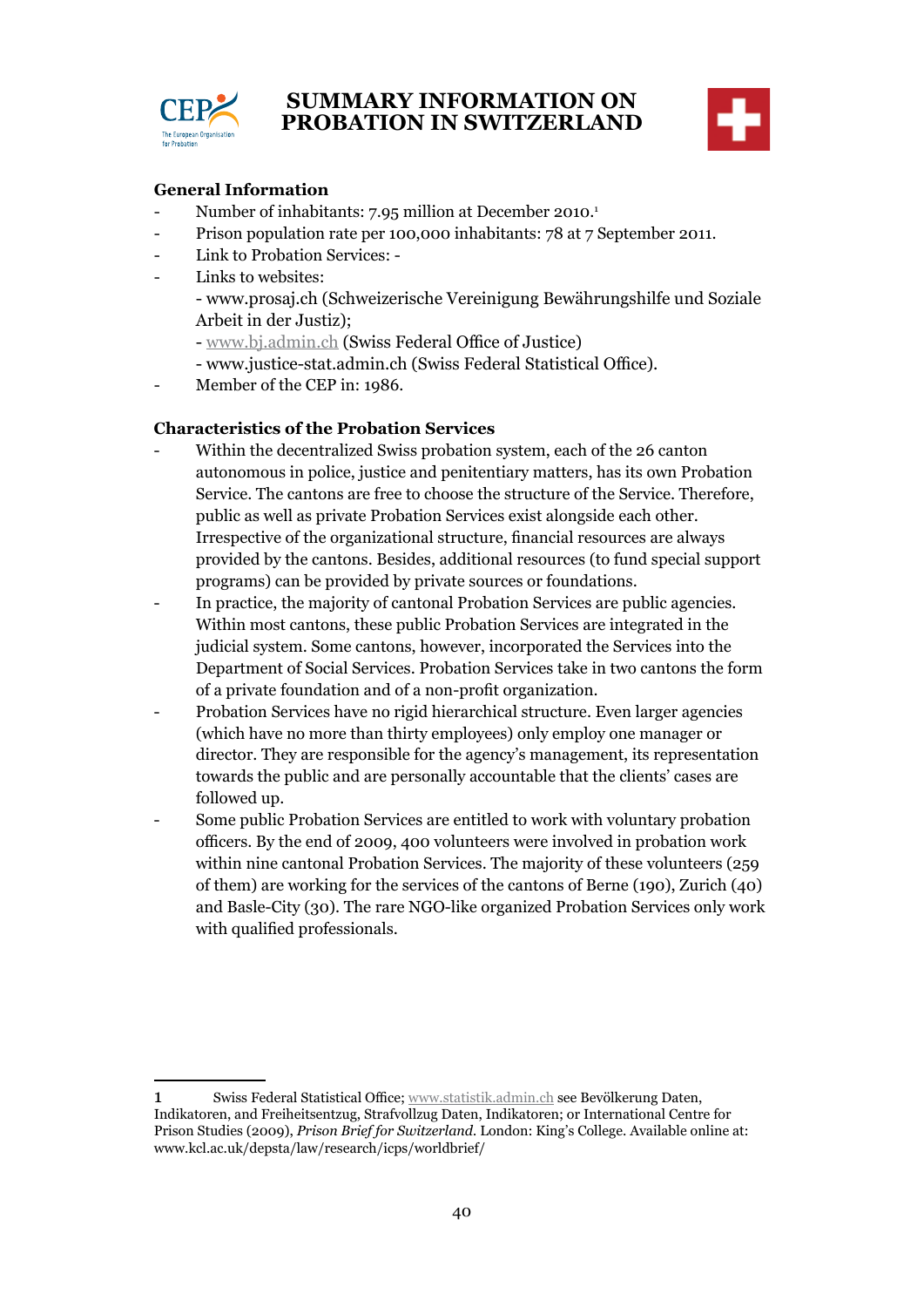#### **Tasks**

The decentralized Swiss Probation Services have different mandates depending on the canton they are located in. However, the revision of the Penal Code brought an extension of the mandate to most Probation Services, as they assist people on discharge, but provide support on demand for persons during the pre-trial period. Providing support for inmates in pre-trial detention means that the Probation Service assists the person bridging the difficult time in detention. Furthermore, the Service can take on a variety of tasks such as contacting family members, relatives and lawyers, but is also in charge of preparing pre-trial reports (on request of judges and prosecutors). Within the enforcement phase, Probation Services are mainly involved in supervision activities, but may also be in charge of referral, organization and supervision of specific forms of enforcements linked to community work orders, drug/alcohol addicts and psychiatric clients, electronic monitoring, offender treatment programs. In most cantons public Probation Services are responsible for the supervision tasks, whereas the tasks to provide counseling may be delegated. In the latter cases, the Probation Service itself acts only as coordinating authority. During their stay in prison, inmates are supported by social workers and warders who work in penitentiary institutions (they, amongst others, establish contacts with families and prepare inmates for release). These social workers and wardens work hand in hand with social workers of Probation Services, whose goal is rehabilitation of the prisoner. Probation Services may also provide after care service, often together with private social organizations on voluntary basis.

#### **Number of staff**

- In 2010, 185 full-time positions were staffed by some estimated 250 employees. Of the 185 full-time positions, 20 were managerial positions (11%), 140 were in counseling (66%) and 70 in administration.
- Daily average number of offenders/clients dealt with: 55-85 clients.

#### **New developments**

On the first of January 2007, the revised general part of the Swiss Penal Code came into force. The revised Code includes a definition of the term probation. Therefore, many cantons have changed their name from the former Protective Agency to Probation Service. Furthermore, a growing number of cantonal Probation Services are taking charge of executing community work orders, electronic monitoring, and therapeutic or medical measures. Moreover, it can be observed that the Probation Services are increasingly involved in the enforcement of community sanctions and measures (for instance in the cantons Zurich, Berne and Lucerne). In some cantons, some Probation Services are doing actuarial risk assessment as early as in the pretrial detention period and in the pre-release phase. Both developments are quite hotly debated. From the nineteen sixties, the main task of the Probation Services focused on social work and not that much on supervision tasks or technical risk assessment. Because of the new development, the past was left behind. In addition to the revised Penal Code, the different cantonal Probation Services carried out several pilot projects during the last decade. Most recently, the following two projects were carried out:

- Risk oriented enforcement of sanctions, Zurich, St. Gall, Lucerne;
- Risk Assessment and Offender Learning Programs, Basle-City.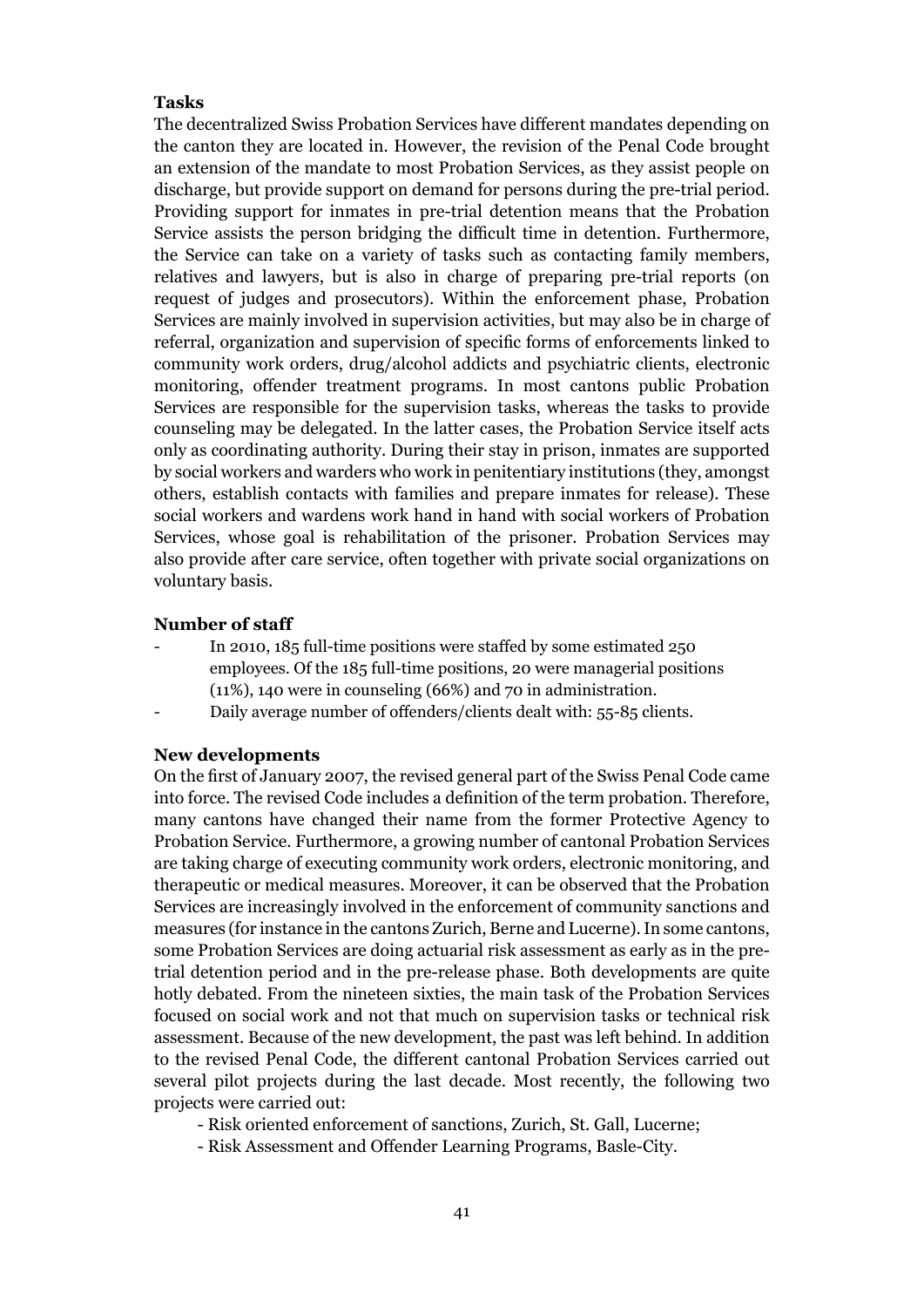|                                                                                                                     | Pre-Trial-<br><b>Phase</b> | <b>Trial and</b><br><b>Enforcement</b><br><b>Phase</b> | Post-<br><b>Release</b><br><b>Phase</b> |
|---------------------------------------------------------------------------------------------------------------------|----------------------------|--------------------------------------------------------|-----------------------------------------|
| Preparing a Social Enquiry report                                                                                   | X                          | X                                                      | $\mathbf X$                             |
| Supervision / assistance to pre-trial<br>detainees                                                                  | X                          |                                                        |                                         |
| <b>Organising/Supervising</b><br>community sanctions                                                                |                            | $\mathbf X$                                            |                                         |
| <b>Organising/Supervising</b><br>mandates of directives                                                             |                            | $\mathbf X$                                            | $\mathbf X$                             |
| Organising/Supervising mandates of<br>probation, directives and mandates of<br>ambulatory measures (out of custody) |                            | X                                                      | X                                       |
| Organising/Supervising measures for<br>drug / alcohol addicts and psychiatric<br>clients                            |                            | $\mathbf X$                                            | $\mathbf X$                             |
| Organising/Supervising mediation<br>before court (ATA)                                                              | $\mathbf{x}$               |                                                        |                                         |
| Organising/Supervising electronic<br>monitoring                                                                     |                            |                                                        | $\mathbf X$                             |
| Organizing/Supervising offender<br>treatment programs                                                               |                            | X                                                      | X                                       |
| Organizing/Delegation after care                                                                                    |                            |                                                        | $\mathbf X$                             |

## **Probation during the different stages of the criminal procedure**